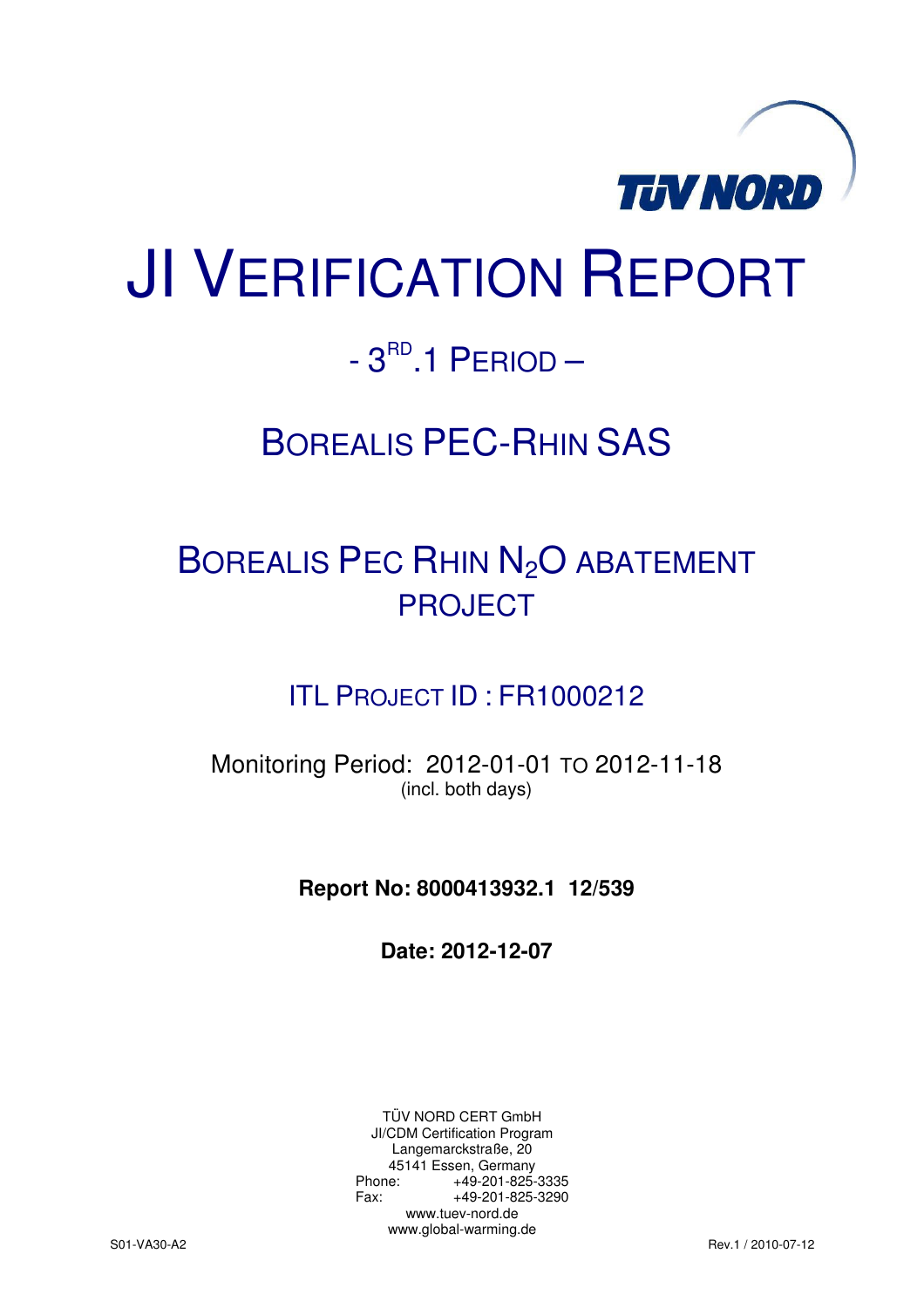

| <b>Verification Report:</b>                          | <b>Report No.</b>                                                                                | Rev. No.     | Date of 1 <sup>st</sup> issue: | Date of this rev.    |  |
|------------------------------------------------------|--------------------------------------------------------------------------------------------------|--------------|--------------------------------|----------------------|--|
|                                                      | 8000413932 12/539                                                                                | $\Omega$     | 2012-12-07                     | 2012-12-07           |  |
| Project:                                             | Title:                                                                                           |              | <b>Registration date:</b>      | <b>UNFCCC-No.:</b>   |  |
|                                                      | Borealis Pec Rhin N <sub>2</sub> O abatement project                                             |              | 2010-12-30                     | FR1000212            |  |
| <b>Project Participant(s):</b>                       | Host party:                                                                                      |              | Other involved parties:        |                      |  |
|                                                      | France                                                                                           |              | Belgium                        |                      |  |
| <b>Applied</b>                                       | Title:                                                                                           |              | $No.$ :                        | Scope:               |  |
| methodology/ies:                                     | Project specific methodology: 'Catalytic reduction of<br>N <sub>2</sub> O at nitric acid plants' |              | N/A                            | 5                    |  |
| <b>Monitoring:</b>                                   | <b>Monitoring period (MP):</b>                                                                   | No. of days: | <b>MP No.</b>                  |                      |  |
|                                                      | 2012-01-01 to 2012-12-31- both days included                                                     |              |                                |                      |  |
|                                                      | Subperiod 3.1: 2012-01.01 - 2012-11-18<br>٠                                                      |              | 323                            | 3.1                  |  |
| <b>Monitoring report:</b>                            | Title:                                                                                           |              | Draft version:                 | Final version:       |  |
|                                                      | Borealis Pec Rhin N <sub>2</sub> O abatement project                                             |              | 2012-11-01                     | 2012-12-05           |  |
|                                                      |                                                                                                  |              |                                | (Ver. 3)             |  |
| Verification team /                                  | <b>Verification Team:</b>                                                                        |              | <b>Technical review:</b>       | Final approval:      |  |
| <b>Technical Review and</b><br><b>Final Approval</b> | <b>Ulrich Walter</b><br>Sabine Meyer                                                             |              | Susanne Pasch                  | <b>Rainer Winter</b> |  |
|                                                      |                                                                                                  |              | <b>Rainer Winter</b>           |                      |  |
| <b>Emission reductions:</b>                          | <b>Verified amount</b>                                                                           |              | As per Draft MR:               | As per PDD:          |  |
| [t CO <sub>2e</sub> ]                                | 75,024                                                                                           |              | 69,668                         | 79,709               |  |
|                                                      |                                                                                                  |              |                                | $V.01$ (304 d)       |  |
|                                                      |                                                                                                  |              |                                | 84,412               |  |
|                                                      |                                                                                                  |              |                                | $V.02$ (323 d)       |  |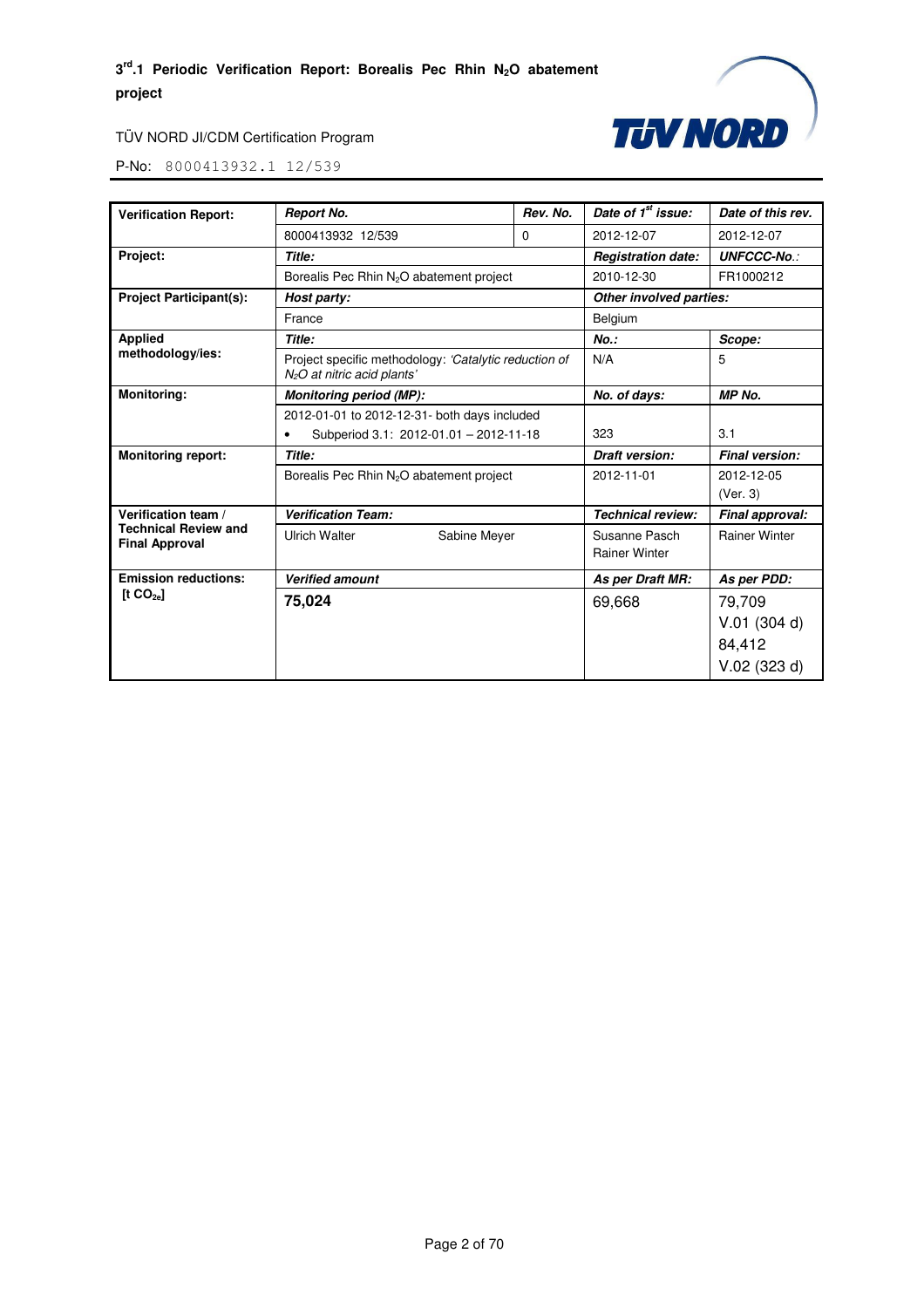

| Summary of<br><b>Verification Opinion:</b> | Borealis PEC-Rhin SAS. has commissioned the TÜV NORD JI/CDM Certification<br>Program to carry out the 3 <sup>rd</sup> periodic verification of the project: "Borealis Pec Rhin<br>N <sub>2</sub> O Abatement Project", with regard to the relevant requirements for JI (Track 1)<br>project activities. The project reduces GHG emissions due to reduction of $N_2O$<br>emissions. This verification covers the sub-period 3.1 from 2012-01-01 to 2012-<br>11-18 (including both days).   |               |
|--------------------------------------------|-------------------------------------------------------------------------------------------------------------------------------------------------------------------------------------------------------------------------------------------------------------------------------------------------------------------------------------------------------------------------------------------------------------------------------------------------------------------------------------------|---------------|
|                                            | In the course of the verification 5 Corrective Action Requests (CAR) and 0<br>Clarification Requests (CL) were raised and successfully closed. Furthermore.<br>The verification is based on the draft monitoring report, revised monitoring report,<br>and the monitoring plan as set out in the registered PDD, the determination<br>report, emission reduction calculation spreadsheet and supporting documents<br>made available to the TÜV NORD JI/CDM CP by the project participant. |               |
|                                            | As a result of this verification, the verifier confirms that:                                                                                                                                                                                                                                                                                                                                                                                                                             |               |
|                                            | all operations of the project are implemented and installed as planned<br>and described in the project design document.                                                                                                                                                                                                                                                                                                                                                                   |               |
|                                            | the monitoring plan is in accordance with the applied country specific<br>$\bullet$<br>methodology: Méthode pour les Projets Domestiques: "Réduction<br>catalytique du N <sub>2</sub> O dans des usines d'acide nitrique".                                                                                                                                                                                                                                                                |               |
|                                            | the installed equipment essential for measuring parameters required for<br>$\bullet$<br>calculating emission reductions are calibrated appropriately.                                                                                                                                                                                                                                                                                                                                     |               |
|                                            | the monitoring system is in place and functional. The project has<br>generated GHG emission reductions.                                                                                                                                                                                                                                                                                                                                                                                   |               |
|                                            | As the result of the $3rd$ .1 periodic verification, the verifier confirms that the GHG<br>emission reductions are calculated without material misstatements in a<br>conservative and appropriate manner. TÜV NORD JI/CDM CP herewith confirms<br>that the project has achieved emission reductions in the above mentioned<br>reporting period as follows:                                                                                                                                |               |
|                                            | 75,024<br>Emission reductions:<br>t CO <sub>2</sub> e in subperiod 3.1                                                                                                                                                                                                                                                                                                                                                                                                                    |               |
|                                            | Including a deduction to 90% according to the Arrêté du 2 mars 2007.                                                                                                                                                                                                                                                                                                                                                                                                                      |               |
| <b>Document information:</b>               | Filename:                                                                                                                                                                                                                                                                                                                                                                                                                                                                                 | No. of pages: |
|                                            | 2012-12-07 FVR 3rd Ver PecRhin.docx                                                                                                                                                                                                                                                                                                                                                                                                                                                       | 70            |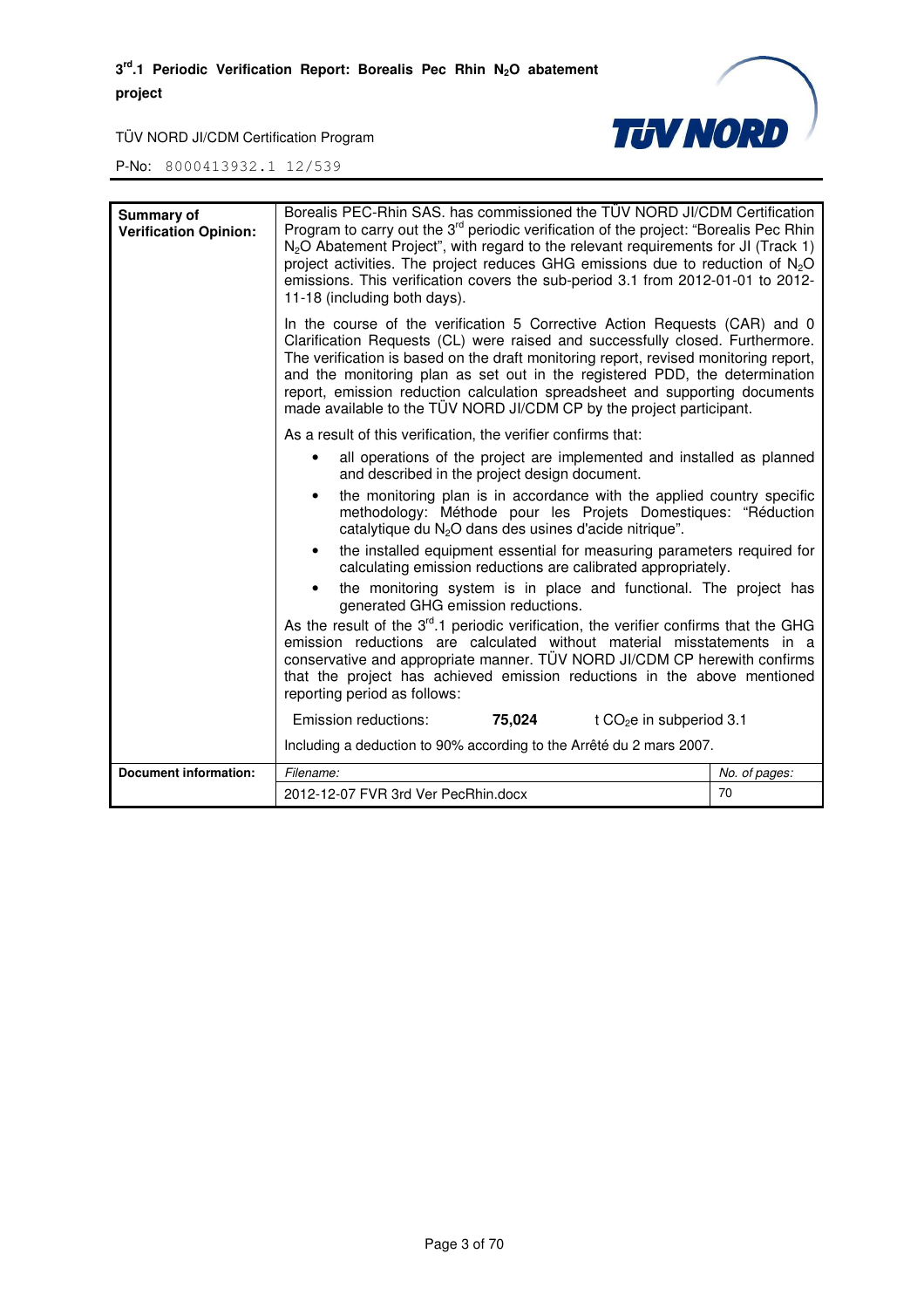

P-No: 8000413932.1 12/539

### **Abbreviations:**

| AIE              | <b>Accredited Independent Entity</b>                  |
|------------------|-------------------------------------------------------|
| <b>AMS</b>       | <b>Automated Measuring System</b>                     |
| <b>AST</b>       | <b>Annual Surveillance Test</b>                       |
| <b>CA</b>        | <b>Corrective Action / Clarification Action</b>       |
| <b>CAR</b>       | <b>Corrective Action Request</b>                      |
| <b>CDM</b>       | <b>Clean Development Mechanism</b>                    |
| <b>CL</b>        | <b>Clarification Request</b>                          |
| CO <sub>2</sub>  | <b>Carbon dioxide</b>                                 |
| $CO2$ eq         | Carbon dioxide equivalent                             |
| <b>DVM</b>       | <b>Determination and Verification Manual</b>          |
| <b>DCS</b>       | <b>Data Collection System</b>                         |
| <b>ER</b>        | <b>Emission Reduction</b>                             |
| <b>ERU</b>       | <b>Emission Reduction Units</b>                       |
| <b>FAR</b>       | <b>Forward Action Request</b>                         |
| <b>GHG</b>       | Greenhouse gas(es)                                    |
| HNO <sub>3</sub> | <b>Nitric Acid</b>                                    |
| JI               | Joint Implementation                                  |
| <b>MMD</b>       | <b>Measurement and Monitoring Devices</b>             |
| <b>MP</b>        | <b>Monitoring Plan</b>                                |
| <b>MR</b>        | <b>Monitoring Report</b>                              |
| $N_2O$           | <b>Nitrous Oxide</b>                                  |
| <b>PCS</b>       | <b>Process Control System</b>                         |
| <b>PDD</b>       | <b>Project Design Document</b>                        |
| <b>PP</b>        | <b>Project Participant</b>                            |
| QA/QC            | <b>Quality Assurance / Quality Control</b>            |
| <b>UNFCCC</b>    | United Nations Framework Convention on Climate Change |
| <b>XLS</b>       | <b>Emission Reduction Calculation Spread Sheet</b>    |
|                  |                                                       |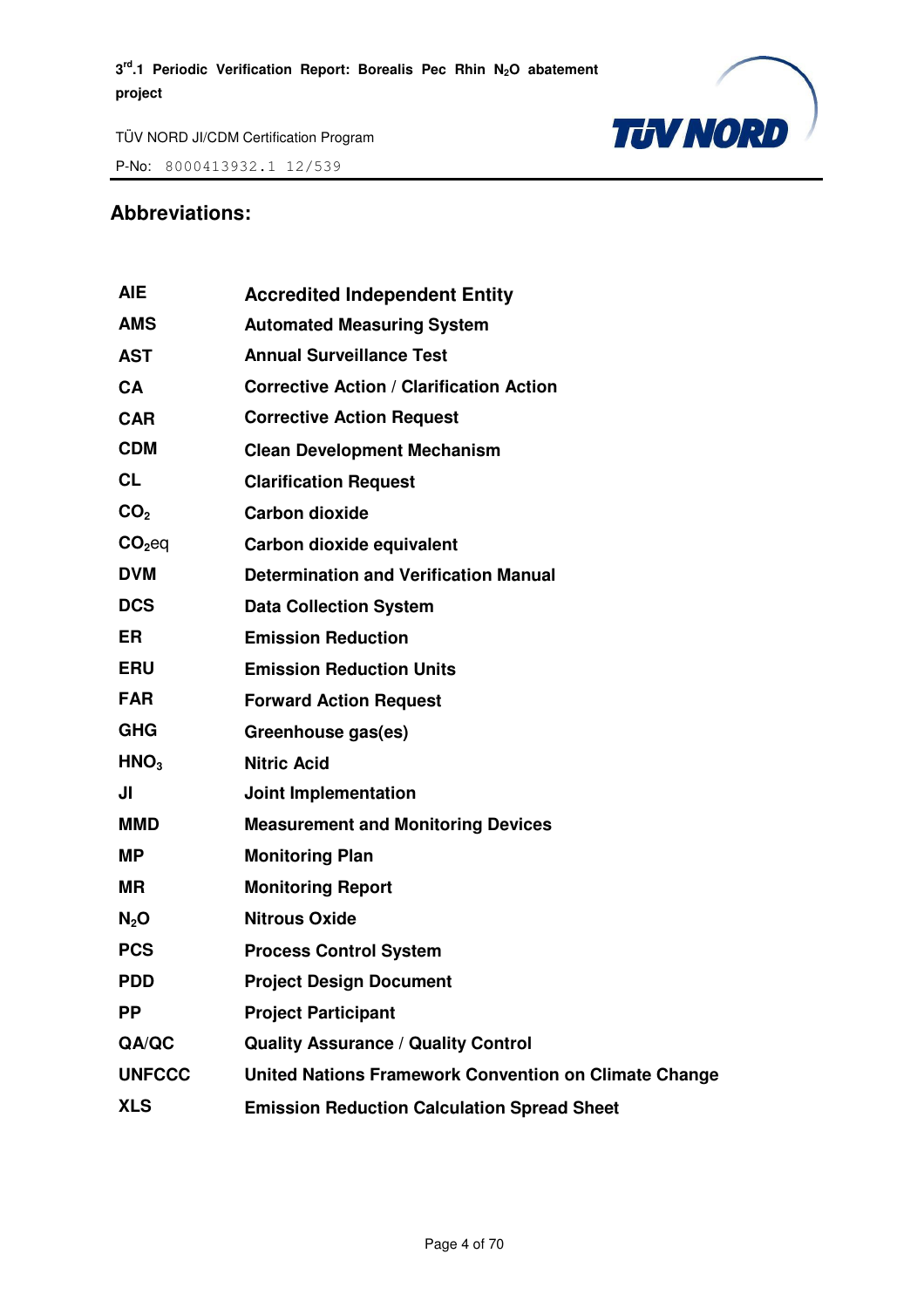

P-No: 8000413932.1 12/539

## **Table of Contents** *Page Page 2* 1. INTRODUCTION ............................................................................................ 7 1.1. Objective 8 1.2. Scope 8 2. GHG PROJECT DESCRIPTION..................................................................... 9 2.1. Project Characteristics 9 2.2. Project Verification History 9 2.3. Involved Parties and Project Participants 10 2.4. Project Location 10 2.5. Technical Project Description 10 3. METHODOLOGY AND VERIFICATION SEQUENCE .................................. 12 3.1. Verification Steps 12 3.2. Contract review 12 3.3. Appointment of team members and technical reviewers 13 3.4. Publication of the Monitoring Report 14 3.5. Verification Planning 14 3.6. Desk review 16 3.7. On-site assessment 17 3.8. Draft verification reporting 18 3.9. Resolution of CARs, CLs and FARs 18 3.10. Final reporting 19 3.11. Technical review 19 3.12. Final approval and the set of the set of the set of the set of the set of the set of the set of the set of the set of the set of the set of the set of the set of the set of the set of the set of the set of the set of 4. VERIFICATION FINDINGS ........................................................................... 20 5. SUMMARY OF VERIFICATION ASSESSMENTS ........................................ 25 5.1. Implementation of the project 25 5.2. Project history 25 5.3. Special events 25 5.4. Compliance with the monitoring plan 25 5.5. Monitoring parameters 26 5.6. Monitoring report 27 5.7. ER Calculation 28 5.8. Quality Management 29

5.9. Overall Aspects of the Verification 29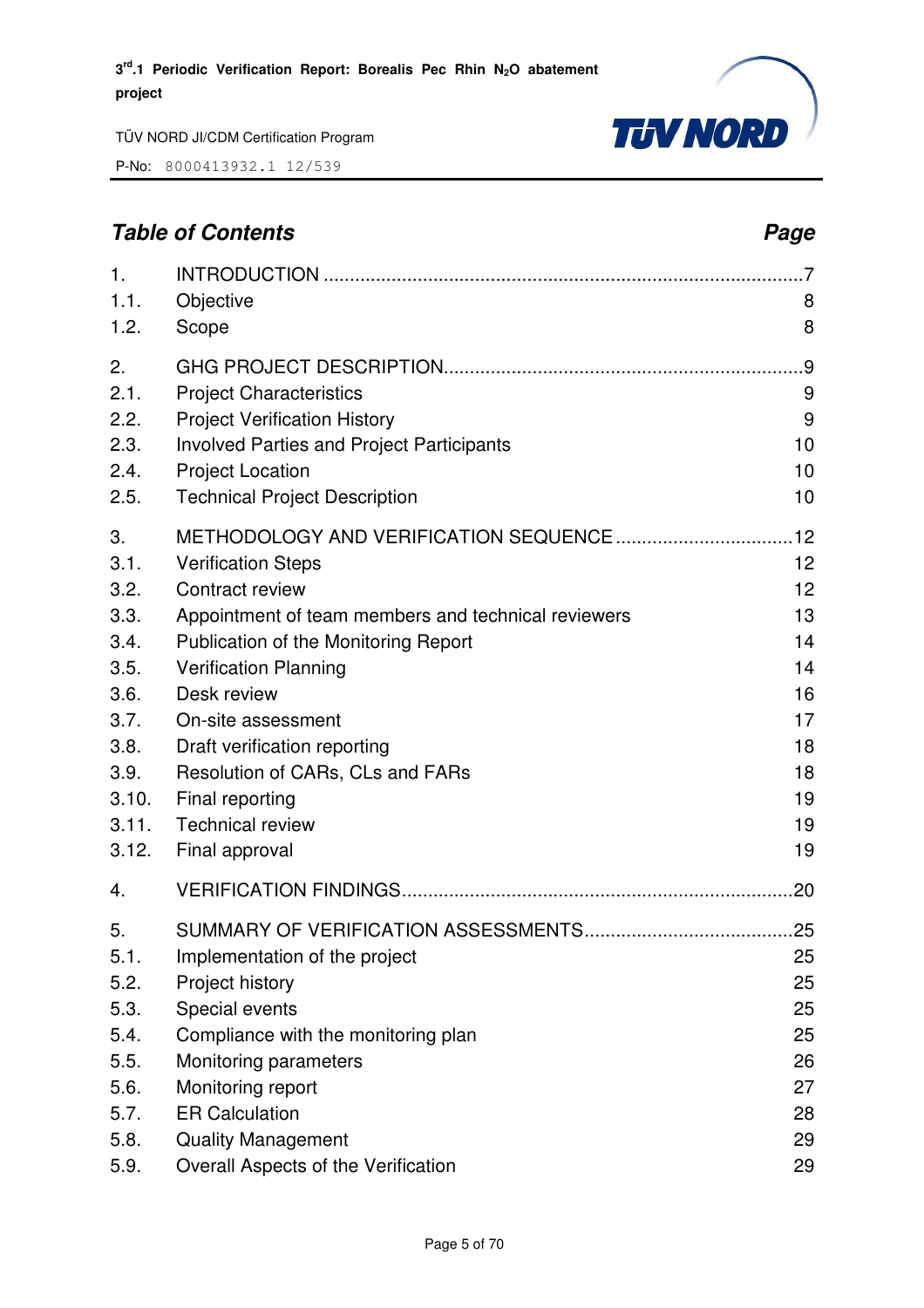

| 5.10. Hints for next periodic Verification | 29 |
|--------------------------------------------|----|
|                                            |    |
|                                            |    |
|                                            |    |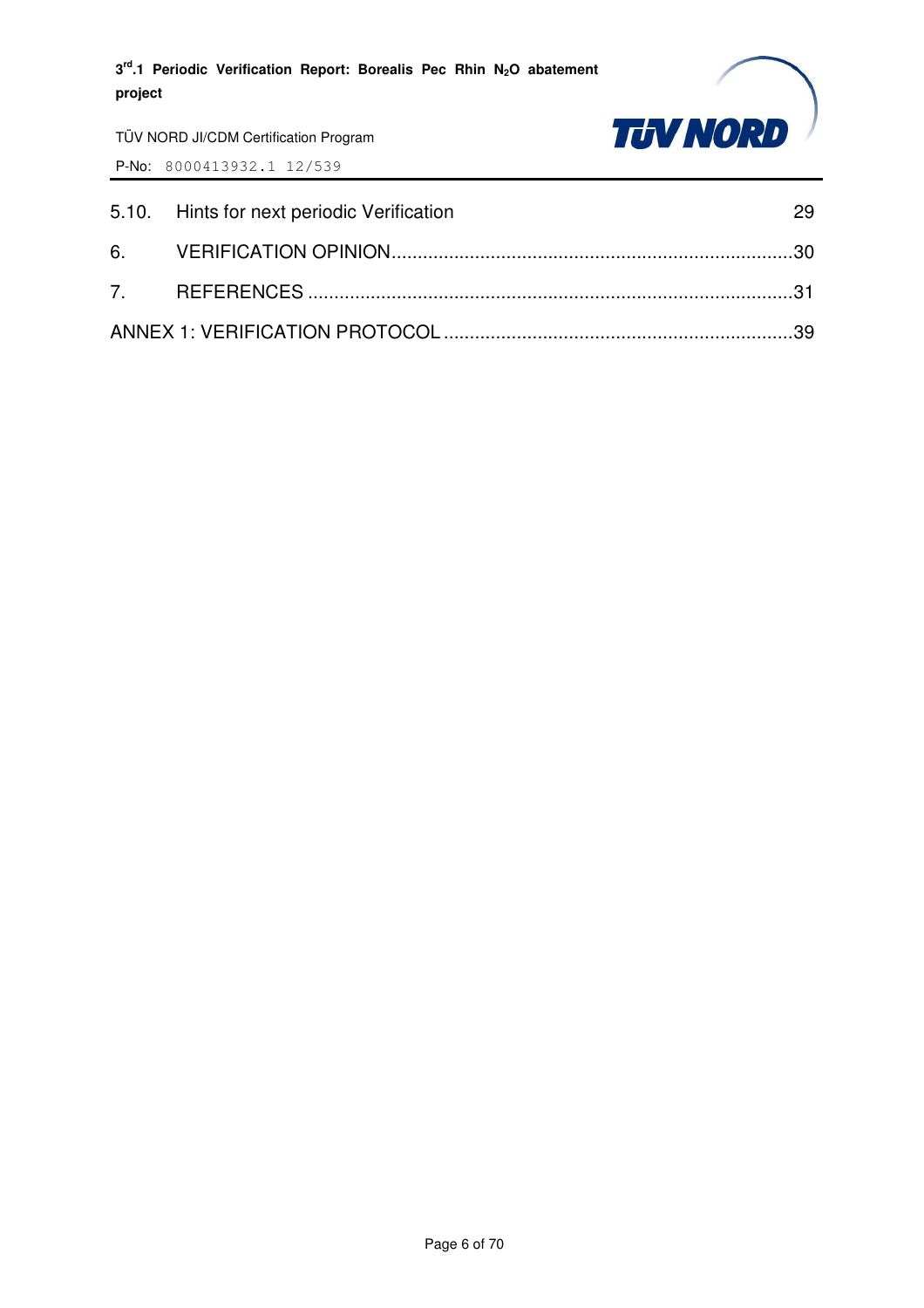

P-No: 8000413932.1 12/539

## **1. INTRODUCTION**

Borealis PEC-Rhin SAS has commissioned the TÜV NORD JI/CDM Certification Program (CP) to carry out the  $3<sup>rd</sup>$  periodic verification of the project

"Borealis Pec Rhin  $N_2O$  abatement project"

with regard to the relevant requirements for JI (Track 1) project activities.

#### Remark:

Due to the reporting of a change of shareholder of the plant, the French DFP issued a letter<sup>/LOA/</sup>

- involving Borealis PEC-Rhin SAS instead of PecRhin S.A. as project participant and
- renaming the project from
	- $\circ$  "Pec Rhin N<sub>2</sub>O abatement project" to
	- $\circ$  "Borealis Pec Rhin N<sub>2</sub>O abatement project" (these are the English translations).

Belgium as investor state accepted this renaming of the PP<sup>/MAIL/</sup> and confirmed the validity of the original LoA.

The verifiers have reviewed the implementation of the monitoring plan (MP) in the registered JI project number FR1000212<sup>1</sup>.

GHG data for the monitoring period covering 2011-01-01 to 2012-12-31 has been divided into 2 subperiods:

- Subperiod 3.1: 2012-01-01 2012-11-18,
- Subperiod 3.2: 2012-11-19 2012-12-31

In this version of the report, the first subperiod 3.1 has been verified in detailed manner applying the set of requirements, audit practices and principles as required under the Determination and Verification Manual <sup>/DVM/</sup> of the UNFCCC.

The

• Subperiod 3.2: 2012-11-19 – 2012-12-31

will be verified in a separate report after end of the monitoring period. This approach was accepted by the French DFP<sup>/conmail/</sup>.

l 1) http://ji.unfccc.int/JIITLProject/DB/PK2RRNV3FP1DC3D5UK4CYF3XOSIGJR/details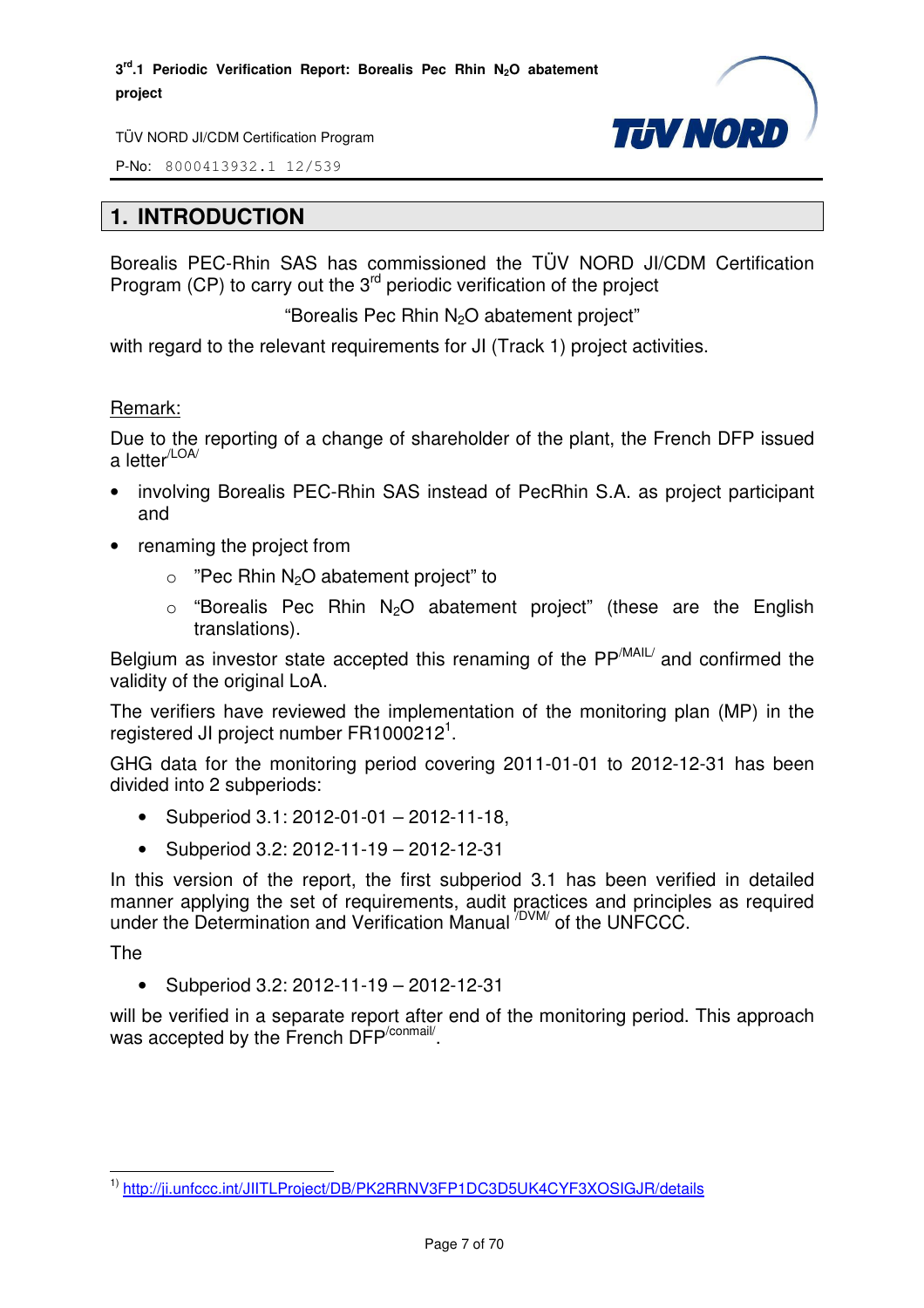

P-No: 8000413932.1 12/539

## *1.1. Objective*

The objective of the verification is the review and ex-post determination by an independent entity of the GHG emission reductions. It includes the verification of the:

- implementation and operation of the project activity as given in the PDD.
- compliance with applied approved monitoring plan,
- data given in the monitoring report by checking the monitoring records, the emissions reduction calculation and supporting evidence,
- accuracy of the monitoring equipment,
- quality of evidence,
- significance of reporting risks and risks of material misstatements.

## *1.2. Scope*

The verification of this registered project is based on the project design document  $\mu_{\text{PDD}}$ , the monitoring report  $\mu_{\text{IR}}$ , emission reduction calculation spreadsheet  $\mu_{\text{SND}}$ supporting documents made available to the verifier and information collected through performing interviews and during the on-site assessment. Furthermore publicly available information was considered as far as available and required.

The verification is carried out on the basis of the following requirements, applicable for this project activity:

- Article 6 of the Kyoto Protocol <sup>/KP/</sup>,
- guidelines for the implementation of Article 6 of the Kyoto Protocol as presented in the Marrakech Accords under decision  $9/CMP.1$   $^{(MA)}$ , and subsequent decisions made by the JISC and COP/MOP,
- other relevant rules, including the host country legislation,
- JI Validation and Verification Manual <sup>/DVM/</sup>,
- monitoring plan as given in the registered PDD<sup>/PDD/</sup>,
- Projet Domestique Methodology: "Catalytic reduction of N2O at nitric acid plants " Méthode pour les Projets Domestiques: "Réduction catalytique du  $N<sub>2</sub>O$  dans des usines d'acide nitrique"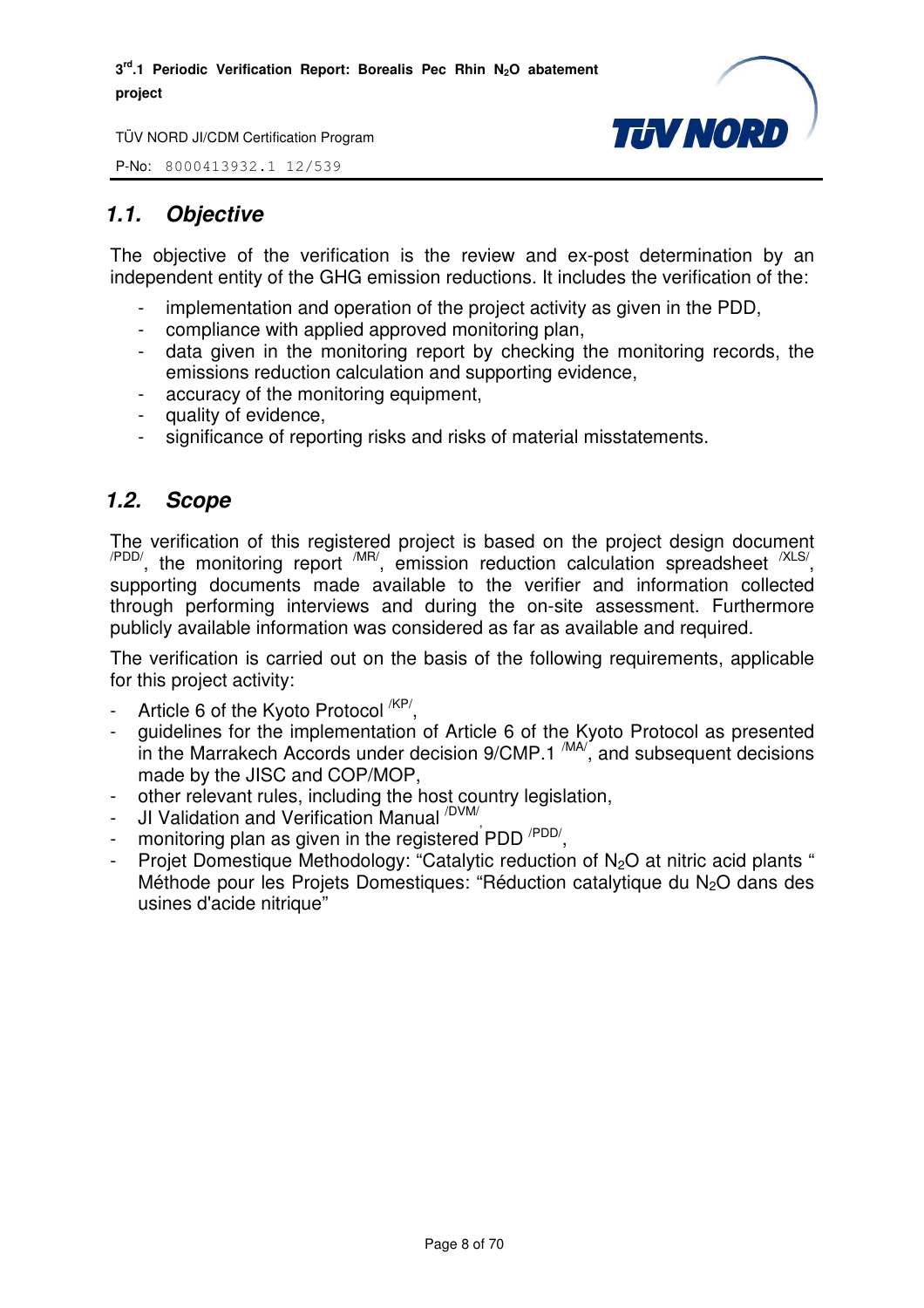

P-No: 8000413932.1 12/539

## **2. GHG PROJECT DESCRIPTION**

## *2.1. Project Characteristics*

Essential data of the project is presented in the following Table 2-1.

| Table 2-1: Project Characteristics |  |
|------------------------------------|--|
|------------------------------------|--|

| Item                       | Data                                                 |                |                                        |  |                                                                  |    |
|----------------------------|------------------------------------------------------|----------------|----------------------------------------|--|------------------------------------------------------------------|----|
| Project title              | Borealis Pec Rhin N <sub>2</sub> O abatement project |                |                                        |  |                                                                  |    |
| JI Track                   | $\times$                                             | Track 1        |                                        |  | <b>JPA</b><br>Track 2                                            |    |
| Project size               | $\times$                                             |                | Large Scale                            |  | <b>Small Scale</b>                                               |    |
| JI Approach                | $\times$                                             |                | JI Specific Approach                   |  | Approved CDM Methodology                                         |    |
|                            |                                                      | 1.             |                                        |  | Energy Industries (renewable-/non-renewable sources)             |    |
|                            |                                                      | $\overline{2}$ | Energy distribution                    |  |                                                                  |    |
|                            |                                                      | 3              | Energy demand                          |  |                                                                  |    |
|                            |                                                      | 4              | Manufacturing industries               |  |                                                                  |    |
|                            | $\boxtimes$                                          | 5              | Chemical industry                      |  |                                                                  |    |
|                            |                                                      | 6              | Construction                           |  |                                                                  |    |
| <b>Project Scope</b>       |                                                      | 7              | Transport                              |  |                                                                  |    |
| (according to UNFCCC       |                                                      | 8              | Mining/Mineral production              |  |                                                                  |    |
| sectoral scope numbers for |                                                      | 9              | Metal production                       |  |                                                                  |    |
| CDM)                       |                                                      | 10             |                                        |  | Fugitive emissions from fuels (solid, oil and gas)               |    |
|                            |                                                      | 11             | halocarbons and hexafluoride           |  | Fugitive emissions from production and<br>consumption            | of |
|                            |                                                      | 12             | Solvents use                           |  |                                                                  |    |
|                            |                                                      | 13             | Waste handling and disposal            |  |                                                                  |    |
|                            |                                                      | 14             | Land-use, land-use change and forestry |  |                                                                  |    |
|                            |                                                      | 15             | Agriculture                            |  |                                                                  |    |
| Methodology:               |                                                      |                |                                        |  | Projet Domestique Methodology: "Catalytic reduction of $N_2O$ at |    |
|                            | nitric acid plants"                                  |                |                                        |  |                                                                  |    |
| Technical Area(s):         | 5.1:                                                 | $N_2O$         |                                        |  |                                                                  |    |
| ITL Project ID No.:        | FR1000212                                            |                |                                        |  |                                                                  |    |
| Crediting period           |                                                      |                | Renewable Crediting Period (7 y)       |  |                                                                  |    |
|                            | $\boxtimes$                                          |                | Fixed Crediting Period (2 y, 4m)       |  |                                                                  |    |

## *2.2. Project Verification History*

Essential events since the registration of the project are presented in the following Table 2-2.

| Table 2-2: Project verification history |  |  |
|-----------------------------------------|--|--|
|-----------------------------------------|--|--|

l

| Item                      | <b>Time</b>        | Status                   |
|---------------------------|--------------------|--------------------------|
| Date of registration      | $2010 - 12 - 30^2$ | -                        |
| Start of crediting period | 2010-09-01         | $\overline{\phantom{0}}$ |

<sup>2</sup> Date of registration is the date of issuing date of the LoA by the DFP. This could be later than the start of the crediting period since the French rules allows retrocrediting (Start of the crediting period is at latest 2 months after submission of the registration documents to the French DFP which can be earlier than the issuing date of the LoA).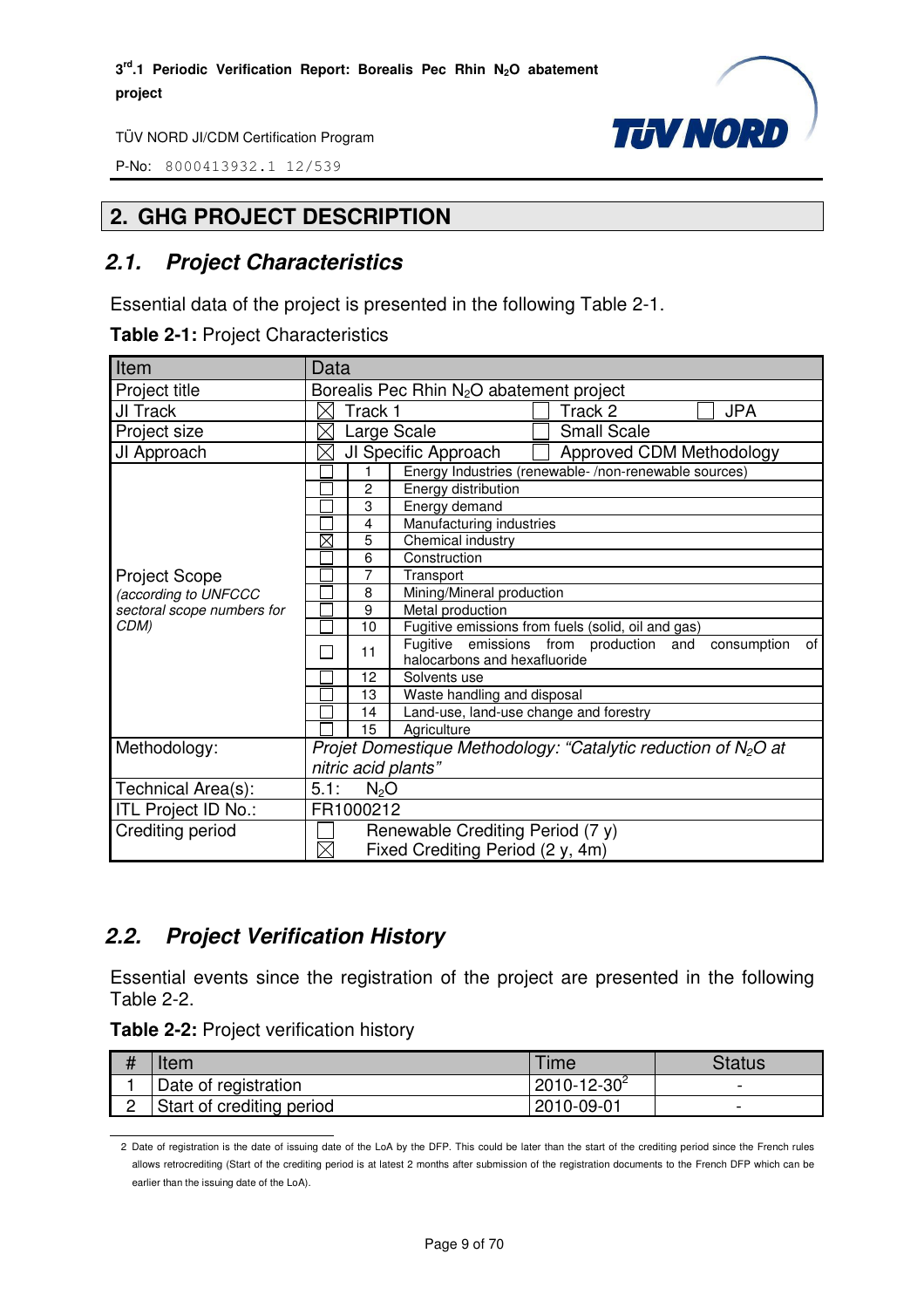

P-No: 8000413932.1 12/539

| # | Item                                            | Time             | <b>Status</b>  |
|---|-------------------------------------------------|------------------|----------------|
| 3 | 1 <sup>st</sup> Monitoring period               | 2010-09-01<br>to | Verified       |
|   |                                                 | 2011-02-15       |                |
|   | 12 <sup>nd</sup> Monitoring period              | 2011-02-16 to    | Verified       |
|   |                                                 | 2011-12-31       |                |
| 5 | $3rd$ Monitoring period 2012-01-01 - 2012-31-12 | 2012-01-01 to    | Matter of this |
|   | Subperiod 3.1: 2012-01-01 - 2012-11-18          | 2012-11-18       | verification   |

## *2.3. Involved Parties and Project Participants*

The following parties to the Kyoto Protocol and project participants are involved in this project activity (Table 2-3).

| Table 2-3: Project Parties and project participants |  |  |
|-----------------------------------------------------|--|--|
|-----------------------------------------------------|--|--|

| Characteristic                     | Party  | <b>Project Participant</b>          |
|------------------------------------|--------|-------------------------------------|
| Host party                         | France | Borealis PEC-Rhin SAS               |
|                                    |        | N.serve Environmental Services GmbH |
| Other Involved Party/ies   Belgium |        | Borealis PEC-Rhin SAS               |

## *2.4. Project Location*

The details of the project location are given in table 2-4:

**Table 2-4:** Project Location

| No.                      | <b>Project Location</b>                                                                                                                       |  |  |  |
|--------------------------|-----------------------------------------------------------------------------------------------------------------------------------------------|--|--|--|
| Host Country:            | France                                                                                                                                        |  |  |  |
| Region                   | North Eastern (Alsace), Département: Haut Rhin                                                                                                |  |  |  |
| Project location address | <b>Borealis PEC-Rhin SAS</b><br>Zone Industrielle Mulhouse Rhin<br>68490 Ottmarsheim                                                          |  |  |  |
| <b>Plant coordinates</b> | Coordinates:<br>Plant tail gas stack: Lat: 47°47'30.27"N<br>Long: 7°31'20.90"E<br>Ammonia burner:<br>Lat: 47°47'30.49"N<br>Long: 7°31'19.91"E |  |  |  |

## *2.5. Technical Project Description*

The project activity aims to reduce levels of  $N<sub>2</sub>O$  emissions from the production of nitric acid with a secondary  $N_2O$  abatement technology: the project involves the installation of a secondary  $N_2O$  reduction catalyst at the nitric acid production plant.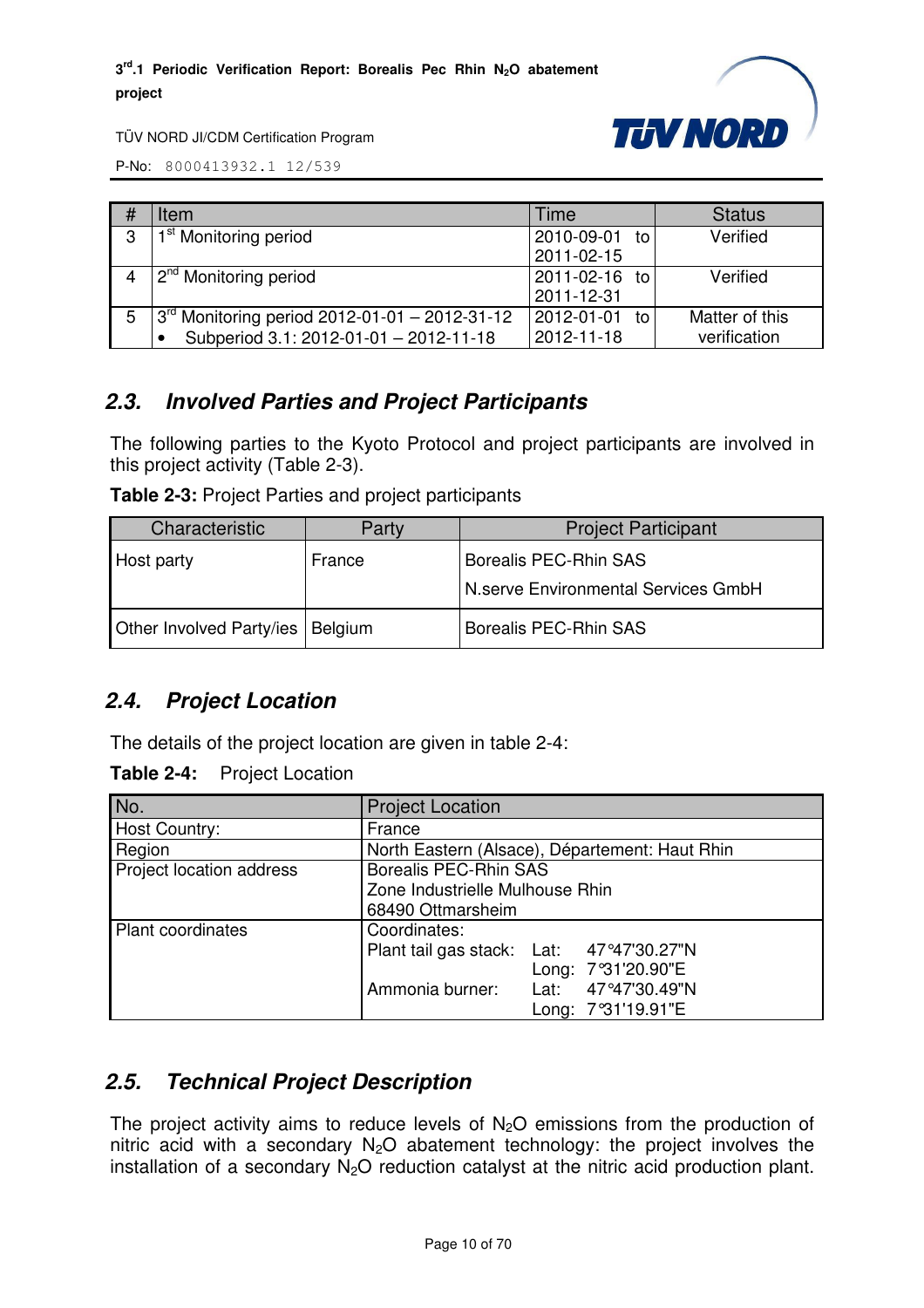

P-No: 8000413932.1 12/539

The emission reductions are a result of the catalytic decomposition of nitrous oxide. Nitrous oxide which is formed as by-product of the nitric acid production will be removed by the catalyst installed below the standard precious metal gauze pack in the ammonia burner. The nitrous oxide would otherwise be emitted as part of the tail gas of the nitric acid plant to the atmosphere.

The key parameters for the project are given in table 2-5:

| Parameter                                    | Unit                     | Value                                            |
|----------------------------------------------|--------------------------|--------------------------------------------------|
| Number of burners (identical)                |                          | 2                                                |
| Manufacturer                                 | $\overline{a}$           | <b>OSCHATZ</b>                                   |
| <b>Diameter</b>                              | mm                       | 3960                                             |
| Start of commercial production               |                          | 2005 (1970 first installation)                   |
| Operating<br>conditions<br>as<br>per         |                          |                                                  |
| specifications (trip point values)           |                          |                                                  |
| - Temperature (min/max):                     | $\mathrm{C}$             | 740 - 920                                        |
| - Pressure (max):                            | Bar abs                  | 4.6                                              |
| - Ammonia to Air ratio (max)                 | Vol.-%                   | >11.8                                            |
| <b>Ammonia Oxidation Catalyst</b>            |                          |                                                  |
| Manufacturer                                 | $\overline{\phantom{a}}$ | Johnson Matthey Plc                              |
| <b>Type</b>                                  | $\overline{a}$           | Eco-Cat-Pack                                     |
| Composition:                                 |                          | Pt/Rh/Pd                                         |
| Absorber                                     |                          |                                                  |
| Design capacity per day (100 %)              | t/d                      | 1,100                                            |
| Design capacity per day (legal)              | t/d                      | 1,100                                            |
| Annual production (design)                   | t/year                   | 393,800                                          |
| Annual production (practice)                 | t/year                   | 345,000                                          |
| <b>Secondary Catalyst</b>                    |                          |                                                  |
| Manufacturer                                 | $\overline{a}$           | YARA, supplied by Johnson Matthey Plc            |
| Type                                         | $\overline{\phantom{a}}$ | YARA abatement catalyst                          |
| Composition:                                 | $\blacksquare$           | Cobalt with CeO <sub>2</sub> as support material |
| Design efficiency N <sub>2</sub> O reduction | $\%$                     | 85-95                                            |
| N <sub>2</sub> O Analyzer (stack)            |                          |                                                  |
| Manufacturer                                 | $\overline{\phantom{0}}$ | <b>Thermo Scientific</b>                         |
| Type                                         | $\overline{\phantom{0}}$ | Nicolet 6700                                     |
| <b>Measurement Principle</b>                 |                          | FT-IR                                            |
| flow<br>Stack volume<br>rate                 |                          |                                                  |
| measurement                                  |                          |                                                  |
| Manufacturer                                 | $\qquad \qquad -$        | Endress+Hauser                                   |
| <b>Type</b>                                  | $\overline{a}$           | Deltatop measuring probe with                    |
|                                              |                          | Deltabar difference pressure meter               |
| <b>Measurement Principle</b>                 | $\blacksquare$           | Difference pressure (dynamic pressure)           |

#### **Table 2-5:** Technical data of the plant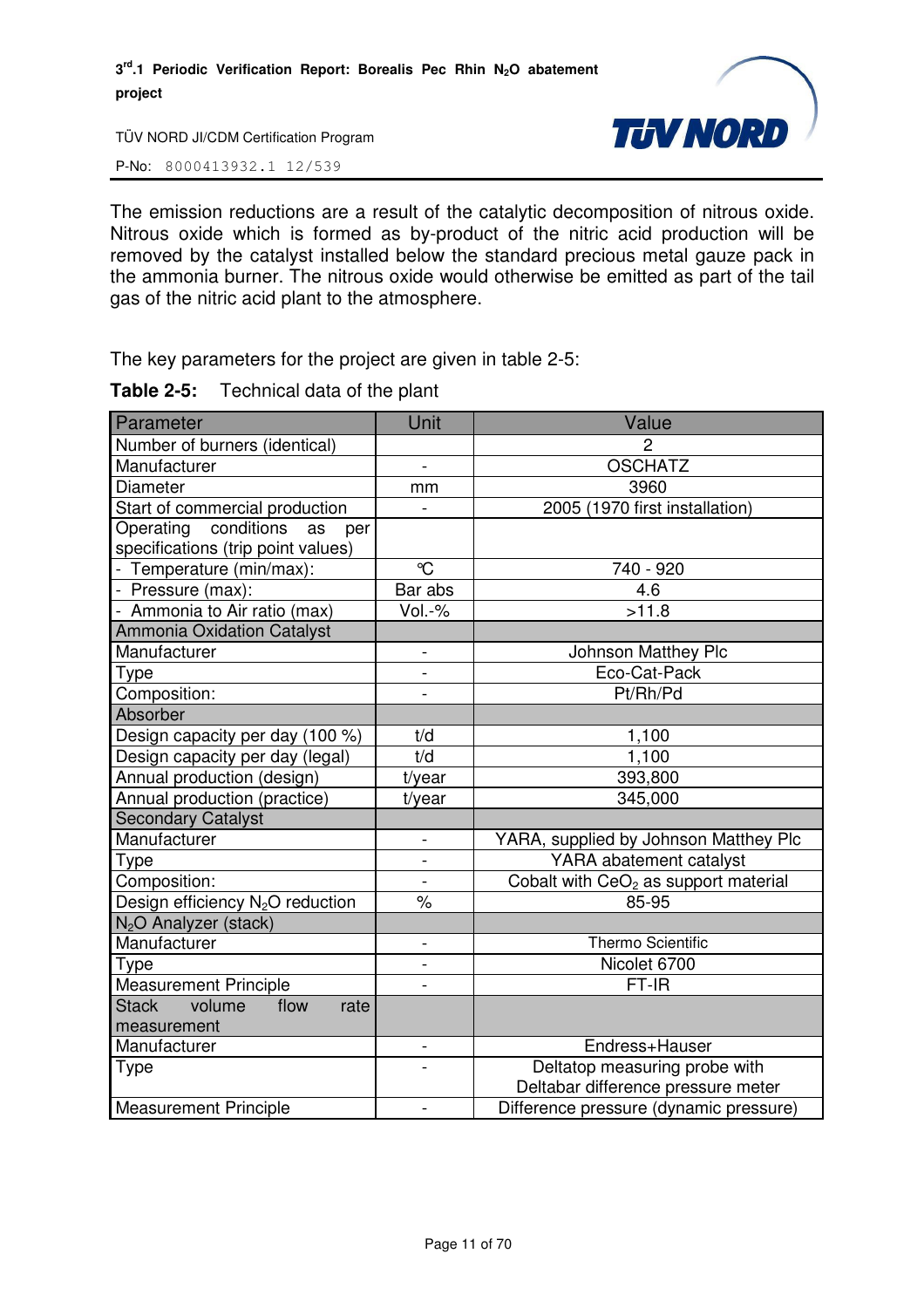

P-No: 8000413932.1 12/539

## **3. METHODOLOGY AND VERIFICATION SEQUENCE**

## *3.1. Verification Steps*

The verification consisted of the following steps:

- Contract review
- Appointment of team members and technical reviewers
- Publication of the monitoring report
- A desk review of the Monitoring Report<sup>MR/</sup> submitted by the client and additional supporting documents with the use of customised verification protocol <sup>/CPM/</sup> according to the Determination and Verification Manual <sup>/DVM/</sup>,
- Verification planning,
- On-Site assessment,
- Background investigation and follow-up interviews with personnel of the project developer and its contractors,
- Draft verification reporting
- Resolution of corrective actions (if any)
- Final verification reporting
- Technical review
- Final approval of the verification.

The sequence of the verification is given in the table 3.1 below:

#### **Table 3.1:** Verification sequence

| <b>Topic</b>               | <b>Time</b> |
|----------------------------|-------------|
| Assignment of verification | 2012-10-03  |
| On-site-visit              | 2012-11-20  |
| Draft reporting finalised  | 2012-11-21  |
| Final reporting finalised  | 2012-12-07  |
| Technical review finalised | 2012-12-07  |

## *3.2. Contract review*

To assure that

- the project falls within the scopes for which accreditation is held,
- the necessary competences to carry out the verification can be provided,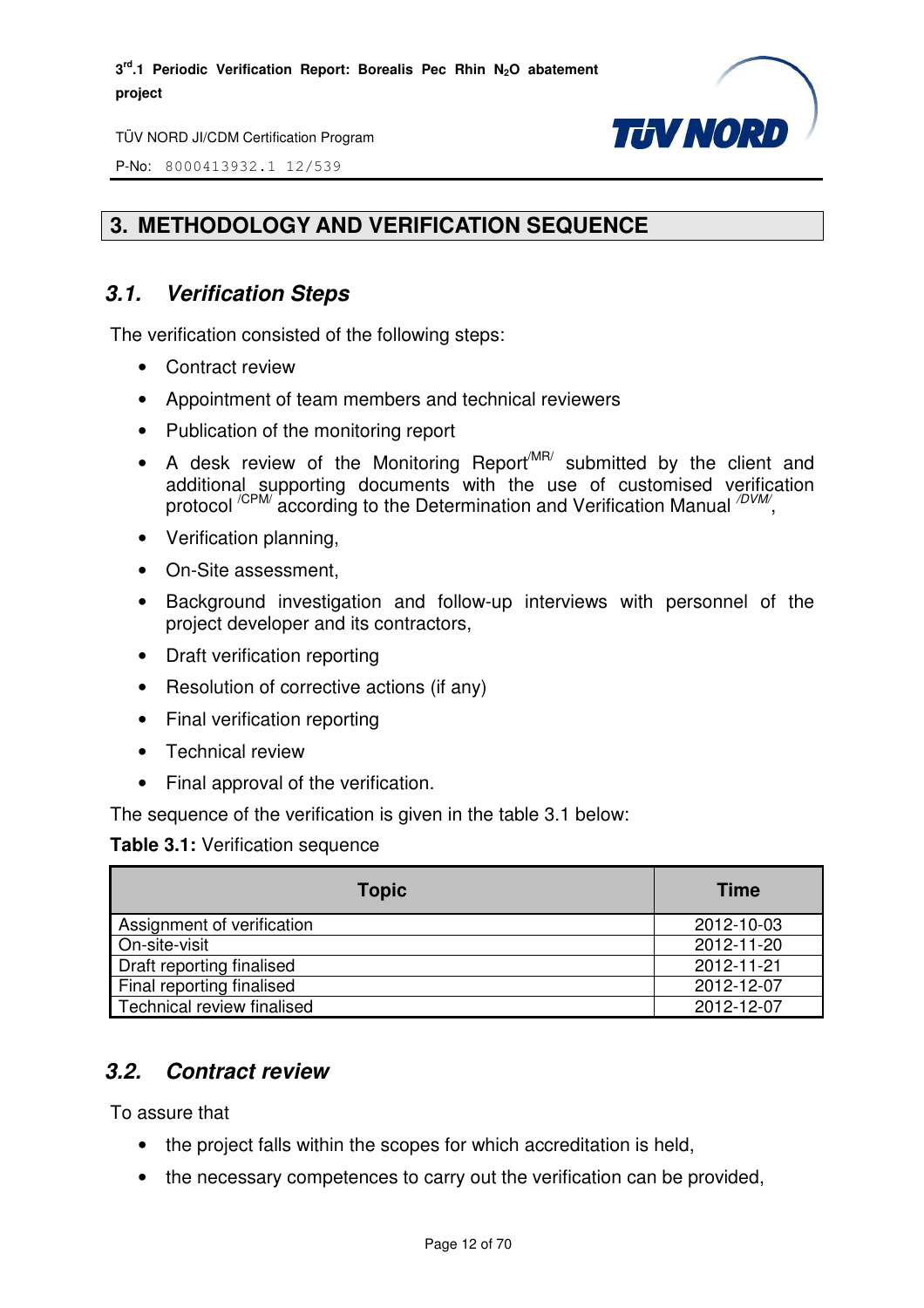

P-No: 8000413932.1 12/539

• Impartiality issues are clear and in line with the CDM accreditation requirements

a contract review was carried out before the contract was signed.

## *3.3. Appointment of team members and technical reviewers*

On the basis of a competence analysis and individual availabilities a verification team, consistent of one team leader and 1 additional team member, was appointed. Furthermore also the personnel for the technical review and the final approval were determined.

The list of involved personnel, the tasks assigned and the qualification status are summarized in the table 3-1 below.

|                                                            | <b>Name</b>          | Company                      | Function <sup>1)</sup>  | Qualification<br>Ctatius <sup>2)</sup><br><b>Status</b> | $\widehat{\mathcal{C}}$<br>competence<br><b>Scheme</b> | $\widehat{+}$<br>competence<br>Technical | 5<br>Verification<br>competence | Competence<br>Host country | On-site visit |
|------------------------------------------------------------|----------------------|------------------------------|-------------------------|---------------------------------------------------------|--------------------------------------------------------|------------------------------------------|---------------------------------|----------------------------|---------------|
| $\overline{\mathbb{Z}}$ Mr.<br>$\overline{\mathbb{Z}}$ Ms. | <b>Ulrich Walter</b> | <b>TÜV Nord</b><br>Cert GmbH | TL <sup>A</sup>         | LA                                                      | $\boxtimes$                                            | 5.1                                      | $\boxtimes$                     |                            | $\boxtimes$   |
| $\Box$ Mr.<br>$\overline{\boxtimes}$ Ms.                   | Sabine Meyer         | <b>TÜV NORD</b><br>Cert GmbH | $TM^{A)}$               | LA                                                      | $\boxtimes$                                            |                                          | $\boxtimes$                     | $\boxtimes$                |               |
| $\Box$ Mr.<br>$\boxtimes$ Ms.                              | Susanne<br>Pasch     | <b>TÜV NORD</b><br>Cert GmbH | $TR^{B}$                | LA                                                      | $\boxtimes$                                            |                                          | $\boxtimes$                     |                            |               |
| $\underline{\boxtimes}$ Mr.<br>$\Box$<br>Ms.               | <b>Rainer Winter</b> | <b>TÜV Nord</b><br>Cert GmbH | TR,<br>FA <sup>B)</sup> | <b>SA</b>                                               | $\boxtimes$                                            | 5.1                                      | $\boxtimes$                     |                            |               |

**Table 3-3:** Involved Personnel

<sup>1)</sup> TL: Team Leader; TM: Team Member, TR: Technical review; OT: Observer-Team, OR: Observer-TR; FA: Final approval

2) GHG Auditor Status: A: Assessor; LA: Lead Assessor; SA: Senior Assessor; T: Trainee; TE: Technical Expert

3) GHG auditor status (at least Assessor)

4) As per S01-MU03 or S01-VA070-A2 (such as 1.1, 1.2, …)

5) In case of verification projects

 $(B)$  No team member

A) Team Member: GHG auditor (at least Assessor status), Technical Expert (incl. Host Country Expert or Verification Expert), not ETE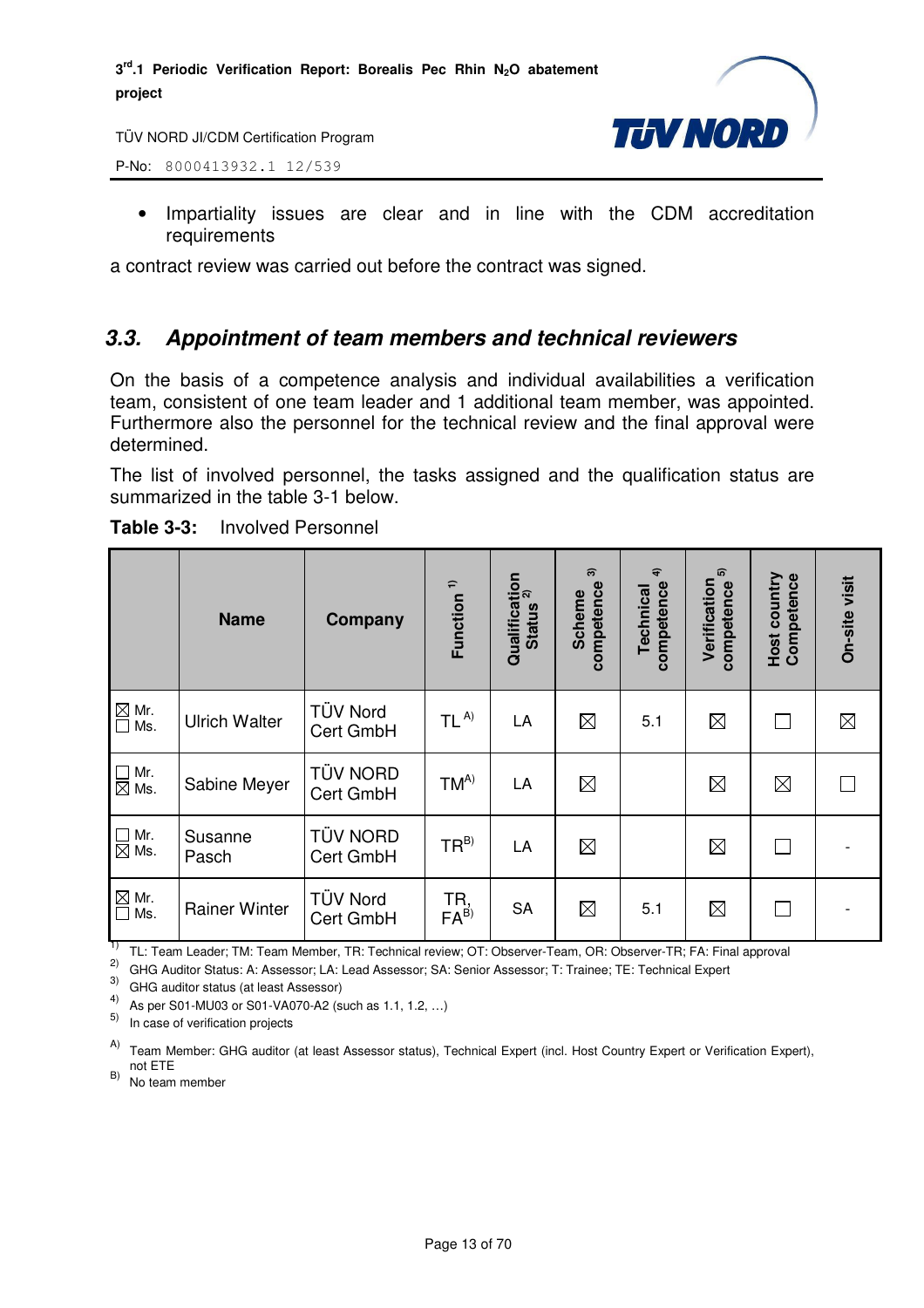

P-No: 8000413932.1 12/539

## *3.4. Publication of the Monitoring Report*

In accordance with decision 9/CMP.1 (§ 36) the draft monitoring report, as received from the project participants, has been made publicly available on the TÜV NORD Website www.global-warming.de during a 30 days period from 2012-11-01 to 2012- 12-01<sup>3</sup>. Comments received are taken into account in the course of the verification, if applicable.

## *3.5. Verification Planning*

In order to ensure a complete, transparent and timely execution of the verification task the team leader has planned the complete sequence of events necessary to arrive at a substantiated final verification opinion.

Various tools have been established in order to ensure an effective verification planning.

Risk analysis and detailed audit testing planning

For the identification of potential reporting risks and the necessary detailed audit testing procedures for residual risk areas table A-1 is used. The structure and content of this table is given in table 3-2 below.

|  | <b>Table 3-5:</b> Table A-1; Identification of verification risk areas |
|--|------------------------------------------------------------------------|
|--|------------------------------------------------------------------------|

|                                                                                                                                                 | Table A-1: GHG calculation procedures and management control testing / Detailed audit<br>testing of residual risk areas and random testing                                                                                                                                  |                                                                                                                                                                                                                            |                                                                                                                                                                                                                                                                                                           |                                                                                                                                           |  |
|-------------------------------------------------------------------------------------------------------------------------------------------------|-----------------------------------------------------------------------------------------------------------------------------------------------------------------------------------------------------------------------------------------------------------------------------|----------------------------------------------------------------------------------------------------------------------------------------------------------------------------------------------------------------------------|-----------------------------------------------------------------------------------------------------------------------------------------------------------------------------------------------------------------------------------------------------------------------------------------------------------|-------------------------------------------------------------------------------------------------------------------------------------------|--|
| <b>Identification</b><br>of potential<br>reporting risk                                                                                         | Identification,<br>assessment and<br>testing of<br>management<br>controls                                                                                                                                                                                                   | Areas of<br>residual<br>risks                                                                                                                                                                                              | <b>Additional</b><br>verification testing<br>performed                                                                                                                                                                                                                                                    | <b>Conclusions and</b><br><b>Areas Requiring</b><br>Improvement<br>(including<br><b>Forward Action</b><br><b>Requests</b> )               |  |
| The following<br>potential risks<br>were identified<br>and divided and<br>structured<br>according to<br>the possible<br>areas of<br>occurrence. | The potential risks<br>of raw data<br>generation have<br>been identified in<br>the course of the<br>monitoring system<br>implementation.<br>The following<br>measures were<br>taken in order to<br>minimize the<br>corresponding<br>risks.<br>The following<br>measures are | Despite the<br>measures<br>implemented<br>in order to<br>reduce the<br>occurrence<br>probability the<br>following<br>residual risks<br>remain and<br>have to be<br>addressed in<br>the course of<br>every<br>verification. | The additional<br>verification testing<br>performed is<br>described. Testing<br>may include:<br>- Sample cross<br>checking of<br>manual transfers of<br>data<br>- Recalculation<br>- Spreadsheet 'walk<br>throughs' to check<br>links and equations<br>Inspection of<br>$\overline{a}$<br>calibration and | Having investigated<br>the residual risks,<br>the conclusions<br>should be noted<br>here. Errors and<br>uncertainties are<br>highlighted. |  |

3 http://www.global-warming.de/e/2034/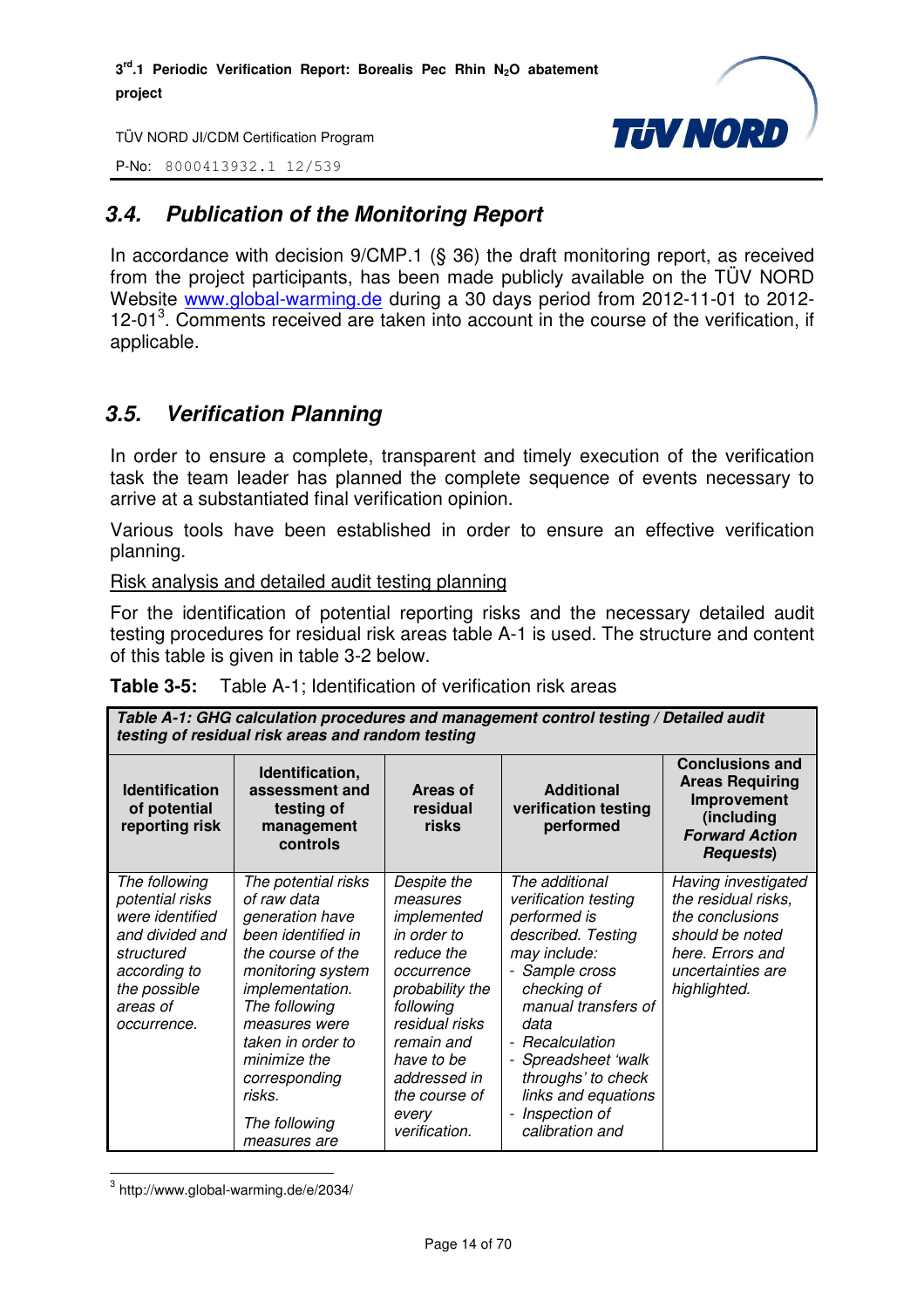

P-No: 8000413932.1 12/539

| <b>Identification</b><br>of potential<br>reporting risk | testing of residual risk areas and random testing<br>Identification,<br>assessment and<br>testing of<br>management<br>controls | Areas of<br>residual<br>risks | Table A-1: GHG calculation procedures and management control testing / Detailed audit<br><b>Additional</b><br>verification testing<br>performed                                                           | <b>Conclusions and</b><br><b>Areas Requiring</b><br>Improvement<br>(including<br><b>Forward Action</b><br><b>Requests</b> ) |
|---------------------------------------------------------|--------------------------------------------------------------------------------------------------------------------------------|-------------------------------|-----------------------------------------------------------------------------------------------------------------------------------------------------------------------------------------------------------|-----------------------------------------------------------------------------------------------------------------------------|
|                                                         | implemented:                                                                                                                   |                               | maintenance<br>records for key<br>equipment<br>Check sampling<br>analysis results<br>Discussions with<br>process engineers<br>who have detailed<br>knowledge of<br>process<br>uncertainty/error<br>bands. |                                                                                                                             |

The completed table A-1 is enclosed in the annex 1 (table A-1) to this report.

#### Project specific periodic verification checklist

In order to ensure transparency and consideration of all relevant assessment criteria, a project specific verification protocol has been developed. The protocol shows, in a transparent manner, criteria and requirements, means and results of the verification. The verification protocol serves the following purposes:

- It organises, details and clarifies the requirements a JI project is expected to meet for verification
- It ensures a transparent verification process where the verifying AIE documents how a particular requirement has been proved and the result of the verification.

The basic structure of this project specific verification protocol for the periodic verification is described in table 3-3.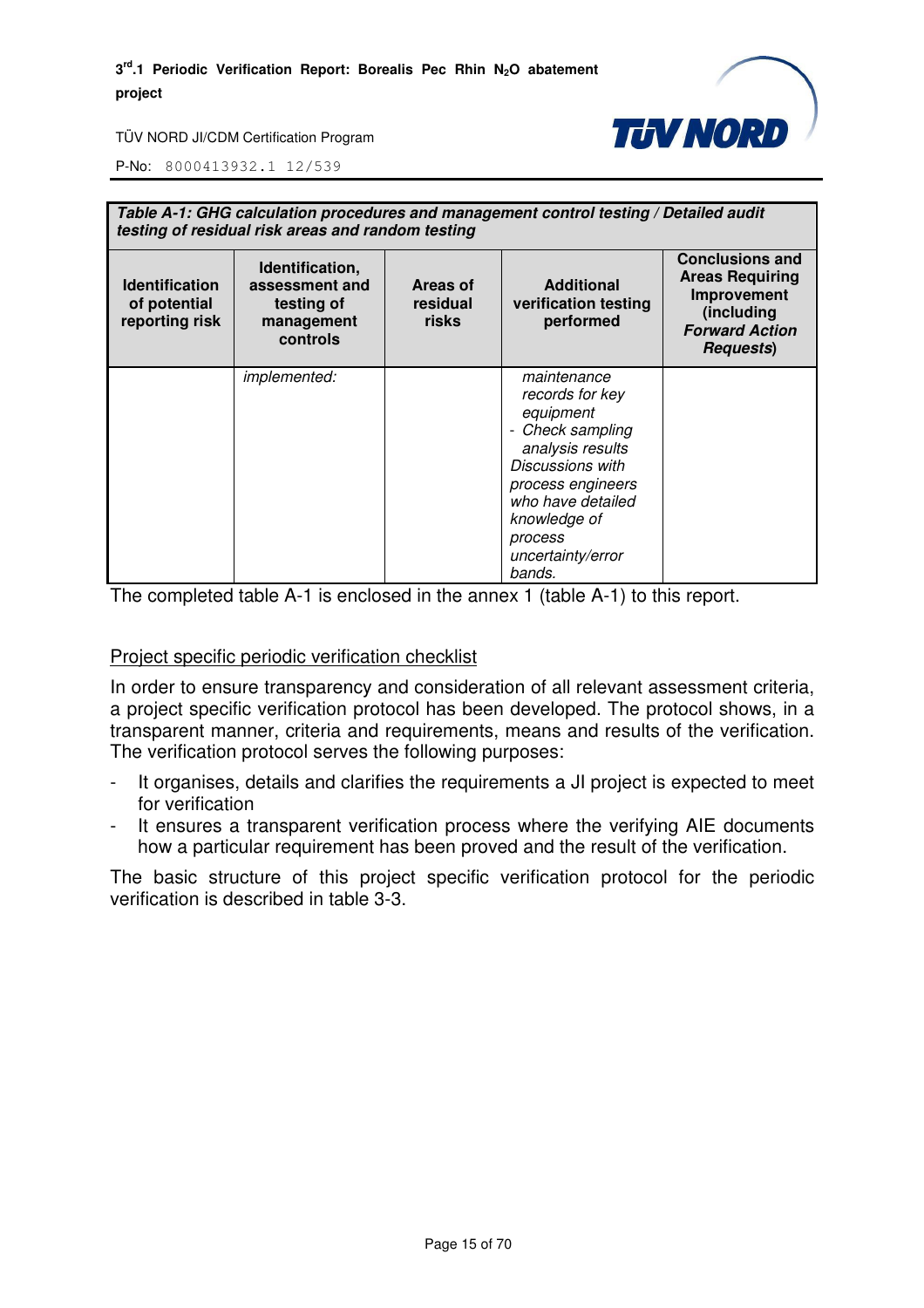

P-No: 8000413932.1 12/539

|                                       | Table A-2: Periodic verification checklist                                                                                                                                                                                                                                                                                                                                                                           |                                                                                                                                                                                                                             |                                                                                                            |                                                                                                                                                                                                                                                                                                                 |                                                                                                                                                                                                                                                                                 |                                                                           |
|---------------------------------------|----------------------------------------------------------------------------------------------------------------------------------------------------------------------------------------------------------------------------------------------------------------------------------------------------------------------------------------------------------------------------------------------------------------------|-----------------------------------------------------------------------------------------------------------------------------------------------------------------------------------------------------------------------------|------------------------------------------------------------------------------------------------------------|-----------------------------------------------------------------------------------------------------------------------------------------------------------------------------------------------------------------------------------------------------------------------------------------------------------------|---------------------------------------------------------------------------------------------------------------------------------------------------------------------------------------------------------------------------------------------------------------------------------|---------------------------------------------------------------------------|
| No.                                   | DVM <sup>4</sup><br>paragraph /<br><b>Checklist</b><br><b>Item</b><br>(incl. guidance<br>for the determi-<br>nation team)                                                                                                                                                                                                                                                                                            | <b>Initial</b><br><b>Finding</b><br>(Means and<br>results of<br>assessment)                                                                                                                                                 | Ref.                                                                                                       | <b>Action</b><br>requested to<br>project<br>participant<br>(CAR, CL, FAR)                                                                                                                                                                                                                                       | <b>Review of</b><br>PP's<br>action                                                                                                                                                                                                                                              | Conclu-<br>sion                                                           |
| Number of<br>the<br>checklist<br>item | The section<br>gives a<br>reference to<br>the relevant<br>paragraph of<br>the DVM.<br>The checklist<br><i>items are</i><br>linked to the<br>various<br>requirements<br>the project<br>should meet.<br>The checklist<br>is organised<br>in various<br>sections.<br>Each section<br>is then fur-<br>ther subdivi-<br>ded as per<br>the require-<br>ments of the<br>topic and the<br>individual<br>project<br>activity. | The section<br>is used to<br>elaborate and<br>discuss the<br>checklist item<br>in detail. It<br>includes the<br>initial<br>assessment<br>of the<br>verification<br>team and<br>how the<br>assessment<br>was carried<br>out. | Gives<br>reference<br>to the in-<br>formation<br>source on<br>which the<br>assess-<br>ment is<br>based on. | Assessment<br>based on<br>evidence<br>provided if<br>the criterion<br>is not fulfilled<br>a CAR, CL or<br>FAR (details<br>of each<br>finding are<br>elaborated in<br>chapter 4) is<br>raised<br>otherwise no<br>action is<br>requested.<br>The assess-<br>ment refers<br>to the draft<br>verification<br>stage. | Assess-<br>ment<br>based on<br>the project<br>participant<br>action in<br>response<br>to the<br>raised<br>CAR, CL<br>or FAR<br>(details of<br>each<br>finding are<br>elaborated<br>in chapter<br>4). The<br>assess-<br>ment<br>refers to<br>the final<br>verification<br>stage. | Final<br>assessment<br>at the final<br>verification<br>stage is<br>given. |

#### **Table 3-5:** Structure of the project specific periodic verification checklist

The periodic verification checklist (verification protocol) is the backbone of the complete verification starting from the desk review until final assessment. Detailed assessments and findings are discussed within this checklist and not necessarily repeated in the main text of this report.

The completed verification protocol is enclosed in the annex (table A-2) to this report.

#### *3.6. Desk review*

During the desk review all documents initially provided by the client and publicly available documents relevant for the verification were reviewed. The main documents are listed below:

 4 JISC 19 Annex 4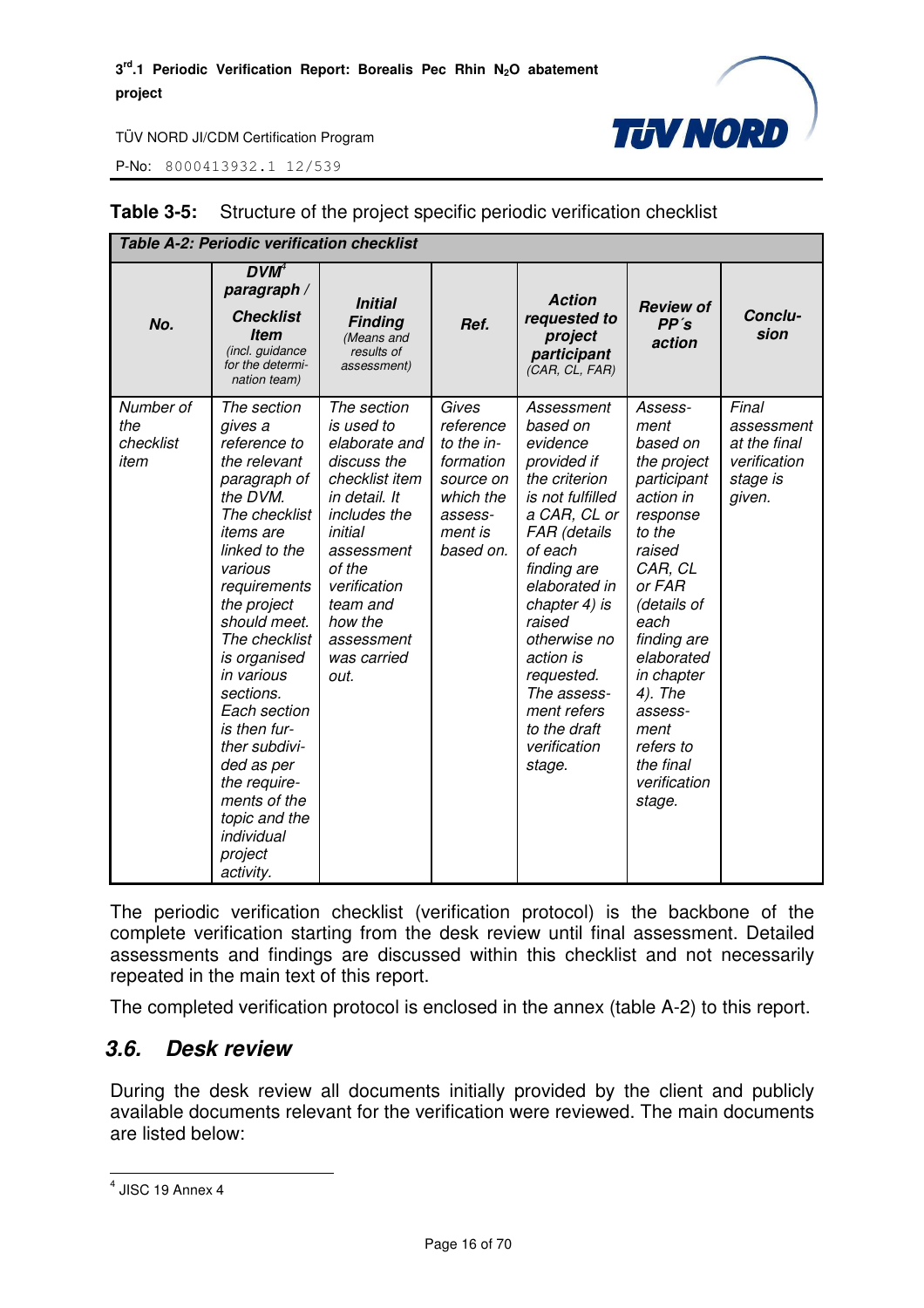

P-No: 8000413932.1 12/539

- the last revision of the PDD including the monitoring plan<sup> $PDD/$ </sup>,
- $\bullet$  the last revision of the determination report<sup> $/$ DET/</sup>,
- the monitoring report, including the claimed emission reductions for the project<sup>/MR/</sup>,
- $\bullet$  the emission reduction calculation spreadsheet<sup>/XLS/</sup>.

Other supporting documents, such as publicly available information on the UNFCCC / host country website and background information were also reviewed.

## *3.7. On-site assessment*

As most essential part of the verification exercise it is indispensable to carry out an inspection on site in order to verify that the project is implemented in accordance with the applicable criteria. Furthermore the on-site assessment is necessary to check the monitoring data with respect to accuracy to ensure the calculation of emission reductions. The main tasks covered during the site visit include, but are not limited to:

- The on-site assessment included an investigation of whether all relevant equipment is installed and works as anticipated.
- The operating staff was interviewed and observed in order to check the risks of inappropriate operation and data collection procedures.
- Information processes for generating, aggregating and reporting the selected monitored parameters were reviewed.
- The duly calibration of all metering equipment was checked.
- The monitoring processes, routines and documentations were audited to check their proper application.
- The monitoring data were checked completely.
- The data aggregation trails were checked via spot sample down to the level of the meter recordings.

The complete verification team attended the site visit.

Before and during the on-site visit the verification team performed interviews with the project participants to confirm selected information and to resolve issues identified in the document review.

Representatives of the Borealis PEC-Rhin Nitric Acid Plant and N.serve including the operational staff of the plant were interviewed. The main topics of the interviews are summarised in Table 3-4.

| <b>Interviewed Persons /</b><br><b>Entities</b>                             | <b>Interview topics</b>                                                                                                     |
|-----------------------------------------------------------------------------|-----------------------------------------------------------------------------------------------------------------------------|
| Projects & Operations<br>Personnel, Borealis<br><b>PEC-Rhin Nitric Acid</b> | General aspects of the project<br>Technical equipment and operation<br>$\overline{\phantom{0}}$<br>Changes since validation |

#### **Table 3-4:** Interviewed persons and interview topics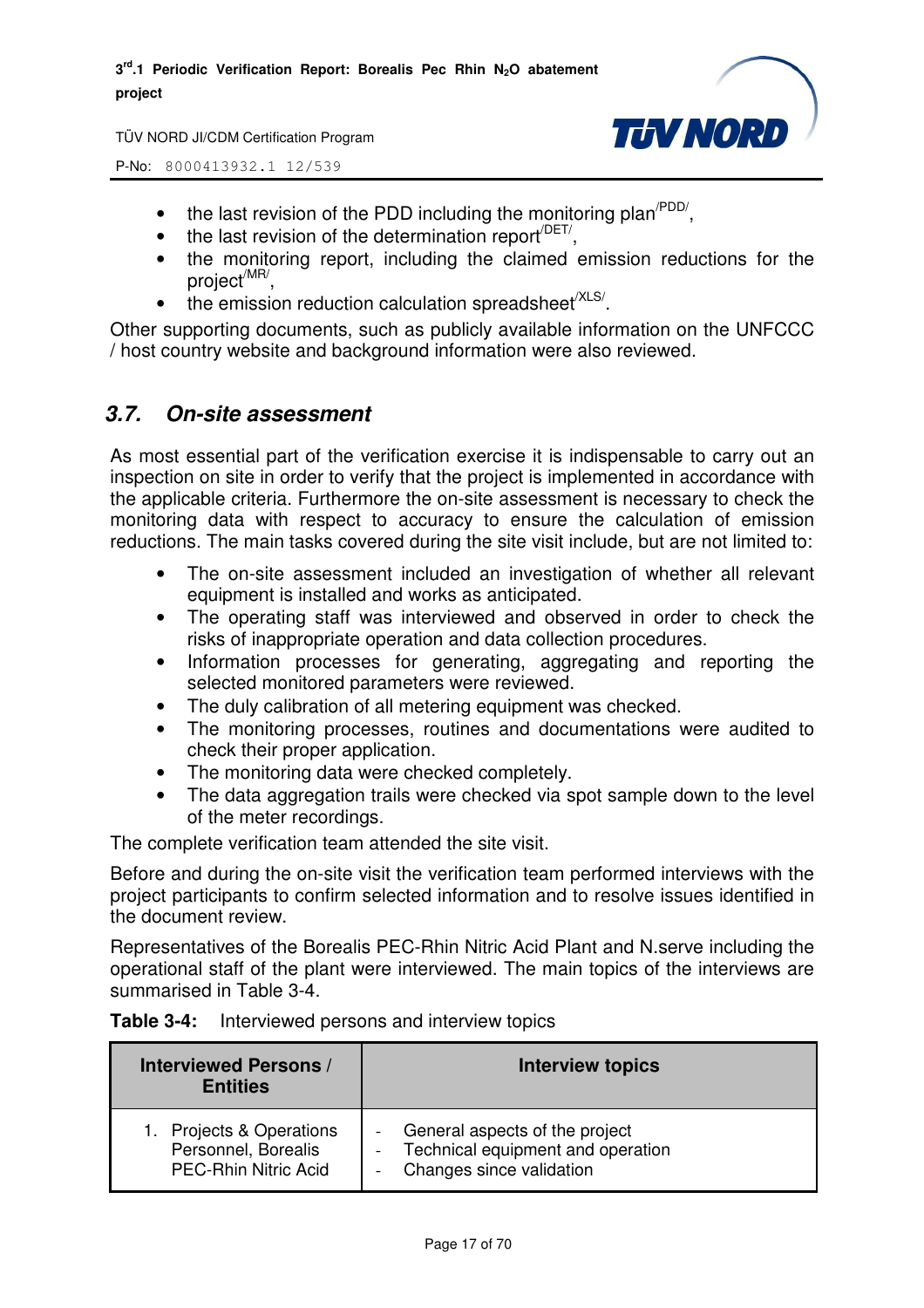

P-No: 8000413932.1 12/539

| <b>Interviewed Persons /</b><br><b>Entities</b> | <b>Interview topics</b>                                                                                                                                                                                                                                                                                                                                                                                                                                                                                                                                                                                                                                                       |
|-------------------------------------------------|-------------------------------------------------------------------------------------------------------------------------------------------------------------------------------------------------------------------------------------------------------------------------------------------------------------------------------------------------------------------------------------------------------------------------------------------------------------------------------------------------------------------------------------------------------------------------------------------------------------------------------------------------------------------------------|
| Plant<br>2. Consultant, N.serve                 | Calibration procedures<br>Quality management system<br>$\overline{\phantom{a}}$<br>Involved personnel and responsibilities<br>$\overline{\phantom{0}}$<br>Training and practice of the operational personnel<br>Implementation of the monitoring plan<br>Monitoring and measurement equipment<br>$\overline{\phantom{0}}$<br>Maintenance<br>Remaining issues from the last verification<br>$\overline{\phantom{a}}$<br>Monitoring data management<br>Data uncertainty and residual risks<br>$\qquad \qquad -$<br>GHG emission reduction calculation<br>$\overline{\phantom{0}}$<br>Procedural aspects of the verification<br>$\overline{\phantom{a}}$<br>Environmental aspect |

## *3.8. Draft verification reporting*

On the basis of the desk review, the on-site visit, follow-up interviews and further background investigation the verification protocol is completed. This protocol together with a general project and procedural description of the verification and a detailed list of the verification findings form the draft verification report. This report is sent to the client for resolution of raised CARs, CLs and FARs.

## *3.9. Resolution of CARs, CLs and FARs*

Non-conformities raised during the verification can either be seen as a non-fulfilment of criteria ensuring the proper implementation of a project or where a risk to deliver high quality emission reductions is identified.

Corrective Action Requests (CARs) are issued, if:

- Non-conformities with the monitoring plan or methodology are found in monitoring and reporting, or if the evidence provided to prove conformity is insufficient;
- Mistakes have been made in applying assumptions, data or calculations of emission reductions which will impair the estimate of emission reductions;
- Issues identified in a FAR during validation or previous verifications requiring actions by the project participants to be verified during verification have not been resolved.

The verification team uses the term Clarification Request (CL), which is be issued if: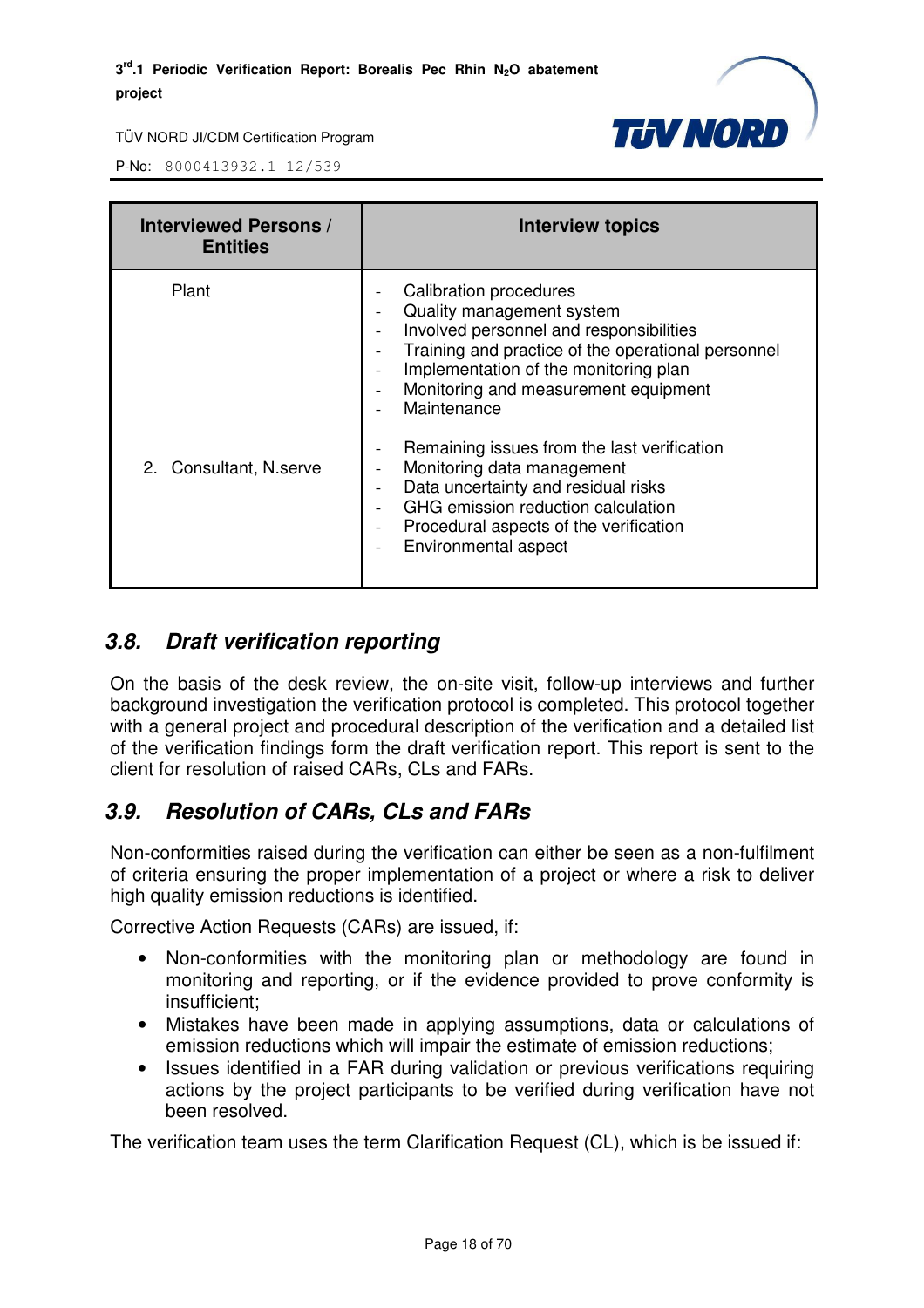

P-No: 8000413932.1 12/539

• information is insufficient or not clear enough to determine whether the applicable JI requirements have been met.

Forward Action Requests (FAR) indicate essential risks for further periodic verifications. Forward Action Requests are issued, if:

• the monitoring and reporting require attention and / or adjustment for the next verification period.

For a detailed list of all CARs, CLs and FARs raised in the course of the verification pl. refer to chapter 4.

## *3.10. Final reporting*

Upon successful closure of all raised CARs and CLs the final verification report including a positive verification opinion can be issued. In case not all essential issues could finally be resolved, a final report including a negative verification opinion is issued.

The final report summarizes the final assessments w.r.t. all applicable criteria.

## *3.11. Technical review*

Before submission of the final verification report a technical review of the whole verification procedure is carried out. The technical reviewer is a competent GHG auditor being appointed for the scope this project falls under. The technical reviewer is not considered to be part of the verification team and thus not involved in the decision making process up to the technical review.

As a result of the technical review process the verification opinion and the topic specific assessments as prepared by the verification team leader may be confirmed or revised. Furthermore reporting improvements might be achieved.

## *3.12. Final approval*

After successful technical review an overall (esp. procedural) assessment of the complete verification will be carried out by a senior assessor located in the accredited premises of TÜV NORD.

After this step the request for issuance can be started.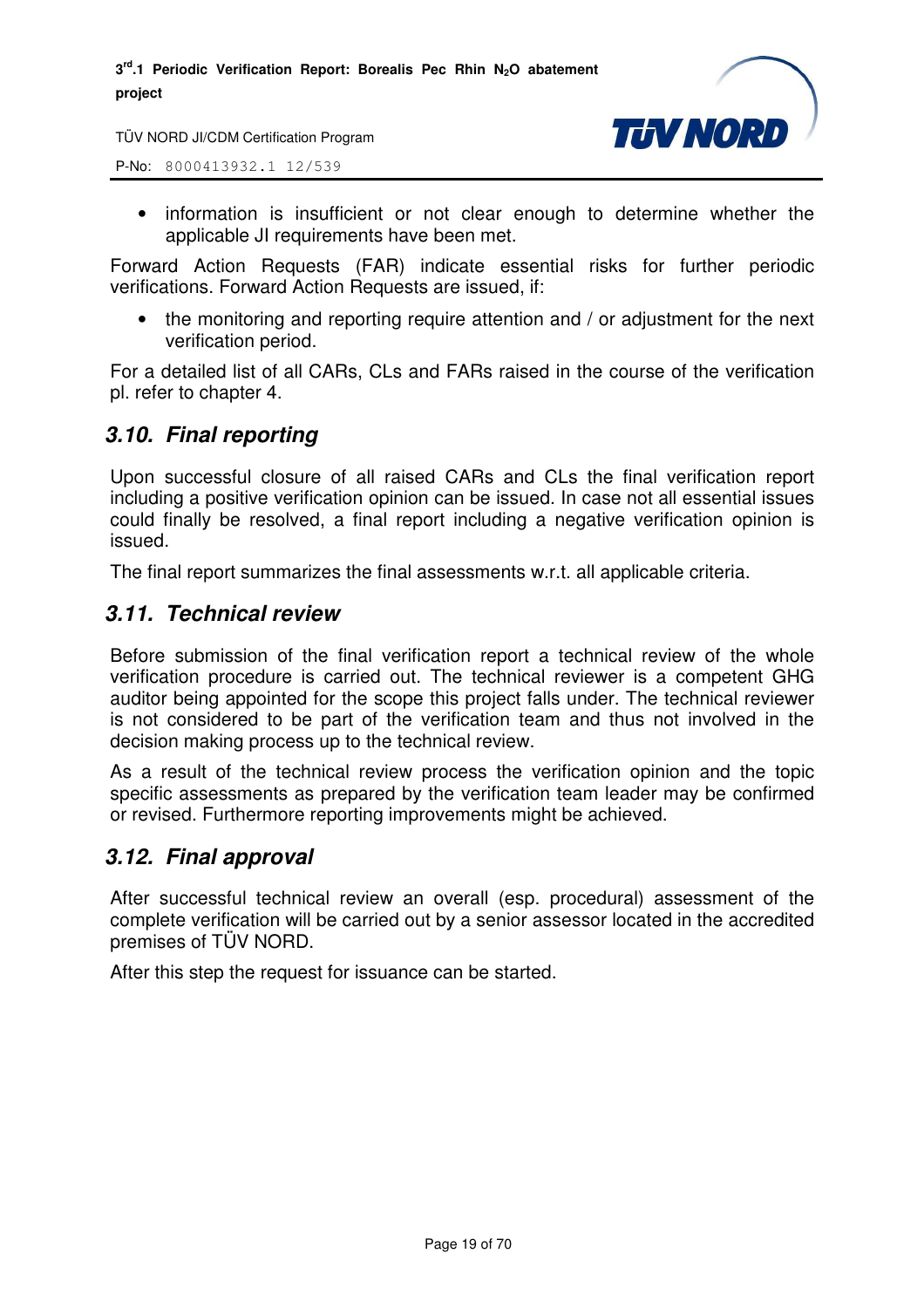

P-No: 8000413932.1 12/539

## **4. VERIFICATION FINDINGS**

In the following paragraphs the findings from the desk review of the monitoring report<sup>/MR/</sup>, the calculation spreadsheet<sup>/XLS/</sup>, PDD<sup>/PDD/</sup>, the Determination Report<sup>/DET/</sup> and other supporting documents, as well as from the on-site assessment and the interviews are summarised.

The summary of CAR, CL and FAR issued are shown in Table 4-1:

**Table 4-1:** Summary of CAR, CL and FAR

| <b>Verification topic</b>         | <b>No. of CAR</b> | No. of CL | No. of FAR |
|-----------------------------------|-------------------|-----------|------------|
| A - Project Approvals             | 2                 | O         |            |
| <b>B</b> – Project Implementation |                   | O         |            |
| C - Monitoring Plan Compliance    |                   | O         |            |
| D - Monitoring Plan Revision      | $\Omega$          | O         |            |
| $E - Data Management$             |                   | O         |            |
| <b>SUM</b>                        | 5                 |           |            |

The following tables include all raised CARs, CLs and FARs and the assessments of the same by the verification team. For an in depth evaluation of all verification items it should be referred to the verification protocols (see Annex).

| <b>Finding:</b>                                                                                                                                                                                                |                                                                                                                                                                                                                                 | <b>CAR A1</b>                                         |                                                                                                                                                                                       |
|----------------------------------------------------------------------------------------------------------------------------------------------------------------------------------------------------------------|---------------------------------------------------------------------------------------------------------------------------------------------------------------------------------------------------------------------------------|-------------------------------------------------------|---------------------------------------------------------------------------------------------------------------------------------------------------------------------------------------|
| <b>Classification</b>                                                                                                                                                                                          | <b>CAR</b>                                                                                                                                                                                                                      | СL                                                    | <b>FAR</b>                                                                                                                                                                            |
| <b>Description of finding</b><br>Describe the finding in unam-<br>biguous style; address<br>the<br>context (e.g. section)                                                                                      | It must be checked at each verification, that the total amount of<br>verified emission reductions until 2012-12-31 does not exceed the<br>limit of 351,440 tonnes (before 10 % reduction) according to the<br>host country LoA. |                                                       |                                                                                                                                                                                       |
| <b>Corrective Action #1</b><br>This section shall be filled by $N/A$<br>the PP. It shall address the cor-<br>rective action taken in details.                                                                  |                                                                                                                                                                                                                                 |                                                       |                                                                                                                                                                                       |
| AIE Assessment #1<br>The assessment shall encom-<br>pass all open issues in annex A-<br>In case of non-closure,<br>2.<br>additional corrective action and<br>AIE assessments (#2, #3, etc.)<br>shall be added. | at the end of subperiod 3.1.                                                                                                                                                                                                    | To ensure that ERUs generated in subperiod 3.2 do not | OK. The assessment has been done in Table 5.7: Relevant<br>data and outcome of ER-calculation for the subperiod 3.1. It<br>can be confirmed that the number of ERUs are below the cap |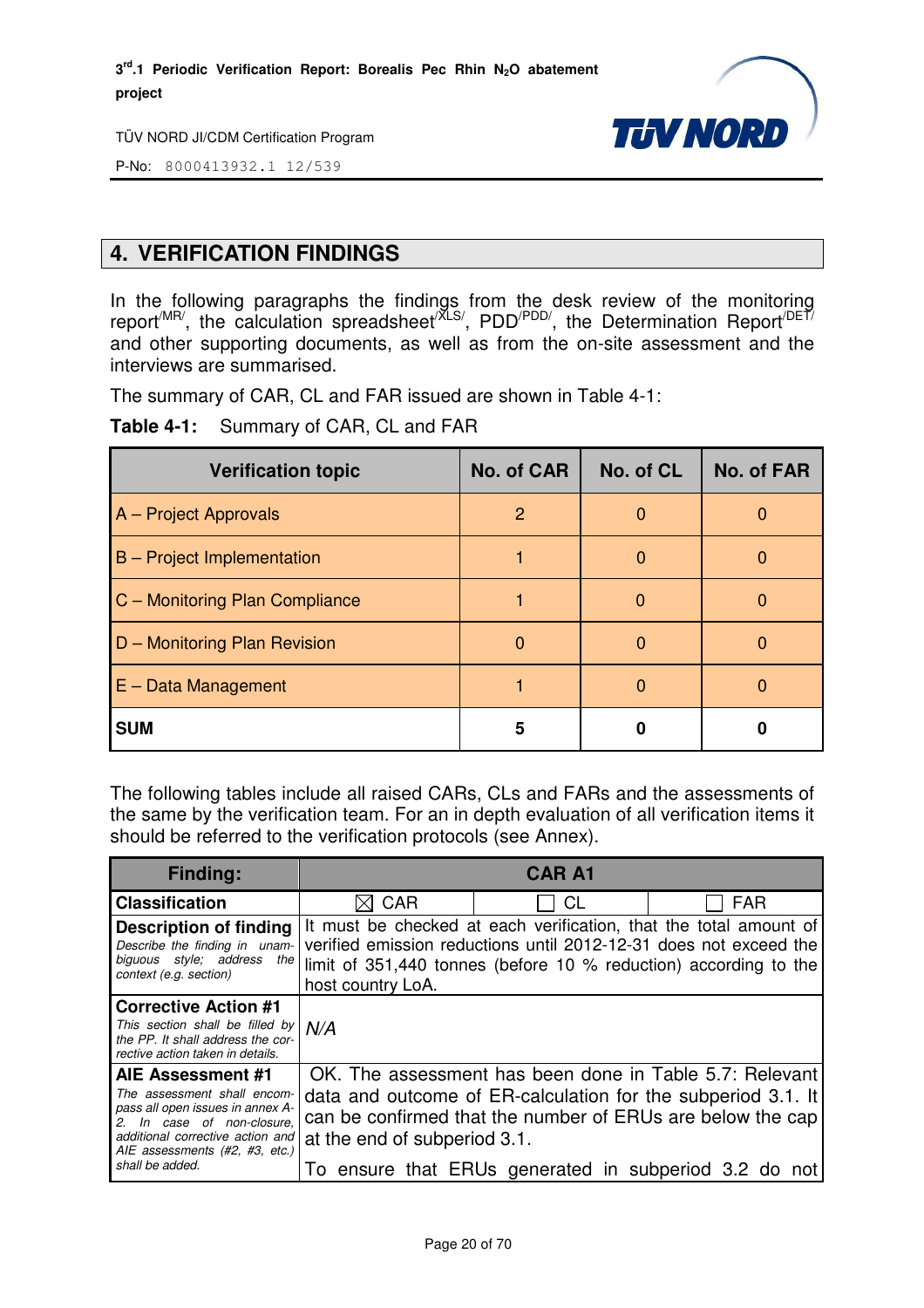

| Finding:                                                                                                                                                                                                    | <b>CAR A1</b>                                                                                                                                                                                                                       |
|-------------------------------------------------------------------------------------------------------------------------------------------------------------------------------------------------------------|-------------------------------------------------------------------------------------------------------------------------------------------------------------------------------------------------------------------------------------|
|                                                                                                                                                                                                             | exceed the LoA cap, a second assessment round #2 has<br>been started.                                                                                                                                                               |
| <b>Corrective Action #2</b><br>This section shall be filled by<br>the PP. It shall address the cor-<br>rective action taken in details.                                                                     | N/A                                                                                                                                                                                                                                 |
| AIE Assessment #2<br>The assessment shall encom-<br>pass all open issues in annex A-<br>2. In case of non-closure,<br>additional corrective action and<br>AIE assessments (#2, #3, etc.)<br>shall be added. |                                                                                                                                                                                                                                     |
| <b>Conclusion</b><br>Tick the appropriate checkbox                                                                                                                                                          | IХ<br>To be checked during the next periodic verification<br>Appropriate action was taken<br>Project documentation was corrected correspondingly<br>Additional action should be taken<br>The project complies with the requirements |

| Finding:                                                                                                                                 | <b>CAR A2</b>                                                                                                                                                                                                                                                                                                                                                                                                                                                                                                                                                             |  |  |
|------------------------------------------------------------------------------------------------------------------------------------------|---------------------------------------------------------------------------------------------------------------------------------------------------------------------------------------------------------------------------------------------------------------------------------------------------------------------------------------------------------------------------------------------------------------------------------------------------------------------------------------------------------------------------------------------------------------------------|--|--|
| <b>Classification</b>                                                                                                                    | $\boxtimes$ CAR<br><b>FAR</b><br>CL                                                                                                                                                                                                                                                                                                                                                                                                                                                                                                                                       |  |  |
| <b>Description of finding</b><br>Describe the finding in<br>unambiguous<br>style;<br>address the<br>context<br>(e.g. section)            | The name of the plant has been changed.<br>1. As stated in the letter of the French DFP issued on 2012-11-<br>05 the name of the project in the project documentation has<br>not been changed accordingly.<br>Table $2.1$ :<br>2. The name of the plant as project participant of the host<br>country has not been updated.<br>3. The name of the plant as project participant of the investor<br>country has not been updated.<br>4. No evidences from the investor country regarding the<br>change of the name of the project participant have been<br>provided so far. |  |  |
| <b>Corrective Action #1</b><br>This section shall be<br>filled by the PP. It shall<br>address the corrective<br>action taken in details. | 1. The name of the project in the MR has now been updated<br>accordingly.<br>Table 2.1:<br>2. The name of the plant as PP of the host country has now<br>been updated<br>The name of the plant as PP of the investor country has<br>3.<br>now been updated<br>4. The investor country DFP has confirmed that they have no<br>objection to the change of name of the project participant<br>and that their original LoA is still applicable and valid. The<br>email confirmation, dated 26/11/2012, has now been<br>forwarded to the verifying AIE.                        |  |  |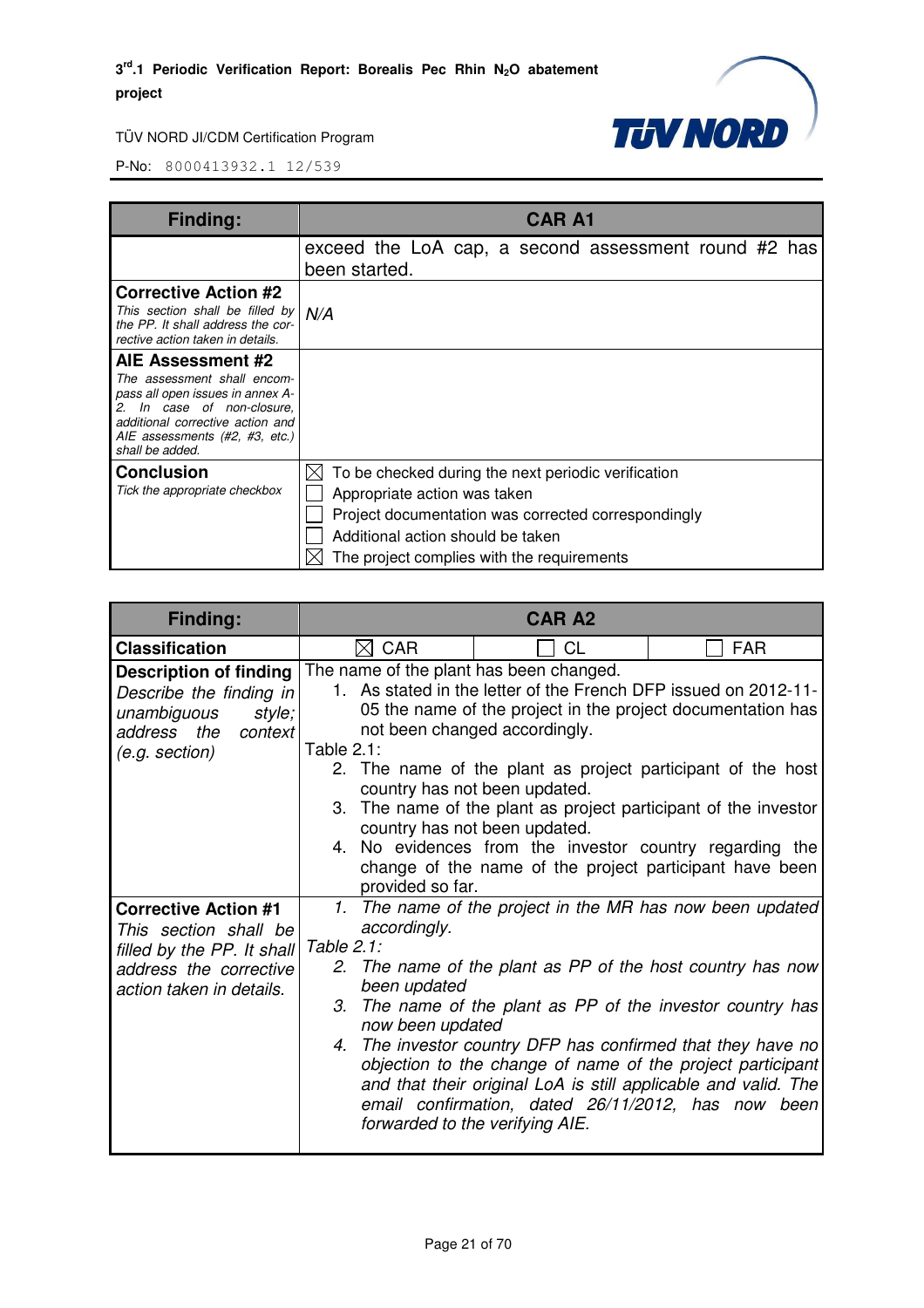

| <b>Finding:</b>                                                                                                                                                                                    | <b>CAR A2</b>                                                                                                                                                                                                                                                              |
|----------------------------------------------------------------------------------------------------------------------------------------------------------------------------------------------------|----------------------------------------------------------------------------------------------------------------------------------------------------------------------------------------------------------------------------------------------------------------------------|
| <b>DOE Assessment #1</b><br>The assessment shall 1-3:<br><i>issues in annex A-2. In</i> letter.<br>case of non-closure, $ 4$ :<br>assessments $(\#2, \#3,  \text{is still valid}^{\text{MAIL}})$ . | encompass all open $OK$ . The PP updated the name of the PP according to the DFP-<br><i>additional corrective</i> OK. The mail confirms that the Belgian DNA has no objection to the<br>action and DOE change of name of the project participant and that the original LoA |
| etc.) shall be added.<br><b>Conclusion</b><br>Tick the appropriate<br>checkbox                                                                                                                     | To be checked during the next periodic verification<br>$\boxtimes$ Appropriate action was taken<br>Project documentation was corrected correspondingly<br>Additional action should be taken<br>The project complies with the requirements                                  |

| <b>Finding:</b>                                                                                                                          | <b>CAR B1</b>                                                                        |                                                                                                                                                                                                                                                                                                                                                                                                                                                                                                                    |            |
|------------------------------------------------------------------------------------------------------------------------------------------|--------------------------------------------------------------------------------------|--------------------------------------------------------------------------------------------------------------------------------------------------------------------------------------------------------------------------------------------------------------------------------------------------------------------------------------------------------------------------------------------------------------------------------------------------------------------------------------------------------------------|------------|
| <b>Classification</b>                                                                                                                    | $\boxtimes$ CAR                                                                      | <b>CL</b>                                                                                                                                                                                                                                                                                                                                                                                                                                                                                                          | <b>FAR</b> |
| <b>Description of finding</b><br>Describe the finding in<br>unambiguous<br>style;<br>address the<br>context<br>(e.g. section)            | <b>Monitoring Report</b><br>Annex 2:<br>4.<br>Annex 3:<br>6.<br>situation            | 1. The letter of the French DFP is not mentioned in the MR.<br>2. The monitoring period shall be divided in subperiods to<br>reflect the actual status of data provision.<br>3. The monthly calibration data are not complete<br>The name of the 60 % NAP flow meter is not correct<br>5. The gauze primary change and top up of secondary catalyst<br>are not mentioned in the main plant events table<br>The organisational chart does not reflect the current                                                   |            |
| <b>Corrective Action #1</b><br>This section shall be<br>filled by the PP. It shall<br>address the corrective<br>action taken in details. | $\mathcal{I}$ .<br>accordingly.<br>3.<br>$4_{\cdot}$<br>the MR<br>5.<br>6.<br>the MR | The document provided by the French DFP on the 05-11-<br>2012 is now mentioned in the MR.<br>2. The monitoring was divided in sub-period 3.1 and 3.2 and<br>the description of the monitoring period was updated<br>The monthly calibration dates are completed now<br>The correct supplier, make and model is now mentioned in<br>The events list was updated and the date of the gauze<br>change and top up of secondary catalyst is now mentioned.<br>The new organisational chart was introduced to annex 3 of |            |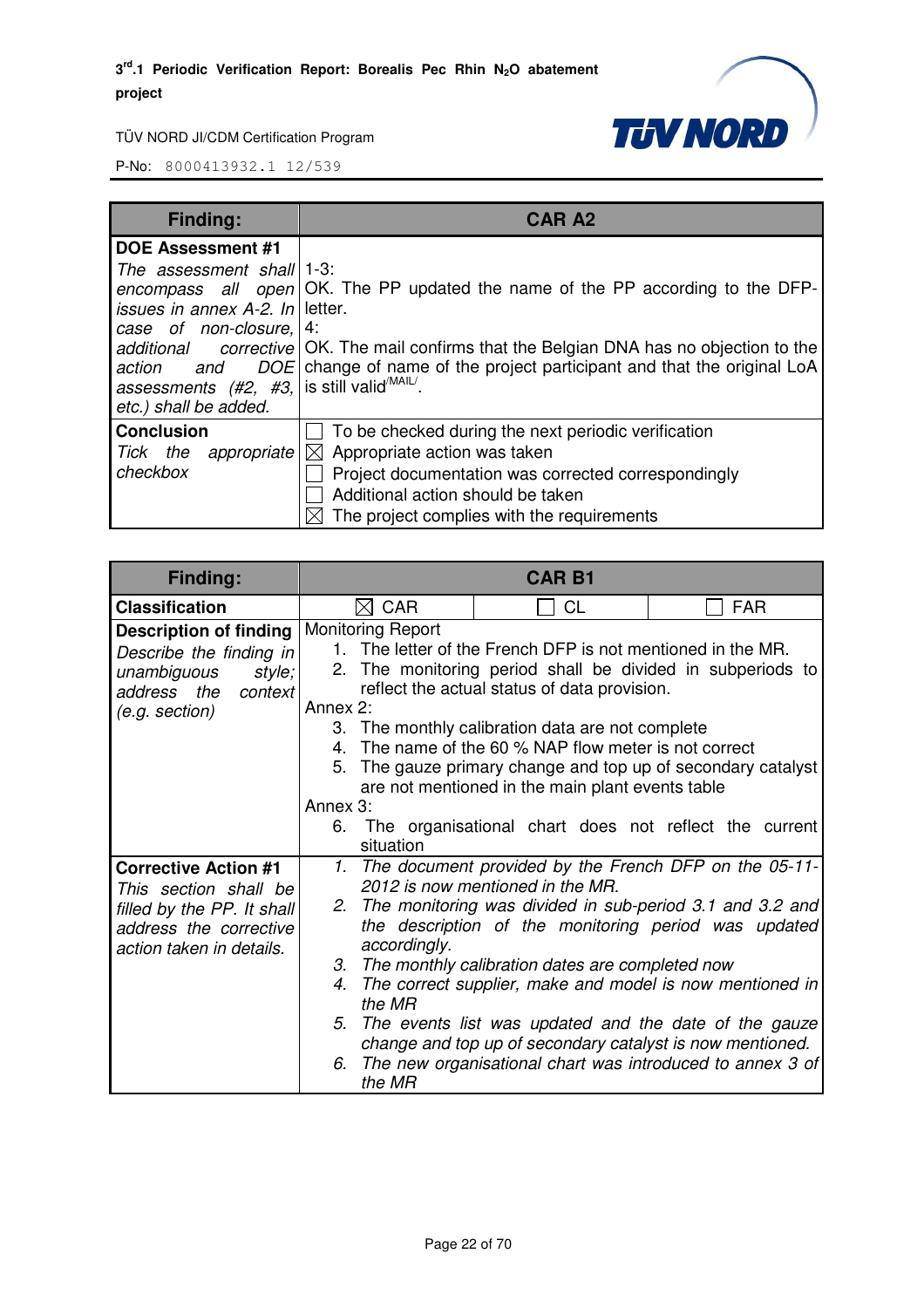

| Finding:                                                                                                                                                                                                                       | <b>CAR B1</b>                                                                                                                                                                                                                                                                                                                                                                                                                                                                                 |
|--------------------------------------------------------------------------------------------------------------------------------------------------------------------------------------------------------------------------------|-----------------------------------------------------------------------------------------------------------------------------------------------------------------------------------------------------------------------------------------------------------------------------------------------------------------------------------------------------------------------------------------------------------------------------------------------------------------------------------------------|
| <b>DOE Assessment #1</b><br>The assessment shall<br>encompass all open<br>issues in annex A-2. In<br>case of non-closure.<br>corrective<br>additional<br>DOE<br>action<br>and<br>assessments (#2, #3,<br>etc.) shall be added. | 1. OK. The letter of the French DFP is mentioned in the MR.<br>2. OK. The PP makes a correct division of the monitoring<br>period in two subperiods. The first subperiod 3.1 is matter of<br>this verification.<br>3. OK. The monthly calibration dates are now included in the<br>MR.<br>OK. The PP revised the info given in the MR<br>4.<br>5. OK. The event list has been updated.<br>6. OK. The PP included the new organisational chart<br>presented by the plant during on-site visit. |
| <b>Conclusion</b><br>appropriate<br>Tick the<br>checkbox                                                                                                                                                                       | To be checked during the next periodic verification<br>Appropriate action was taken<br>$\bowtie$<br>Project documentation was corrected correspondingly<br>Additional action should be taken<br>The project complies with the requirements                                                                                                                                                                                                                                                    |

| Finding:                                                                                                                                                                                                                              | <b>CAR C1</b>                                                                                                   |                                                                                                                                                                                                                                                                                                                                                                                                                                                              |            |  |
|---------------------------------------------------------------------------------------------------------------------------------------------------------------------------------------------------------------------------------------|-----------------------------------------------------------------------------------------------------------------|--------------------------------------------------------------------------------------------------------------------------------------------------------------------------------------------------------------------------------------------------------------------------------------------------------------------------------------------------------------------------------------------------------------------------------------------------------------|------------|--|
| <b>Classification</b>                                                                                                                                                                                                                 | <b>CAR</b>                                                                                                      | <b>CL</b>                                                                                                                                                                                                                                                                                                                                                                                                                                                    | <b>FAR</b> |  |
| <b>Description of finding</b><br>Describe the finding in                                                                                                                                                                              | Excel sheet:<br>1.                                                                                              |                                                                                                                                                                                                                                                                                                                                                                                                                                                              |            |  |
| unambiguous style;<br>address the context                                                                                                                                                                                             | The substitution value in times the AMS was out of operation<br>has not been calculated as per methodology.     |                                                                                                                                                                                                                                                                                                                                                                                                                                                              |            |  |
| (e.g. section)                                                                                                                                                                                                                        | 2.<br>The gauze primary change and top up of secondary catalyst are<br>not mentioned in the plant events table. |                                                                                                                                                                                                                                                                                                                                                                                                                                                              |            |  |
| <b>Corrective Action #1</b><br>This section shall be<br>filled by the PP. It shall<br>address the corrective<br>action taken in details.                                                                                              | 11/10/2012                                                                                                      | 1. In the period 04.09.2012 10:00 until 04/09/2012 16:00<br>maintenance work was carried out at the NCSG analyser for<br>this period NCSG values from the second analyser were<br>used. As this approach was not according to the<br>methodology, the calculation sheet was changed in a way to<br>use the substitute value for this period.<br>2. The primary gauze change and top up of catalyst is now<br>mentioned for the maintenance period 18/09/2012 |            |  |
| <b>DOE Assessment #1</b><br>The assessment shall<br>encompass all open<br>issues in annex A-2. In<br>case of non-closure,<br>additional<br>corrective<br><b>DOE</b><br>action<br>and<br>assessments (#2, #3,<br>etc.) shall be added. | applied.                                                                                                        | 1. OK. A substitute value of 186.53 ppm has been correctly<br>2. OK. The change of gauze has been mentioned.                                                                                                                                                                                                                                                                                                                                                 |            |  |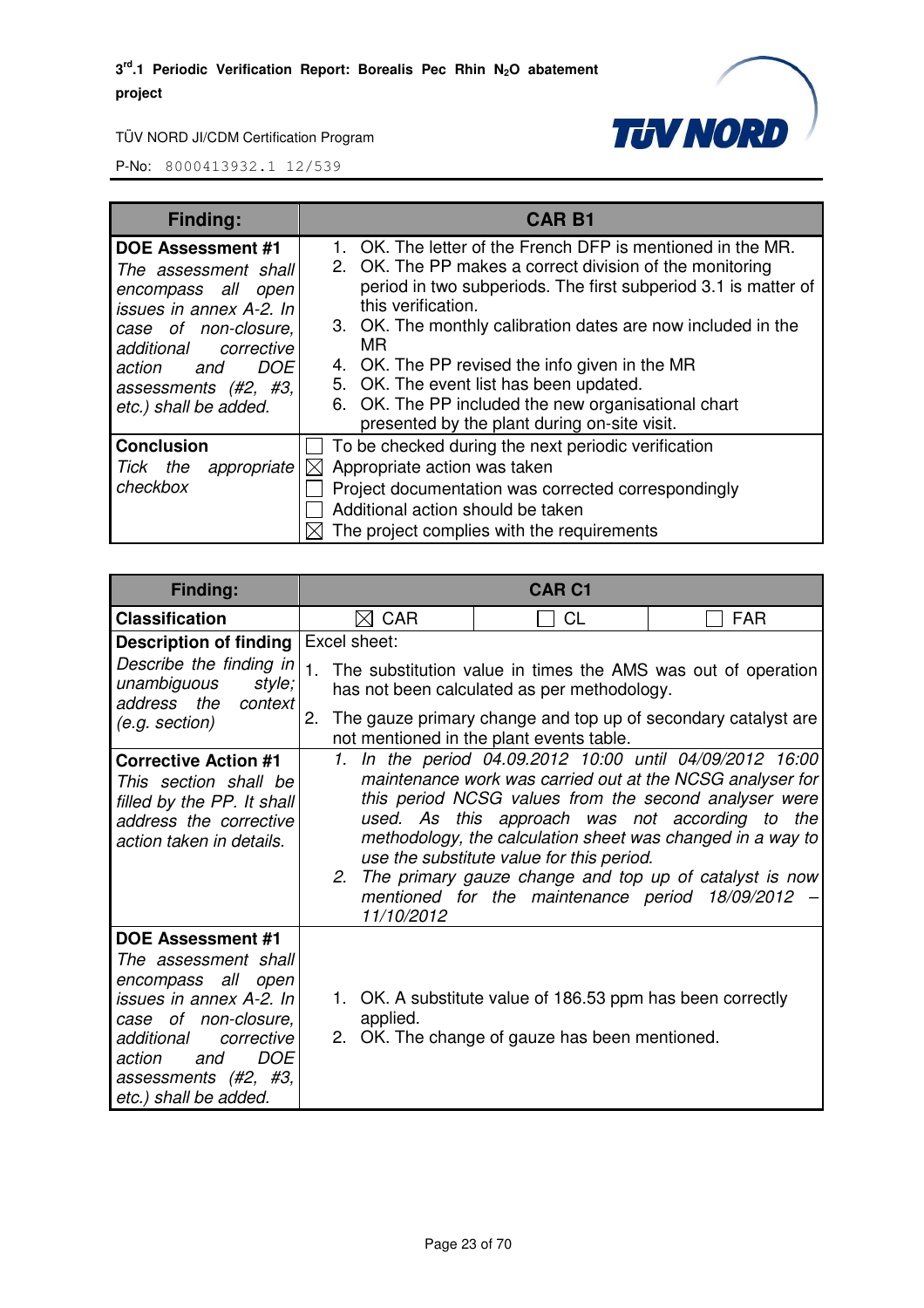#### **3 rd.1 Periodic Verification Report: Borealis Pec Rhin N2O abatement project**



TÜV NORD JI/CDM Certification Program

| <b>Finding:</b>                           | <b>CAR C1</b>                                                                                                                                                                                                                                                |
|-------------------------------------------|--------------------------------------------------------------------------------------------------------------------------------------------------------------------------------------------------------------------------------------------------------------|
| <b>Conclusion</b><br>Tick the<br>checkbox | $\Box$ To be checked during the next periodic verification<br>appropriate $\boxtimes$ Appropriate action was taken<br>Project documentation was corrected correspondingly<br>Additional action should be taken<br>The project complies with the requirements |

| Finding:                                                                                                                                                                                                              | CAR E2                                                                                                  |                                                                                                                                                                          |            |  |
|-----------------------------------------------------------------------------------------------------------------------------------------------------------------------------------------------------------------------|---------------------------------------------------------------------------------------------------------|--------------------------------------------------------------------------------------------------------------------------------------------------------------------------|------------|--|
| <b>Classification</b>                                                                                                                                                                                                 | CAR                                                                                                     | CL                                                                                                                                                                       | <b>FAR</b> |  |
| <b>Description of finding</b><br>Describe the finding in unam-<br>biguous style: address the                                                                                                                          | For the remaining period (11/12 and 12/12) following docs shall be<br>provided:                         |                                                                                                                                                                          |            |  |
| context (e.g. section)                                                                                                                                                                                                | Projet domestique event sheet.<br>1.                                                                    |                                                                                                                                                                          |            |  |
|                                                                                                                                                                                                                       | Monthly report to the government regarding emissions of NOx<br>2.<br>and $N_2O$ and Nitric Acid output. |                                                                                                                                                                          |            |  |
|                                                                                                                                                                                                                       | 3.<br>Raw data set.                                                                                     |                                                                                                                                                                          |            |  |
|                                                                                                                                                                                                                       |                                                                                                         | 4. A1048 XLS-sheet including monthly calibration of AMS.                                                                                                                 |            |  |
| <b>Corrective Action #1</b><br>This section shall be filled by<br>the PP. It shall address the cor-<br>rective action taken in details.                                                                               |                                                                                                         |                                                                                                                                                                          |            |  |
| <b>DOE Assessment #1</b><br>The assessment shall encom-<br>pass all open issues in annex A-<br>In case of non-closure.<br>2.<br>additional corrective action and<br>DOE assessments (#2, #3, etc.)<br>shall be added. |                                                                                                         |                                                                                                                                                                          |            |  |
| <b>Conclusion</b><br>Tick the appropriate checkbox                                                                                                                                                                    | Appropriate action was taken<br>Additional action should be taken                                       | To be checked during the next periodic verification (subperiod 3.2)<br>Project documentation was corrected correspondingly<br>The project complies with the requirements |            |  |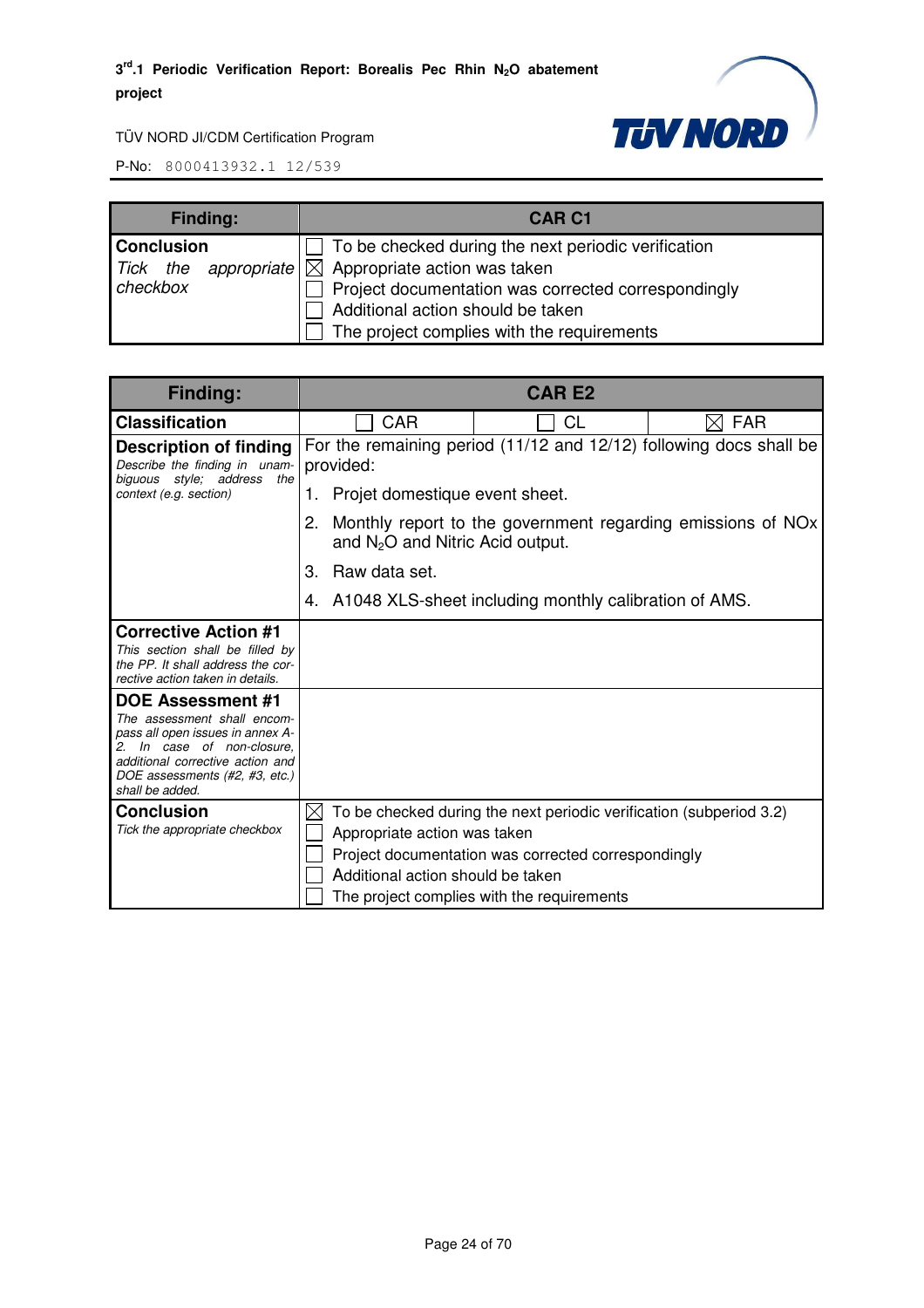

P-No: 8000413932.1 12/539

## **5. SUMMARY OF VERIFICATION ASSESSMENTS**

The following paragraphs include the summary of the final verification assessments after all CARs and CLs are closed out. For details of the assessments pls. refer to the discussion of the verification findings in chapter 4 and the verification protocol (Annex 1).

## *5.1. Implementation of the project*

The GHG emission reduction project at Borealis PEC-Rhin's nitric acid plant is achieved by catalytic destruction of  $N<sub>2</sub>O$ . The nitric acid plant started the commercial nitric acid production in 1970.

The  $N_2O$  reduction catalyst was installed in both burners and operational since 2010-06-15 and was toped-up during the shutdown on 2011-05-01 to 2011-06-13 and also during regular plant stop on 2012-09-18. The N2O destruction efficiency increased after.

For the purpose of monitoring the  $N_2O$  emissions Borealis PEC-Rhin has installed and operates an Automated Monitoring System according to EU standards (EN14181).

During the verification a site visit was carried out. On the basis of this site visit and the reviewed project documentation it can be confirmed that w.r.t. the realized technology, the project equipments, as well as the monitoring and metering equipment, the project has been implemented and operated as described in the registered PDD.

## *5.2. Project history*

CAR A1 (FAR A1 of last verification $V_{R2}$ )

It must be checked at each verification, that the total amount of verified emission reductions until 2012-12-31 does not exceed the limit of 351,440 tonnes (before 10 % reduction) according to the LoA.

## *5.3. Special events*

Some events have been taken place, which influenced the  $N<sub>2</sub>O$ -emissions from the plant and as an effect of this, catalyst performance and  $N_2O$  release to the atmosphere. The PP provided an overview of the events, which was spot-checked by the verifier.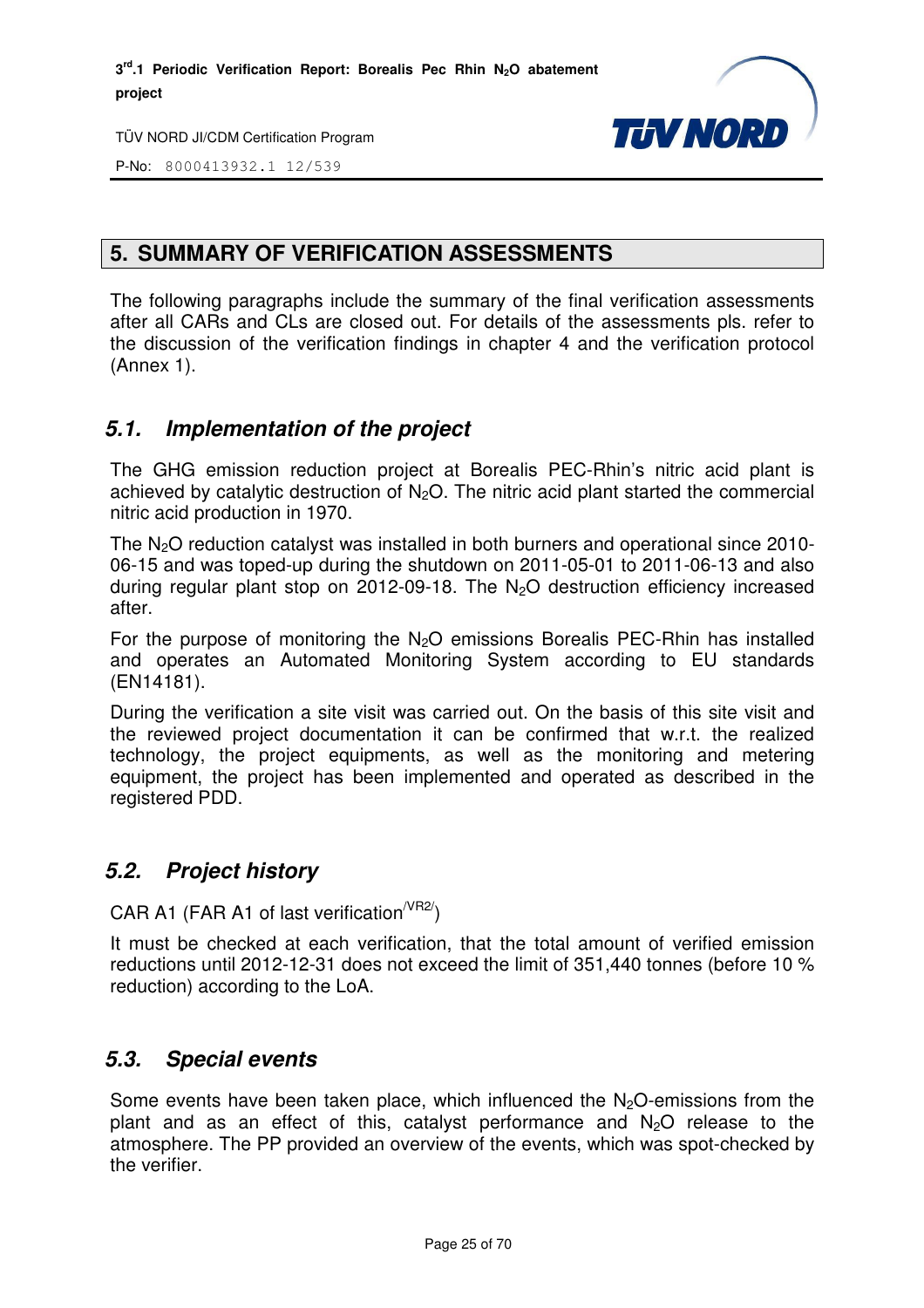

P-No: 8000413932.1 12/539

| <b>Date</b>               | <b>Main Plant Events</b>                                      |
|---------------------------|---------------------------------------------------------------|
| 2012-01-04 to 2012-01-05  |                                                               |
| 2012-01-31 9:33 to 17:43  | The plant/PP provided sufficient evidences regarding plant    |
| 2012-04-25 15:38 to 23:38 | operation but these will not be included in the report due to |
| 2012-06-25 to 2012-06-27  | confidentiality issues.                                       |
| 2012-09-18 to 2012-10-11  |                                                               |

Table 5.3.: Special events

## *5.4. Compliance with the monitoring plan*

The monitoring system and all applied QA/QC procedures are completely in compliance to the registered monitoring plan.

The monitoring system and all applied procedures are completely in compliance to the registered monitoring plan<sup>/PDD/</sup>.

The verifier confirms that the monitoring plan and the applied methodology have been properly implemented and followed by the project participants. All parameters stated in the monitoring plan and the applied methodology have been sufficiently monitored and updated as applicable.

- AST-test of the AMS has successfully been carried out in 2012 on 2012-09-13 to 2012-09-14/AST/
- Span gas bottles uses for regular calibration are in period of validity
- New Nitric Acid flow meters (Supplier: FLEXIM Model: PIOX S) were installed in October 2011, no calibration is necessary, regular crosschecks with mass balance calculation has been carried out

## *5.5. Monitoring parameters*

During the verification all relevant monitoring parameters (as listed in the PDD) have been verified with regard to the appropriateness of the applied measurement / determination method, the correctness of the values applied for ER calculation, the accuracy, and applied QA/QC measures. The results as well as the verification procedure are described parameter-wise in the project specific verification checklist.

It can be confirmed that all monitoring parameters have been measured / determined without material misstatements and in line with all applicable standards and relevant requirements.

| <b>Parameter:</b> | Unit:                              | <b>Applied value:</b> |
|-------------------|------------------------------------|-----------------------|
| $NCSG_n$          | mgN <sub>2</sub> O/Nm <sup>3</sup> |                       |
|                   | 301.28                             | mean                  |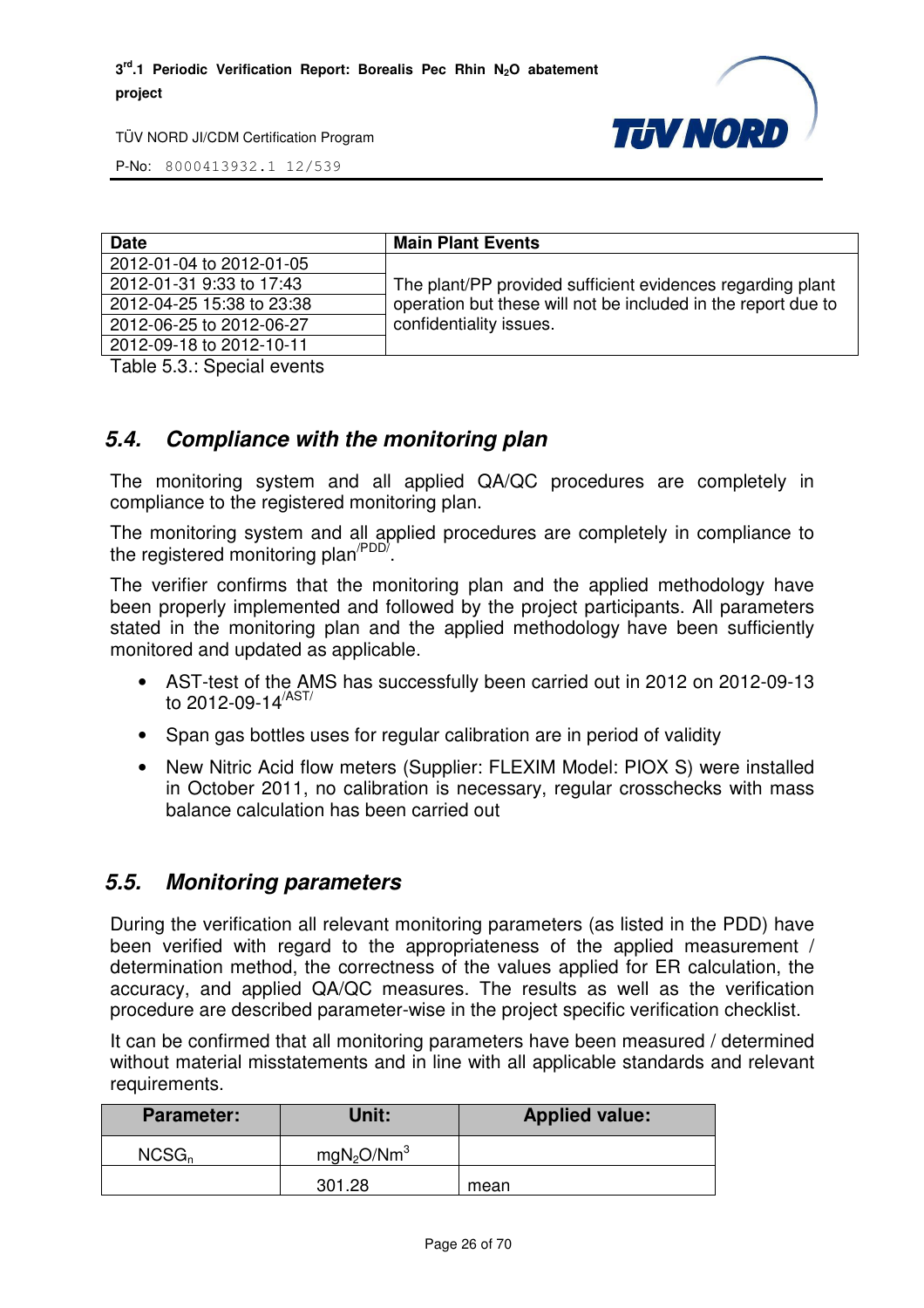

P-No: 8000413932.1 12/539

|         | 152.37     | limit of<br>confidence<br>lower<br>interval    |
|---------|------------|------------------------------------------------|
|         | 455.30     | confidence<br>limit of<br>upper<br>interval    |
|         |            |                                                |
| $VSG_n$ | $[Nm^3/h]$ |                                                |
|         | 116,078    | mean                                           |
|         | 105,907    | limit<br>confidence<br>οf<br>lower<br>interval |
|         | 126,732    | confidence<br>limit<br>of<br>upper<br>interval |

Table 5.5.1.1: Upper/Lower limit and mean value of NCSG and VSG according to statistical analysis applied for ER-calculation for sub-period 3.1.

| <b>Parameter:</b> | Unit:                                   | <b>Applied value:</b>     |
|-------------------|-----------------------------------------|---------------------------|
| <b>NCSG</b>       | [mg $N_2O/Nm^3$ ]                       | 301.28                    |
| <b>VSG</b>        | $[Nm^3/h]$                              | 116,078                   |
| OH <sub>n</sub>   | [h]                                     | 7,094                     |
| $NAP_n$           | [t $HNO3$ ]                             | 279,456                   |
| OT                | `℃]                                     | Not applicable            |
| <b>AIFR</b>       | [%]                                     | Not applicable            |
| <b>AFR</b>        | $[Nm^3/h]$                              | Not applicable            |
| <b>TSG</b>        | `℃]                                     | Not applicable            |
| <b>PSG</b>        | [Pa]                                    | Not applicable            |
| $EF_n$            | [kgN <sub>2</sub> O/tHNO <sub>3</sub> ] | According to formula:     |
|                   |                                         | $EF_n = (PE_n/ NAP_n),$   |
|                   |                                         | the result is: 0.88775    |
| $EF_{BM}$         | [kgN <sub>2</sub> O/tHNO <sub>3</sub> ] | 1.85                      |
| $EF_{req}$        | [kgN <sub>2</sub> O/tHNO <sub>3</sub> ] | 7.7 until 2010-12-31 and  |
|                   |                                         | 3 from 2011-01-01 onwards |
| PE <sub>n</sub>   | [kg $N_2O$ ]                            | 248,087.48                |

Table 5.5.2: Monitored plant parameter/input for ER calculation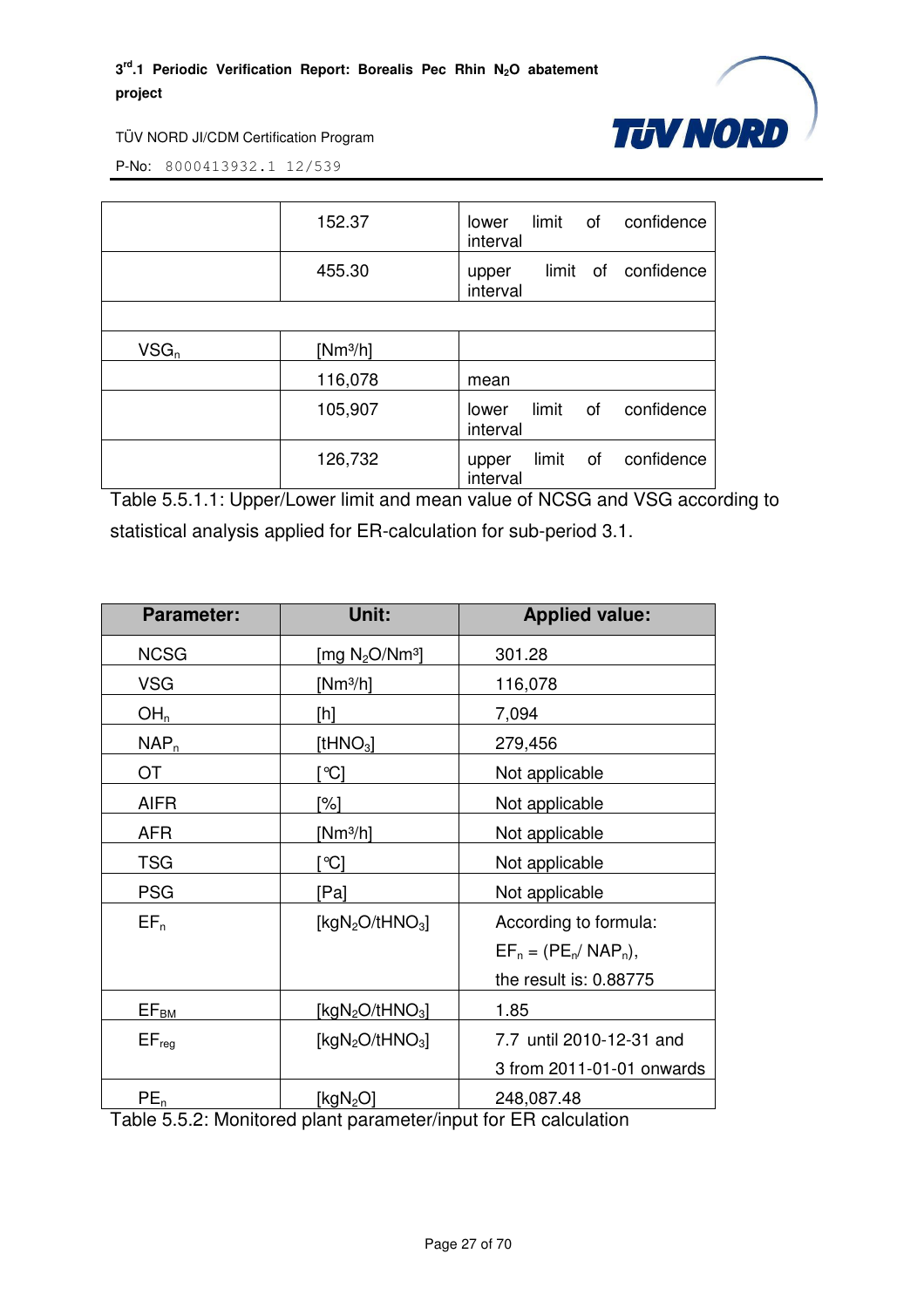

P-No: 8000413932.1 12/539

## *5.6. Monitoring report*

A draft monitoring report was submitted to the verification team by the project participants. The team has made this report publicly available during the verification activities. No comments were received.

During the verification, mistakes and needs for clarification were identified. The PP has carried out the requested corrections so that it can be confirmed that the monitoring report is complete and transparent and in accordance with the registered PDD and other relevant requirements.

## *5.7. ER Calculation*

During the verification, mistakes in the ER calculation was identified (CAR E1). A revised final ER calculation sheet<sup>/XLS/</sup> was prepared by the PP and presented to the verification team. Thus it is confirmed that the ER calculation is overall correct. The verifiers confirm that:

- A complete set of data for the specified monitoring period is available, all the data has been provided in the monitoring report  $^{7MR}$  and the ER calculation spreadsheet <sup>/XLS/</sup>;
- Information provided in the monitoring report has been cross-checked with original data from the plant operation log and DCS records; all documents illustrate consistency;
- Appropriate emission factors and other reference values have been correctly applied, and assumptions used in emission calculations have been justified;

| <b>Parameter</b>                                             | <b>Value</b> | <b>Unit</b>                          |
|--------------------------------------------------------------|--------------|--------------------------------------|
| Nitric Acid Production (100% concentrate)                    | 279,456      | tHNO <sub>3</sub>                    |
| <b>Project Emissions</b>                                     | 248,087.48   | tCO <sub>2</sub> e                   |
| <b>Emission Factor</b>                                       | 0.88775      | kgN <sub>2</sub> O/tHNO <sub>3</sub> |
| Governmental ERU deduction                                   | 10           | %                                    |
| Emission Reductions<br>Subperiod<br>3.1<br>(after deduction) | 75,024       | $tCO2$ e                             |
| Emission reductions 1 <sup>st</sup> monitoring period        | 70,710       | $tCO2$ e                             |
| Emission reductions $2^{nd}$ monitoring period               | 110,972      | $tCO2$ e                             |
| Sum of emission reductions                                   | 256,706      | tCO <sub>2e</sub>                    |

Thus it is confirmed that the final ER calculation is overall correct.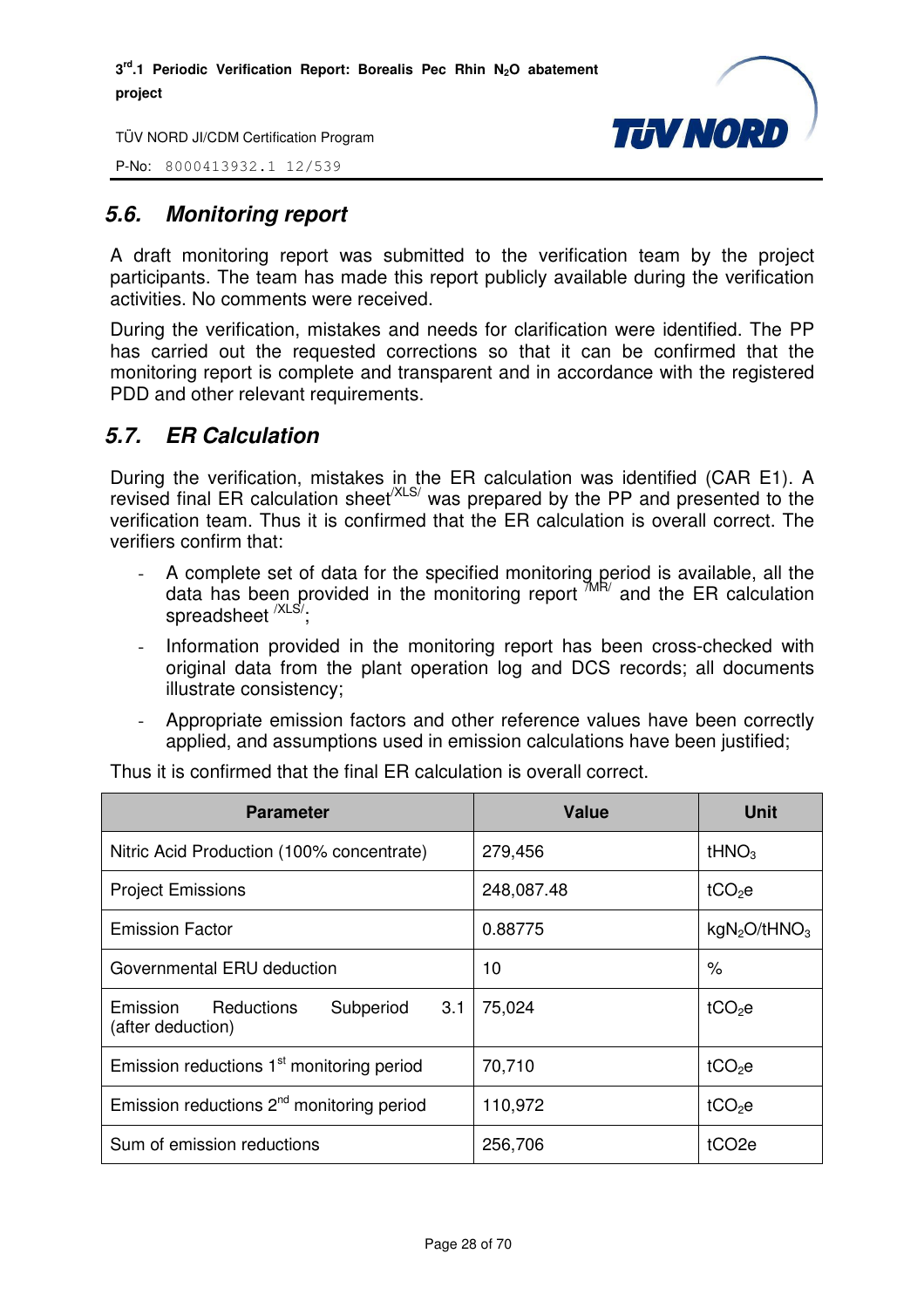

P-No: 8000413932.1 12/539

| LoA-Cap                    | 316,296 | $ERUs$ (tCO <sub>2</sub> e) |
|----------------------------|---------|-----------------------------|
| Sum of emissions below cap | Yes     |                             |

Table 5.7: Relevant data and outcome of ER-calculation

## *5.8. Quality Management*

The plant conforms to the Management System Standard: "Fertilizers Europe, Product Stewardship Standard Issue 3, (2010-08-18)".

It provides Quality Management procedures for measurements, collection and compilation of data, data storage and archiving, calibration, maintenance and training of personnel in the framework of this JI project activity have been defined. The procedures defined can be assessed as appropriate for the purpose. No significant deviations thereof have been observed during the verification.

## *5.9. Overall Aspects of the Verification*

All necessary and requested documentation was provided by the project participants so that a complete verification of all relevant issues could be carried out.

Access was granted to all installations of the plant which are relevant for the project performance and the monitoring activities.

No issues have been identified indicating that the implementation of the project activity and the steps to claim emission reductions are not compliant with the UNFCCC / host country criteria and relevant guidance provided by the COP/CMP and the JISC (clarifications and/or guidance).

## *5.10. Hints for next periodic Verification*

None since this is the final verification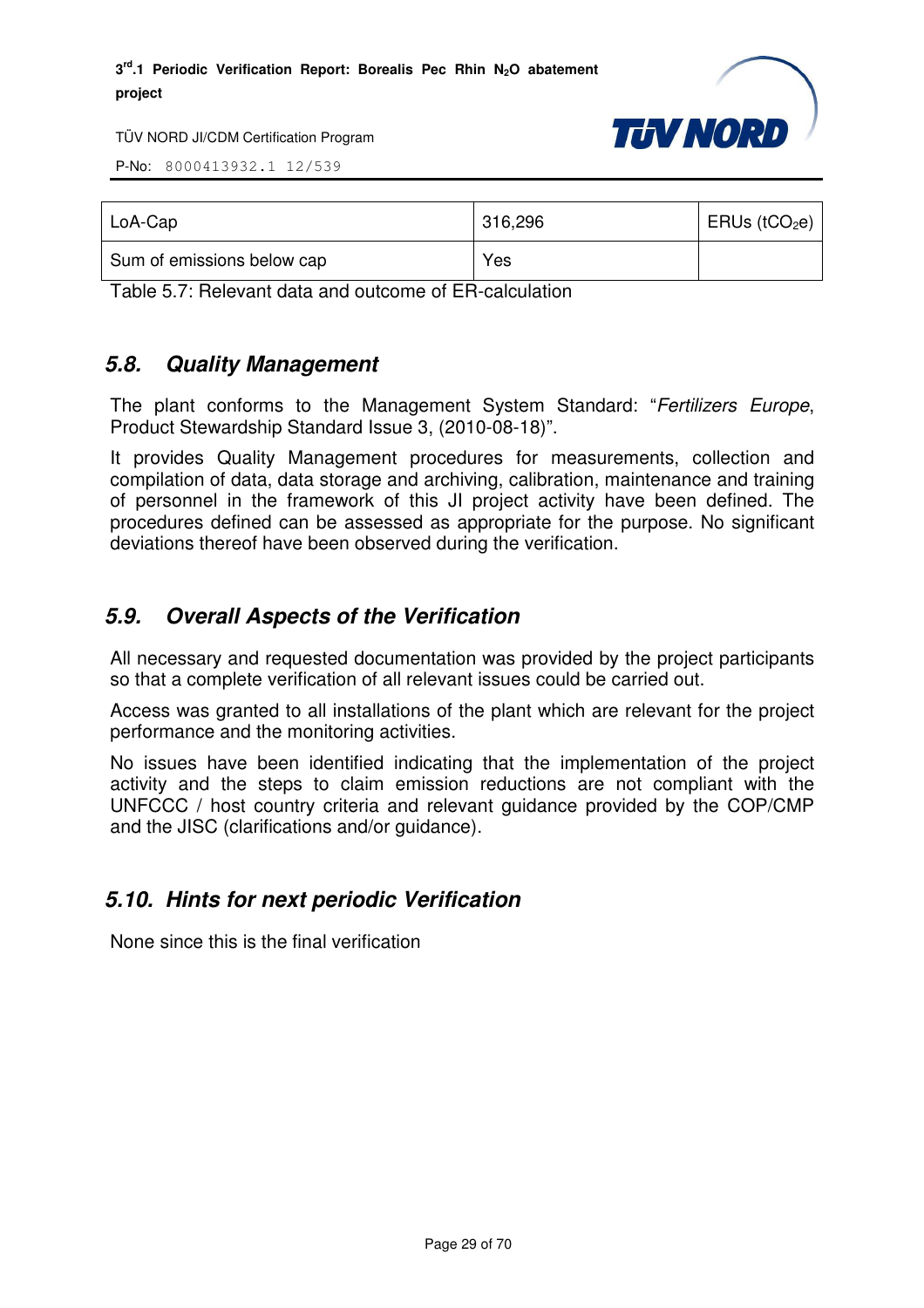

P-No: 8000413932.1 12/539

## **6. VERIFICATION OPINION**

Borealis PEC-Rhin SAS. has commissioned the TÜV NORD JI/CDM Certification Program to carry out the 3<sup>rd</sup> periodic verification of the project: "Borealis PEC Rhin N2O Abatement Project", with regard to the relevant requirements for JI (Track 1) project activities. The project reduces GHG emissions due to reduction of N <sup>2</sup>O emissions. This verification covers the subperiod 3.1 from 2012-01-01 to 2012-11-18 (including both days).

In the course of the verification 5 Corrective Action Requests (CAR) and 0 Clarification Request (CL) were raised and successfully closed. The verification is based on the draft monitoring report, revised monitoring report, and the monitoring plan as set out in the registered PDD, the determination report, emission reduction calculation spreadsheet and supporting documents made available to the TÜV NORD JI/CDM CP by the project participant.

As a result of this verification, the verifier confirms that:

- all operations of the project are implemented and installed as planned and described in the project design document.
- the monitoring plan is in accordance with the applied country specific methodology: Méthode pour les Projets Domestiques: "Réduction catalytique du N<sub>2</sub>O dans des usines d'acide nitrique". culation spreadsheet and supporting documents made available to the TÜV<br>RD JI/CDM CP by the project participant.<br>a result of this verification, the verifier confirms that:<br>all operations of the project are implemented and
- the installed equipment essential for measuring parameters required for calculating emission reductions are calibrated appropriately.
- the monitoring system is in place and functional. The project has generated GHG emission reductions.

As the result of the  $3<sup>rd</sup>$ .1 periodic verification, the verifier confirms that the GHG emission reductions are calculated without material misstatements in a conservative and appropriate manner. TÜV NORD JI/CDM CP herewith confirms that the project has achieved emission reductions in the above mentioned reporting period as follows:

Emission reductions: **75,024** t CO<sub>2</sub>e in subperiod 3.1

Including a deduction to 10% according to the Arrêté du 2 mars 2007. 0% Essen, 2012-12-07

Essen, 2012-12-07

 $11.475$ 

Ulrich Walter TÜV NORD JI/CDM CP Verification Team Leader

 $62$ 

Rainer Winter TÜV NORD JI/CDM CP Final Approval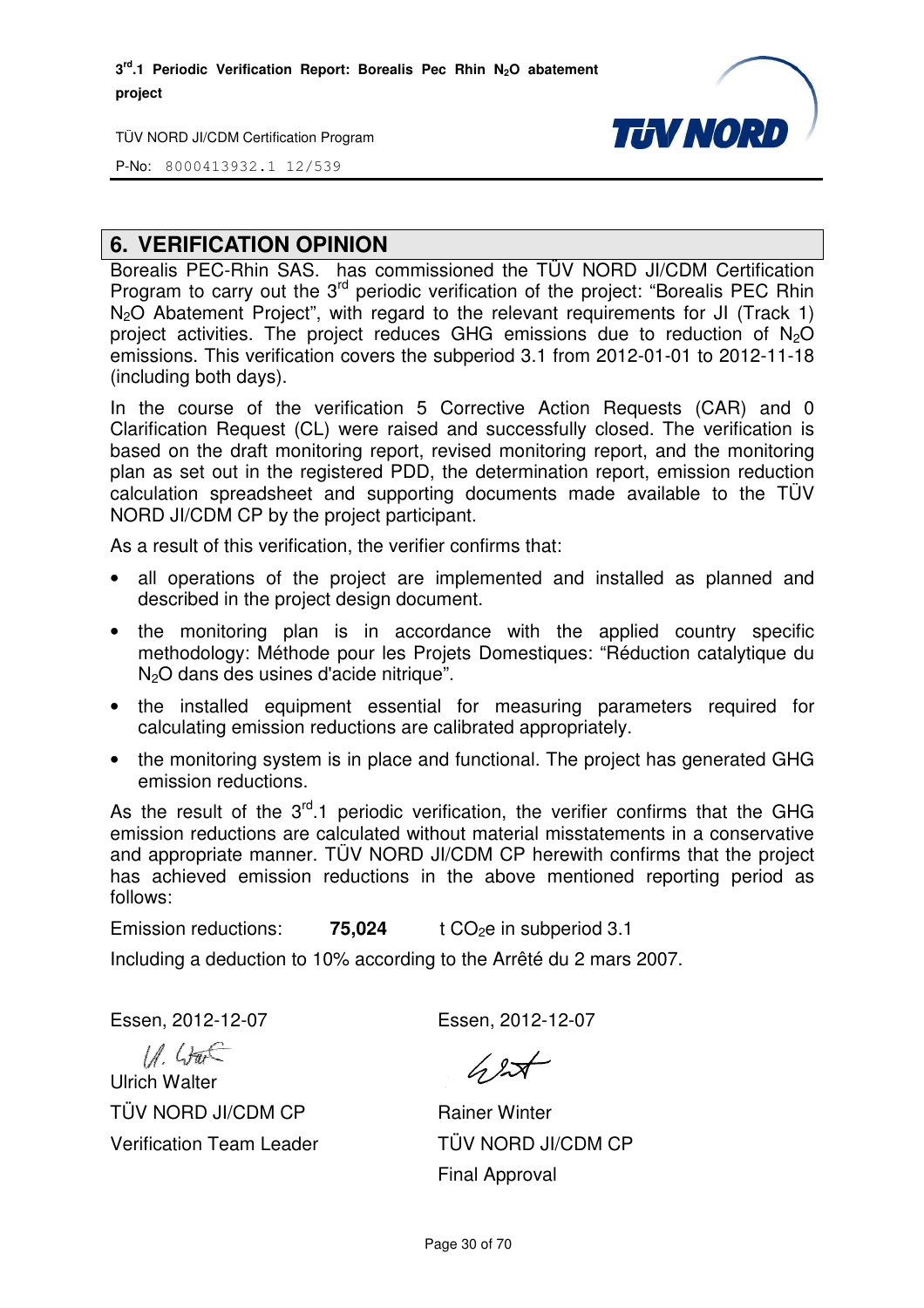

P-No: 8000413932.1 12/539

## **7. REFERENCES**

## **Table 7-1:** Documents provided by the project participant(s)

| <b>Reference</b> | <b>Document</b>                                                                                                                                                                                                                                                                                                                        |  |  |  |  |
|------------------|----------------------------------------------------------------------------------------------------------------------------------------------------------------------------------------------------------------------------------------------------------------------------------------------------------------------------------------|--|--|--|--|
| /AMS/            | Certificat de conformite, (Declaration of conformation) issued by Thermo<br>electron cooperation regarding the Nicolet 6700 analyser, dated 2010-06-04                                                                                                                                                                                 |  |  |  |  |
| /AN-MAINT/       | Contract with ThermoFisher Scientific for maintenance of the analyser<br>Nicolet 2011-02-17                                                                                                                                                                                                                                            |  |  |  |  |
| /AST/            | Annual Surveillance Test AST (carried out by Müller-BBM on 27-<br>$\bullet$<br>28/09/2011); report no. M95 188/1, dated 14/10/2011.<br>Annual Surveillance Test AST (carried out by Müller-BBM on 2012-09-13<br>$\bullet$<br>to 2012-09-14); report no. M102329/1, dated 2012-11-16.                                                   |  |  |  |  |
| AP/              | Arrete Prefectoral No.: 2008-226-14, issued by the Prefecture de Gironde on<br>2008-08-13 regarding max. Emission from Nitric Acid plant                                                                                                                                                                                               |  |  |  |  |
| /BP/             | Référentiel de bonnes pratiques: Protocole de quantificationdes émissions<br>de protoxide d'azote dans la fabrication d'acide nitrique (Best practice<br>document regarding the mass-balance calculation and emission calculation<br>in nitric acid plants                                                                             |  |  |  |  |
| /CALAMS/         | A 1048 Analyse IRTF destruction catalytique mesure de $N_2O$<br>AMS-calibration: XLS-sheet with calibration dates, events and results of<br>calibration                                                                                                                                                                                |  |  |  |  |
| /CALGAS/         | Calibration gas certificates for the AMS, all in period of validity                                                                                                                                                                                                                                                                    |  |  |  |  |
| /CDMA/           | Contrat de maintenance (Maintenance-contract for the AMS-Analysator<br>Nicolet 6700 between Thermo Fisher Scientific and PecRhin, dated 2011-02-<br>17                                                                                                                                                                                 |  |  |  |  |
| /CERT/           | Management System Certificate to certify conformity with the Fertilizers<br>Europe Product Stewardship Standard Issue 3 (2010-08-18), issued by DNV<br>on 2011-05-24 valid until 2013-05-24.                                                                                                                                           |  |  |  |  |
| /CONMAIL/        | Mail of the French DFP, (Autorité Nationale Désignée pour les Projets de<br>Développement Propre du Protocole de Kyoto Point Focal Désigné pour les<br>Projets de Mise en Oeuvre Conjointe), dated 2012-11-29, confirming the<br>approach of dividing the monitoring period in two separate subperiods with<br>only one on-site visit. |  |  |  |  |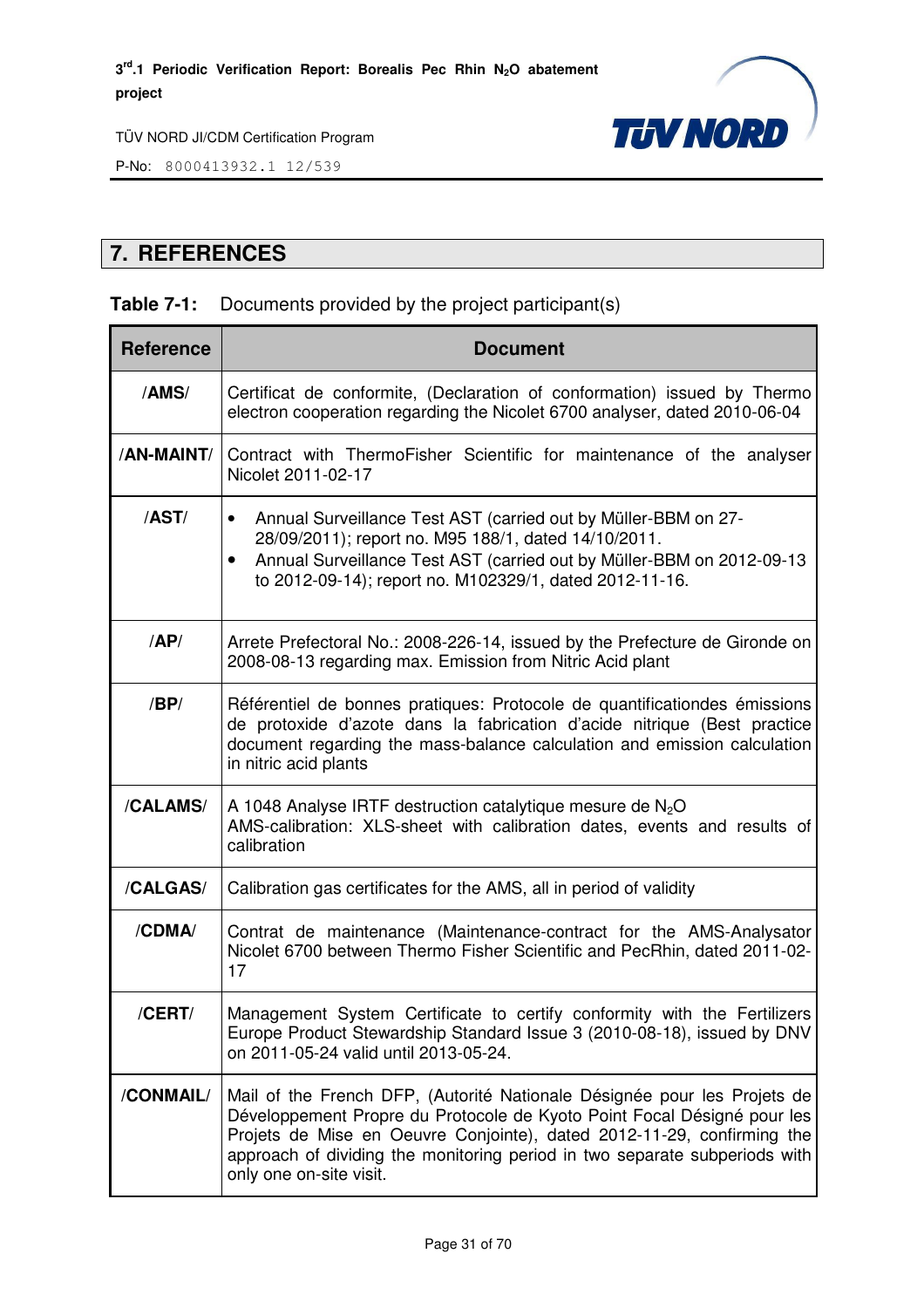

| <b>Reference</b> | <b>Document</b>                                                                                                                                                                                                                                                                                                                                                                                                                                                                                                                                                                                                                                                                                                                                                                                                                   |  |  |  |  |
|------------------|-----------------------------------------------------------------------------------------------------------------------------------------------------------------------------------------------------------------------------------------------------------------------------------------------------------------------------------------------------------------------------------------------------------------------------------------------------------------------------------------------------------------------------------------------------------------------------------------------------------------------------------------------------------------------------------------------------------------------------------------------------------------------------------------------------------------------------------|--|--|--|--|
| /CONS/           | Tableau de consolidation des Donnes (EXCEL-sheet used for daily data<br>consolidation and check of plausibility of AMS results)                                                                                                                                                                                                                                                                                                                                                                                                                                                                                                                                                                                                                                                                                                   |  |  |  |  |
| /DECLA/          | Auto-controle des rejets dans l'eau et dans l'air (3 monthly declaration of<br>plant emissions to the local government, including monthly reports of daily<br>average NOx and $N_2O$ emissions and monthly Nitric Acid output, covering<br>January to October 2012.                                                                                                                                                                                                                                                                                                                                                                                                                                                                                                                                                               |  |  |  |  |
| /FICHE/          | Fiche renseignement carte de contrôle NAP - Check of max. Deviation<br>between NAP-flowmeter and mass balance                                                                                                                                                                                                                                                                                                                                                                                                                                                                                                                                                                                                                                                                                                                     |  |  |  |  |
| /LOA/            | Host country:<br>LoA issued by the French "Ministère de l'Écologie, de l'Énergie, du<br>Développement Durable et de la Mer, en charge des Technologies<br>vertes et des Négociations sur le climat" on 2010-12-30, Ref-No. :<br>1D10022284<br>Letter, issued by the French "Ministère de l'Écologie,<br>de<br>$\bullet$<br>Dévelopement Durable et de l'Énergie on 2012-11-05, Ref-No. : 12-<br>$0805E$ CB :<br>involving Borealis PEC-Rhin SAS instead of PecRhin S.A. as<br>$\circ$<br>project participant and<br>$\circ$ renaming the project from<br>"Pec Rhin $N_2O$ abatement project" to<br>"Borealis Pec Rhin $N_2O$ abatement project" (these are the<br>$\blacksquare$<br>English translations).<br>Investor country:<br>LoA issued by the Belgian « National Climate Commission » on 2011-<br>04-04, Ref-No.: NKC/FP/7 |  |  |  |  |
| /MR/             | Published Monitoring report of GHGs emission reductions (Track1)<br>$(01.01.2011 - 31.12.2011)$ "BOREALIS PEC RHIN N <sub>2</sub> O abatement<br>project" dated 2012-11-01 issued by N.serve (version 1).<br>Final Monitoring report of GHGs emission reductions (Track1)<br>$(01.01.2011 - 31.12.2011)$ "BOREALIS PEC RHIN N <sub>2</sub> O abatement<br>project" dated 2012-12-05 issued by N.serve (version 3).                                                                                                                                                                                                                                                                                                                                                                                                                |  |  |  |  |
| /MAIL/           | On 2012-11-26, the Belgian DFP (Departement Leefmilieu, Natuur en<br>Energie Afdeling Lucht, Hinder, Risicobeheer, Milieu & Gezondheid) confirms<br>that the Belgian DNA has no objection to the change of name of the project<br>participant and that the original LoA is still valid.                                                                                                                                                                                                                                                                                                                                                                                                                                                                                                                                           |  |  |  |  |
| <b>/NAP PAR/</b> | Parameter set protocol for Krohne NAP flow meter FT 1021 for 69 %<br>HNO <sub>3</sub> and FT 1022 for 60 % HNO <sub>3</sub> flow.                                                                                                                                                                                                                                                                                                                                                                                                                                                                                                                                                                                                                                                                                                 |  |  |  |  |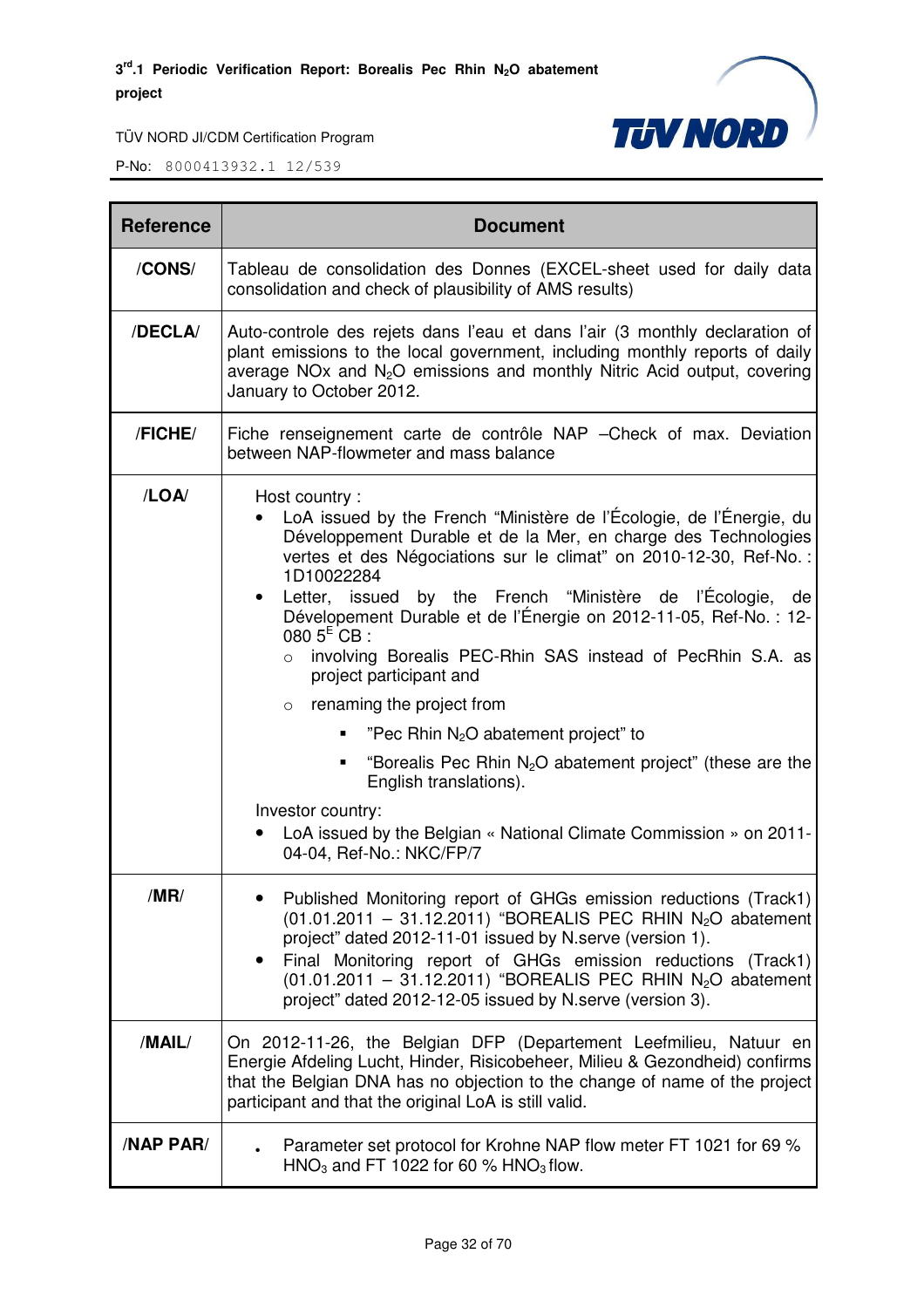

| <b>Reference</b> | <b>Document</b>                                                                                                                                                                                                                                                                |  |  |  |  |
|------------------|--------------------------------------------------------------------------------------------------------------------------------------------------------------------------------------------------------------------------------------------------------------------------------|--|--|--|--|
|                  | Configuration Parameter for Flexim concentration and flow meter<br>Al1028 and FI 1028 for 60 % HNO <sub>3</sub> and Al1029 FI1029 for 69HNO3<br>flow                                                                                                                           |  |  |  |  |
| /ORG/            | Organisation "protection de l'air" (also "projets domestiques"). Survey of<br>personnel organisation of the JI-project, issued by the BOREALIS PEC RHIN<br>plant.                                                                                                              |  |  |  |  |
| $/$ P&I $/$      | Pipe and Installation sheet of Nitric Acid Plant.                                                                                                                                                                                                                              |  |  |  |  |
| /PROC/           | Procedures generals, organisation générale de la société Borealis PEC-Rhin<br>(General procedure of management of the Borealis PEC-Rhin plant, rev. 3,<br>dated 2012-06-04.                                                                                                    |  |  |  |  |
| /PROC1/          | Overview on events relevant for the monitoring.                                                                                                                                                                                                                                |  |  |  |  |
| /PROC2/          | Procedure – Mode operatoire de verification d'une mesure de pression de<br>niveau ou debit a pression differentielle, No.: 15.400-03-14, (Procedure -<br>procedure of verification of measuring pressure level or flow differential<br>pressure)                               |  |  |  |  |
| /PROC3/          | Procedure - Manuel maintenance travaux 33evus, No.: 15.405.00,<br>(Procedure Manual – new maintenance work)                                                                                                                                                                    |  |  |  |  |
| /PROC4/          | Procedure – Consignes d'exploration et projet domestique, (Procedure -<br>Instructions for exploration and domestic project)                                                                                                                                                   |  |  |  |  |
| /PROC5/          | Procedure - Manual Maintenance Travaux Neufs: Procedures Techniques<br>MTN, (Maintenance procedures for analyser, VSG, PSG, TSG, AFR, AIFR,<br>OT)                                                                                                                             |  |  |  |  |
| /PROC6/          | Procedure – Procedures techniques MTN (Technical procedures for<br>monitoring of relevant parameter of the abatement project<br>Parameter list (Calcul debit rejets HNO3 FI 1012; printouts from FBD<br>program graphics, stack diameter) Parameter implementation in the DSC. |  |  |  |  |
| /PROC7/          | Procedure – Organisation de la Cellule Analysateur pour le Suivi de<br>analysateur securite (IPS) environment qualite (Organisation of maintenance<br>of the AMS), TEIN/12/300                                                                                                 |  |  |  |  |
| /QAL2CAL/        | QAL2 Report on performance tests and calibration of the AMS, report<br>No.: M87 043/2, issued by Müller BBM on 2010-11-12.<br>Revised version: Report on performance tests and calibration of the<br>AMS, report No.: M87 043/2, issued by Müller BBM on 2011-07-05.           |  |  |  |  |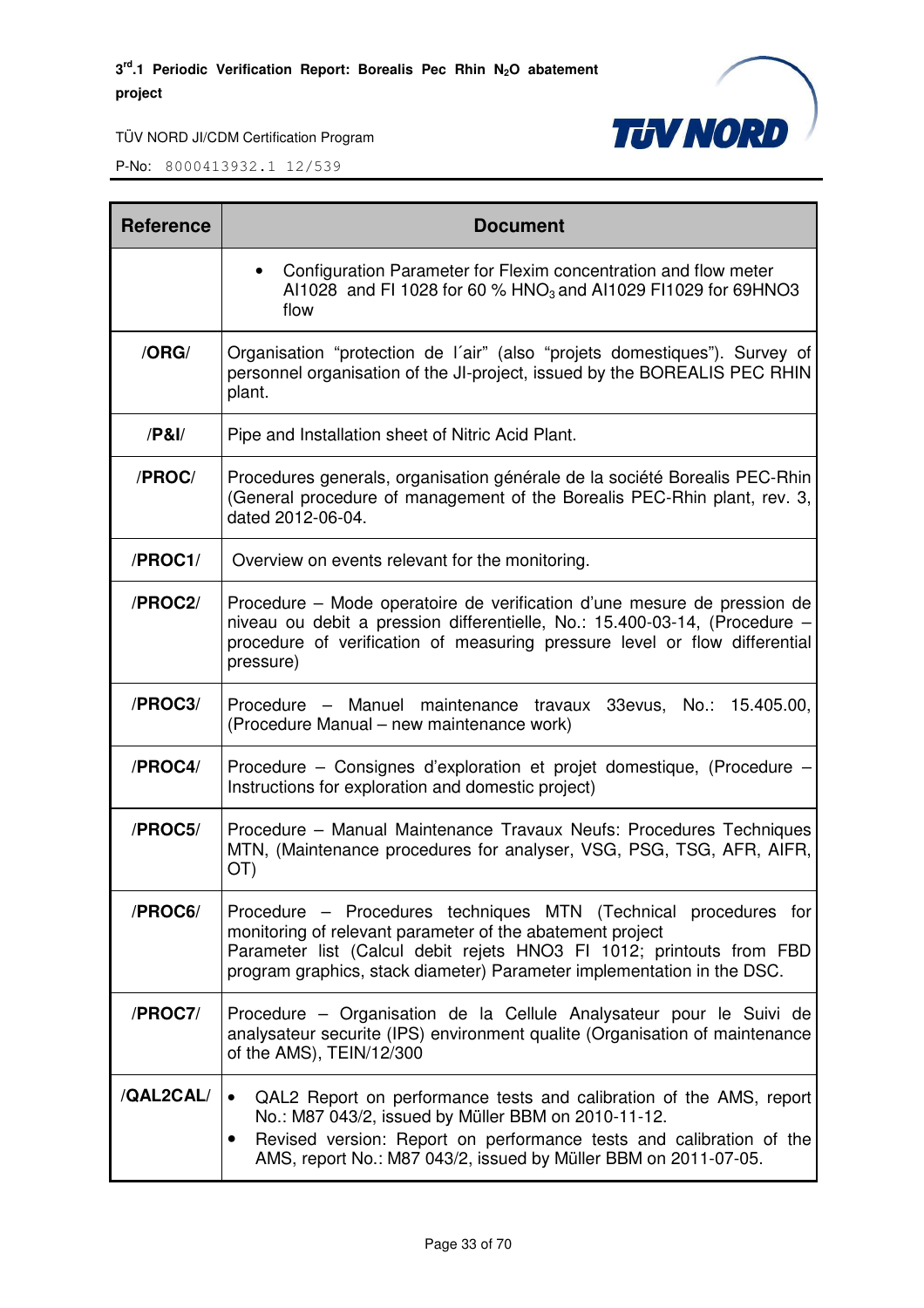

P-No: 8000413932.1 12/539

| <b>Reference</b>  | <b>Document</b>                                                                                                                                                                                            |  |  |  |
|-------------------|------------------------------------------------------------------------------------------------------------------------------------------------------------------------------------------------------------|--|--|--|
| /QAL2INST/        | QAL2 check of correct installation of the AMS, report No.: M87 043/2, issued<br>by Müller-BBM on 2010-11-12.                                                                                               |  |  |  |
| /QAL2PERF/        | Report on performance tests of the AMS for $N_2O$ of acid plant for internal<br>use, report No.: M87 043/1, issued by Müller BBM on 2010-05-19.                                                            |  |  |  |
| /REG/             | Immatriculation Principale au Registre du Commerce et des Societes<br>(Extract from commercial register to identify Borealis PEC-Rhin as correct<br>name of the PP. Of the plant, dated 2012-06-26.        |  |  |  |
| /CAT/             | Contrat de Catalyst supply agreement (contract between BOREALIS PEC<br>RHIN and JM regarding catalyst supply, dated 2010).                                                                                 |  |  |  |
| <b>/TRAINAMS/</b> | Attestation de presence: Service training for measuring and maintains of the<br>analyser Nicolet 6700: Jean BIGI and Benjamin CHAPUS, dated 2010-06-04.                                                    |  |  |  |
| /THERMO/          | Rapport d'intervention: 47076 (Report of annual maintenance of the AMS<br>carried out by Thermo Scientific, supplier of the AMS, dated 2012-09-04).<br>Outcome: The equipment is suitable for operation    |  |  |  |
| /VR2/             | JI Verification Report, - $2^{nd}$ period, Pec Rhin S.A., "Pec Rhin N <sub>2</sub> O Abatement<br>Project", Monitoring Period: 2011-02-16 to 2011-12-31, Report No:<br>8000404560 12/049, Date: 2012-03-23 |  |  |  |
| /XLS/             | Initial EXCEL-sheet: CALC N03 V01 PecRhin 20121114<br>Final EXCEL-sheet: CALC_N03_V02_PecRhin_20121120                                                                                                     |  |  |  |

**Table 7-2:** Background investigation and assessment documents

| <b>Reference</b> | <b>Document</b>                                                                                                                                      |  |  |  |  |  |
|------------------|------------------------------------------------------------------------------------------------------------------------------------------------------|--|--|--|--|--|
| /14181/          | European Standard DIN EN 14181: "Stationary source emissions - Quality<br>assurance of automated measuring systems"                                  |  |  |  |  |  |
| /AM0034/         | Approved baseline and monitoring methodology AM0034: "Catalytic<br>reduction of $N_2O$ inside the ammonia burner of nitric acid plants", version 3.4 |  |  |  |  |  |
| /AR/             | Arrêté du 2 mars 2007 of the 'Ministère de l'écologie et du développement<br>durable (Implementation of the JI-Guidelines in France)                 |  |  |  |  |  |
| /BACK/           | Background paper: "N <sub>2</sub> O EMISSIONS FROM ADIPIC ACID AND NITRIC<br>PRODUCTION", Good Practice Guidance and Uncertainty<br><b>ACID</b>      |  |  |  |  |  |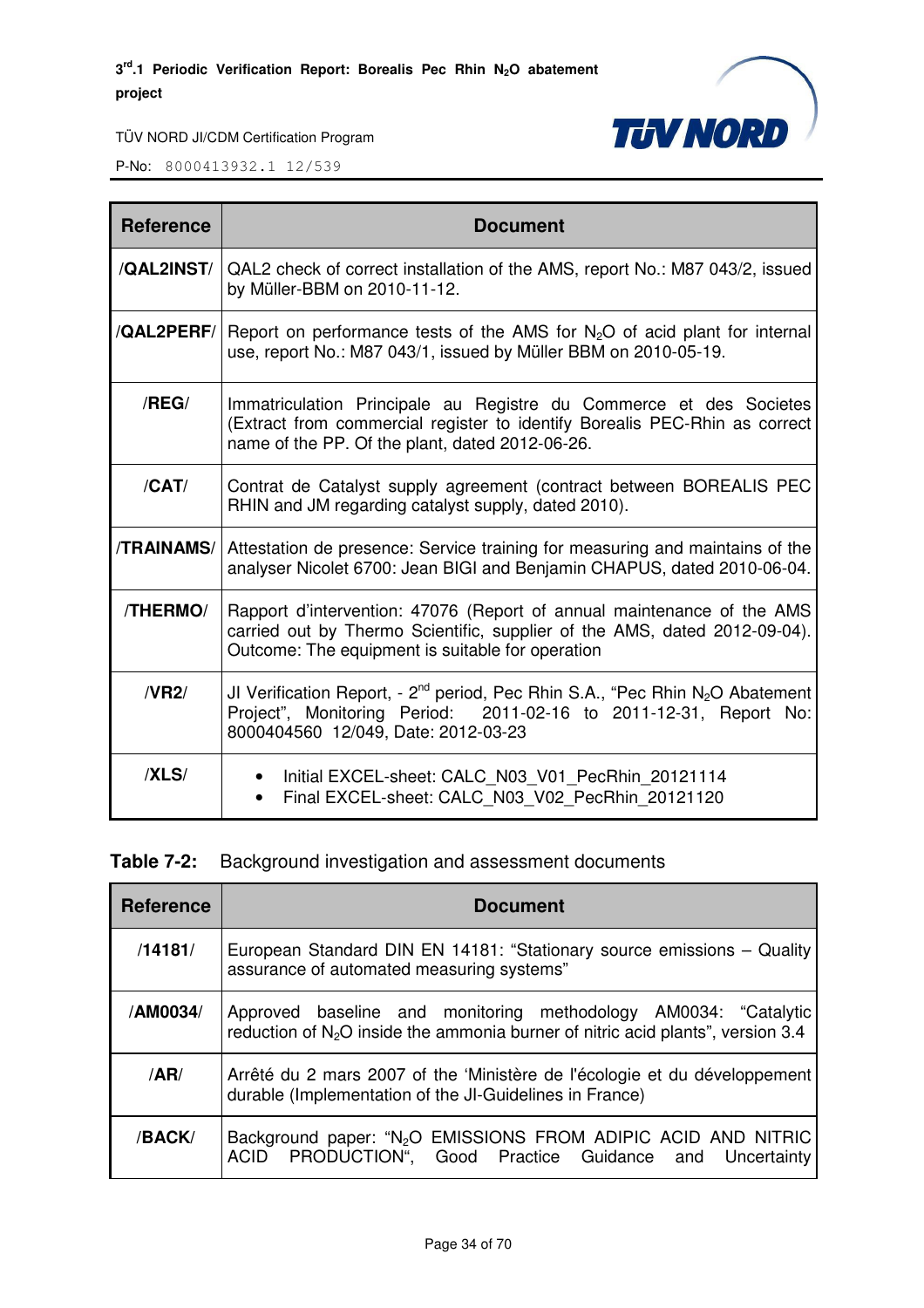

| <b>Reference</b> | <b>Document</b>                                                                                                                                                                                                                                                                                                                |  |  |  |
|------------------|--------------------------------------------------------------------------------------------------------------------------------------------------------------------------------------------------------------------------------------------------------------------------------------------------------------------------------|--|--|--|
|                  | Management in National Greenhouse Gas Inventories issued by the NGGIP                                                                                                                                                                                                                                                          |  |  |  |
| /BREF/           | Reference Document on Best Available Techniques for the Manufacture of<br>Large Volume Inorganic Chemicals - Ammonia, Acids and Fertilisers                                                                                                                                                                                    |  |  |  |
| /CPM/            | TÜV NORD JI / CDM CP Manual (incl. CP procedures and forms)                                                                                                                                                                                                                                                                    |  |  |  |
| /DET/            | Final JI Determination Report: "Pec Rhin S.A., Pec Rhin $N_2O$ abatement<br>project, Report No: 8000382322 - 10/147, dated: 2011-03-03, issued by TÜV<br>Nord                                                                                                                                                                  |  |  |  |
| /DVM/            | <b>JI Determination and Verification Manual</b>                                                                                                                                                                                                                                                                                |  |  |  |
| /GUIDE/          | Guidance: Developing a CDM or JI project to reduce greenhouse gas<br>emissions, issued by the:<br>French Ministry for Economy, Industry and Employment<br>French Ministry for Ecology, Energy, Sustainable Development and Town<br>$\bullet$<br>and Country Planning<br><b>French Global Environment Facility</b><br>$\bullet$ |  |  |  |
| IPCC/            | 1996 IPCC Guidelines for National Greenhouse Gas Inventories: work<br>1.<br>book<br>2. 2006 IPCC Guidelines for National Greenhouse Gas Inventories: work<br>book                                                                                                                                                              |  |  |  |
| /KP/             | Kyoto Protocol (1997)                                                                                                                                                                                                                                                                                                          |  |  |  |
| /MA/             | Decision 3/CMP. 1 (Marrakesh - Accords)                                                                                                                                                                                                                                                                                        |  |  |  |
| /METH/           | Méthode pour les Projets Domestiques<br>Réduction catalytique du N <sub>2</sub> O dans des usines d'acide nitrique<br>(Projet Domestique Methodology: Catalytic reduction of N <sub>2</sub> O at nitric acid<br>plants)                                                                                                        |  |  |  |
| /METHE/          | Projet Domestique Methodology<br>Catalytic reduction of $N_2O$ at nitric acid plants (Translation of $^{METH/}$ )                                                                                                                                                                                                              |  |  |  |
| /NCSG/           | Diagram of parameter NCSG - Extract of ERU-calculation Excel-sheet                                                                                                                                                                                                                                                             |  |  |  |
| /OT/             | Frame of parameter OT - Extract of ERU-calculation Excel-sheet                                                                                                                                                                                                                                                                 |  |  |  |
| /PDD/            | "Project Design Document Version 02 dated 2010-05-04 "Pec Rhin N <sub>2</sub> O<br>abatement project" (registered version)                                                                                                                                                                                                     |  |  |  |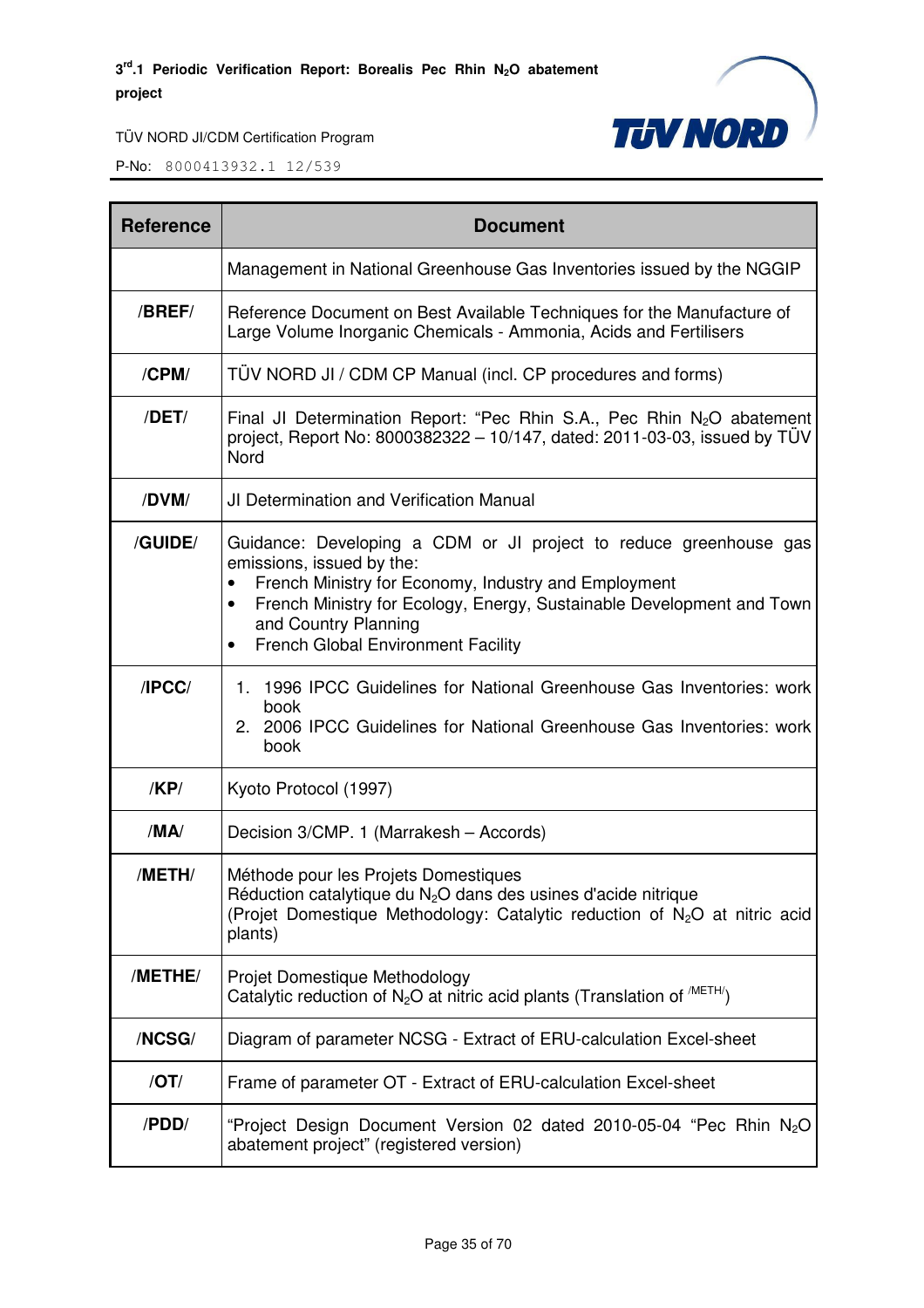

P-No: 8000413932.1 12/539

| <b>Reference</b> | <b>Document</b>                                                                                                                                                                                                                                                                                                   |  |  |  |
|------------------|-------------------------------------------------------------------------------------------------------------------------------------------------------------------------------------------------------------------------------------------------------------------------------------------------------------------|--|--|--|
| /PRESS/          | Standardnormwerte 1961-1990: Luftdruck auf Stationshöhe (Standardised<br>atmospheric-pressure values from years 1961 and 1990), issued by the<br>Swiss Confederation, Federal office of Meteorology and Climatology<br><b>MeteoSwiss</b><br>• Station Basel: Maximum registered atmospheric pressure is 981,4 hPa |  |  |  |

#### **Table 7-3:** Websites used

| <b>Reference</b> | Link                                                          | Organisation                                                                                                                                                          |  |  |
|------------------|---------------------------------------------------------------|-----------------------------------------------------------------------------------------------------------------------------------------------------------------------|--|--|
| $/$ bref $/$     | http://eippcb.jrc.ec.europa.eu/<br>reference/                 | Website of the European Commission, Joint<br>Research Centre, Institute for Prospective<br>Technological Studies (Provision of BAT-<br>Reference documents)           |  |  |
| /dehst/          | http://www.dehst.de                                           | German Emissions Trading Authority (DEHSt)<br>at the Federal Environment Agency                                                                                       |  |  |
| /dfp/            | http://www.developpement-<br>durable.gouv.fr/                 | Ministère de l'Écologie, de l'Énergie,<br>du<br>Développement Durable et de la Mer, en<br>charge des Technologies vertes<br>et des<br>Négociations sur le climat      |  |  |
| /douane/         | http://www.douane.gouv.fr/da<br>ta/file/6146.pdf              | Web-file regarding $N_2O$ emission taxation.                                                                                                                          |  |  |
| $\sqrt{g}$ w/    | http://www.global-<br>warming.de/                             | TUV Nord platform hosting projects open for<br>comments at the determination stage                                                                                    |  |  |
| $\sqrt{I}$       | www.ipcc-nggip.iges.or.jp                                     | <b>IPCC</b> publications                                                                                                                                              |  |  |
| /                | http://www.legifrance.gouv.fr/                                | Site of Legifrance (La service public de la<br>diffusion du droit)                                                                                                    |  |  |
| /mist/           | http://www.ecologie.gouv.fr/M<br>ethodologies-de-projets.html | Ministère de l'Écologie, de l'Énergie,<br>du<br>durable<br>la<br>Développement<br>de<br>Mer<br>et<br>(Ministry<br>of<br>ecology<br>sustainable<br>and<br>development) |  |  |
| $/$ nfg $/$      | http://www.effet-de-<br>serre.gouv.fr/accueil                 | Mission interministérielle sur l'effet de serre<br>Inter-Ministry<br>(French<br>Mission<br>the<br>on<br>Greenhouse Effect)                                            |  |  |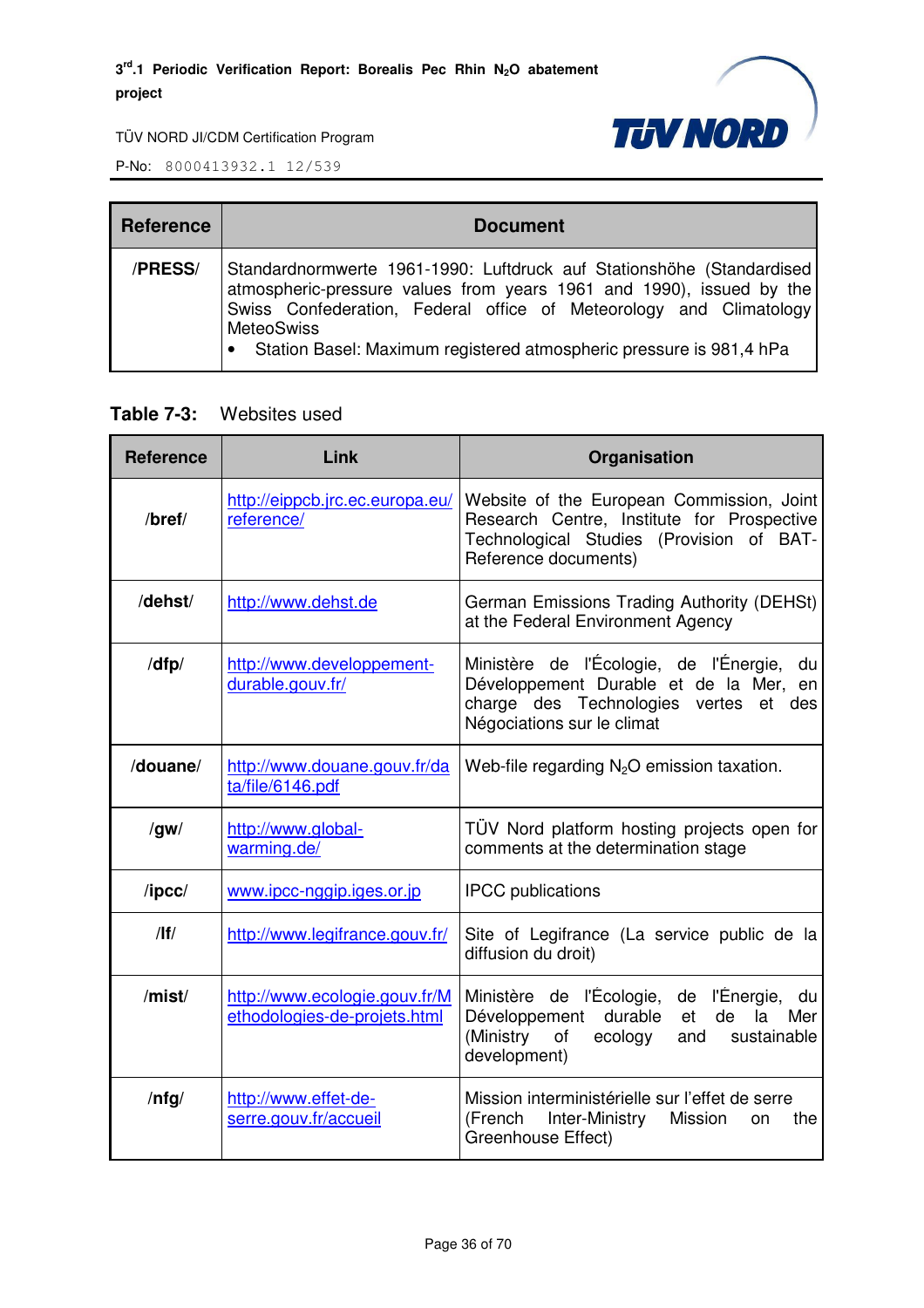

P-No: 8000413932.1 12/539

| Link<br><b>Reference</b> |                                                                                     | Organisation                  |  |
|--------------------------|-------------------------------------------------------------------------------------|-------------------------------|--|
| /unfccc/                 | http://ji.unfccc.int                                                                | JI homepage                   |  |
| /proj/                   | http://ji.unfccc.int/JIITLProject<br>/DB/PK2RRNV3FP1DC3D5U<br>K4CYF3XOSIGJR/details | Project listed in JI-database |  |

#### **Table 7-4:** List of interviewed persons

| <b>Reference</b>                                                         | Mol <sup>1</sup>                                            |                              | <b>Name</b>                                                      | <b>Organisation / Function</b>                                   |
|--------------------------------------------------------------------------|-------------------------------------------------------------|------------------------------|------------------------------------------------------------------|------------------------------------------------------------------|
| $\boxtimes$ Mr.<br>Jean Marc Bastian<br>$\vee$<br>/IM01/<br>Ms           |                                                             |                              | <b>PecRhin Nitric Acid Plant</b><br><b>Production Manager</b>    |                                                                  |
| /IM01/                                                                   | $\boxtimes$ Mr.<br><b>Silvere Arnault</b><br>$\vee$<br>□ Ms |                              | <b>PecRhin Nitric Acid Plant</b><br><b>HSE Engineer</b>          |                                                                  |
| $\boxtimes$ Mr.<br><b>Vincent Simet</b><br>$\vee$<br>/IMO1/<br>$\Box$ Ms |                                                             |                              | <b>PecRhin Nitric Acid Plant</b><br><b>Production Engineer</b>   |                                                                  |
| /IM01/                                                                   | V                                                           | $\boxtimes$ Mr.<br>$\Box$ Ms | Jean-Pierre Enond                                                | <b>PecRhin Nitric Acid Plant</b><br><b>Laboratory Supervisor</b> |
| $\boxtimes$ Mr.<br>/IM01/<br>$\vee$<br>Ms<br>П                           |                                                             | <b>Cystelle Roussel</b>      | <b>PecRhin Nitric Acid Plant</b><br><b>Technican Maintenance</b> |                                                                  |
| $\boxtimes$ Mr.<br>Jean Bigi<br>/IM01/<br>$\vee$<br>Ms<br>⊓              |                                                             |                              | <b>PecRhin Nitric Acid Plant</b><br><b>Technican Monitoring</b>  |                                                                  |
| /IM01/                                                                   | V                                                           | $\boxtimes$ Mr.<br>Ms<br>П   | Ayi Gabiam                                                       | PecRhin Nitric Acid Plant<br><b>Technican PCS</b>                |
| /IM02/                                                                   | $\vee$                                                      | $\boxtimes$ Mr.<br>Ms.       | Martin Stilkenbäumer                                             | N.serve<br>Head of Project Management                            |

1) Means of Interview: (**T**elephone, **E**-Mail, **V**isit)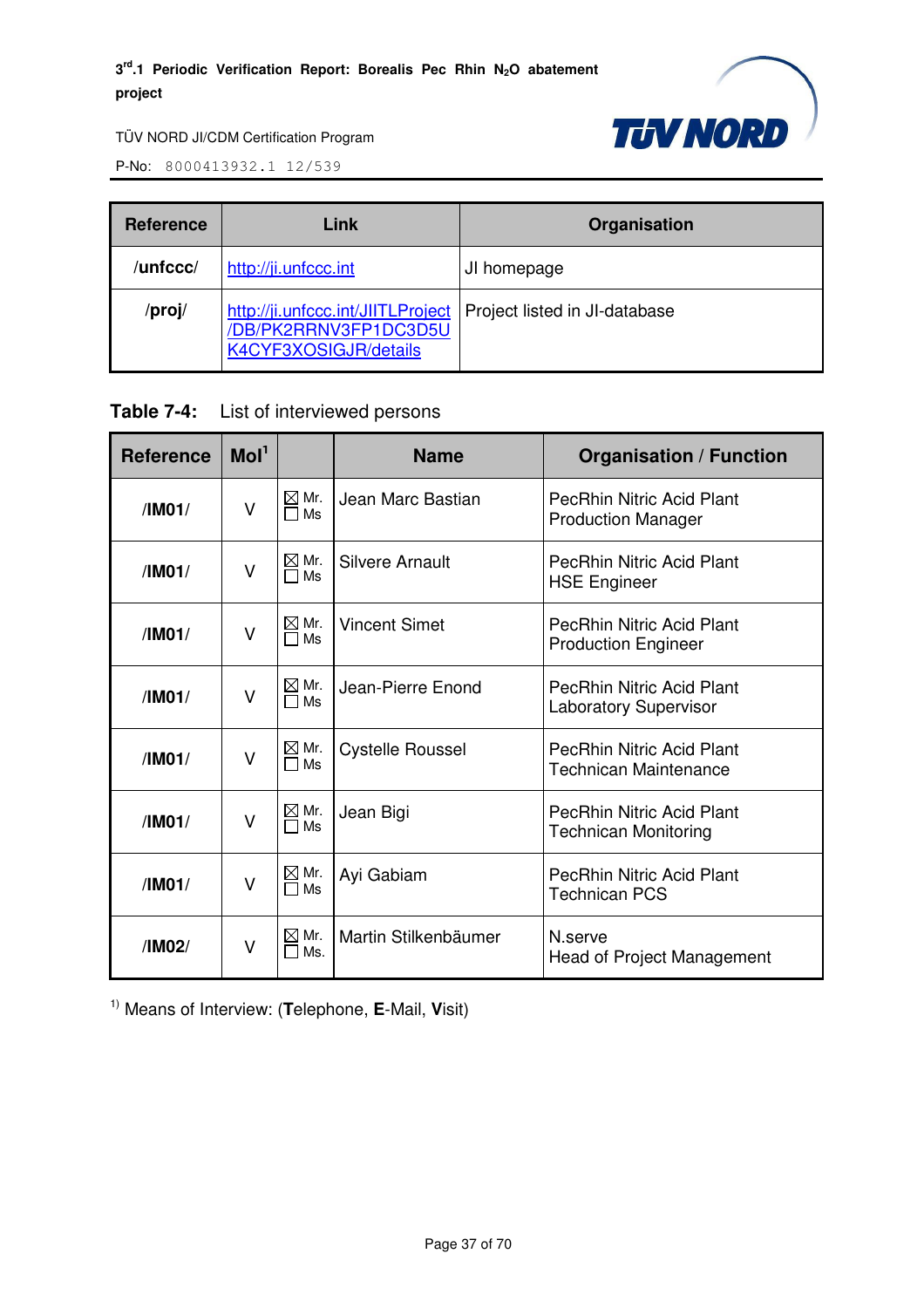

P-No: 8000413932.1 12/539



## **A1:** Verification Protocol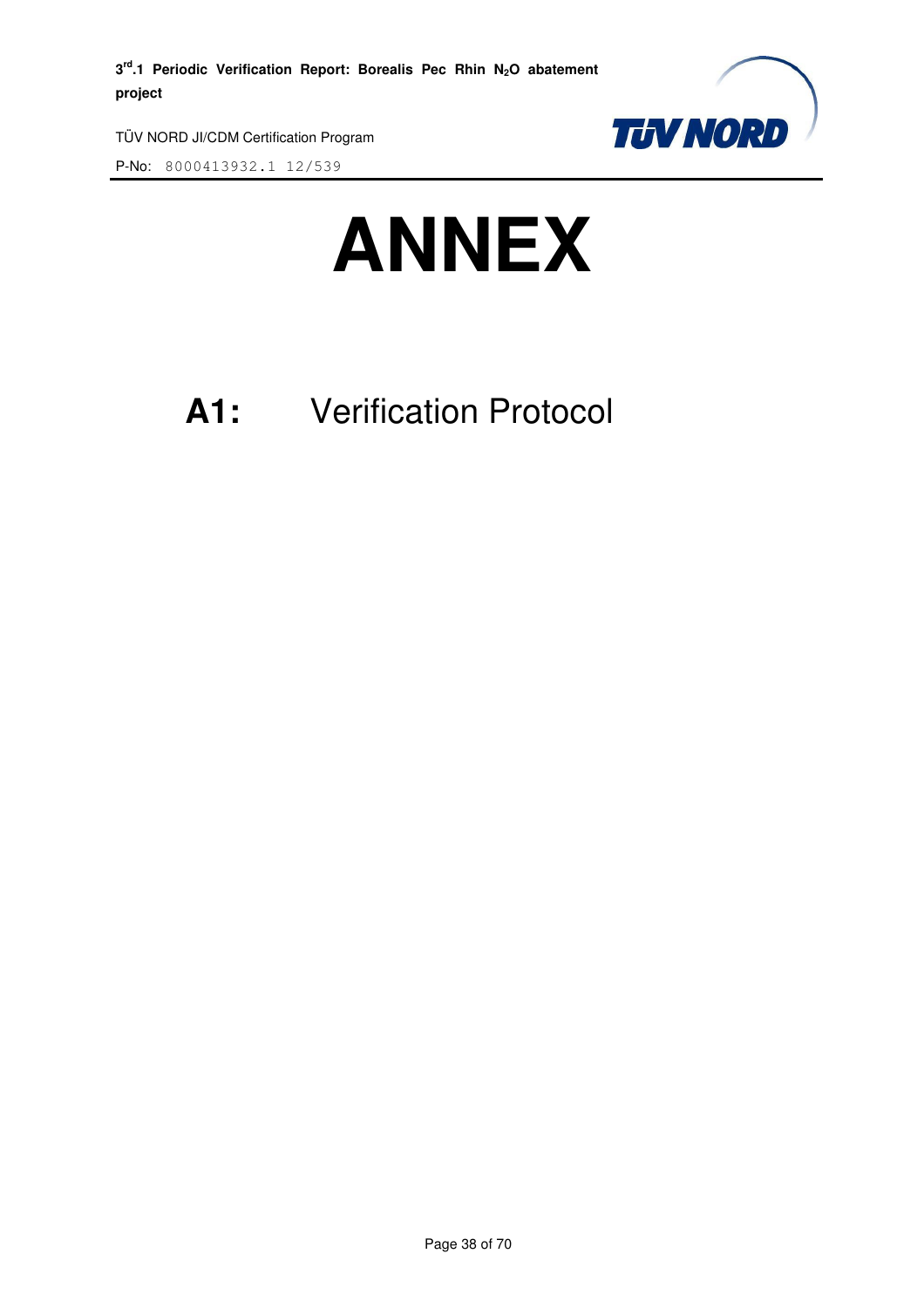P-No: 8000413932.1 12/539



## **ANNEX 1: VERIFICATION PROTOCOL**

**Table A-1:** GHG calculation procedures and management control testing / detailed audit testing of residual risk areas and random testing

| Identification,<br><b>Identification of</b><br>assessment and testing<br>potential reporting risk<br>of management controls |                                                                 | Areas of residual risks                                                                                                                                                       | <b>Additional verification</b><br>testing                                | <b>Conclusions and</b><br><b>Areas Requiring</b><br>Improvement<br>(including Forward<br><b>Action Requests)</b> |                                                                           |  |
|-----------------------------------------------------------------------------------------------------------------------------|-----------------------------------------------------------------|-------------------------------------------------------------------------------------------------------------------------------------------------------------------------------|--------------------------------------------------------------------------|------------------------------------------------------------------------------------------------------------------|---------------------------------------------------------------------------|--|
|                                                                                                                             |                                                                 |                                                                                                                                                                               | Raw data generation                                                      |                                                                                                                  |                                                                           |  |
| l o<br>$\bullet$                                                                                                            | Installation of<br>measuring equipment<br>Dysfunction of        | Installation<br>0f<br>modern<br>$\bullet$<br>the<br>and state<br>of<br>art<br>equipment                                                                                       | • Inadequate<br>installation<br>operation of the monitoring<br>equipment | • Site – visit (maintenance<br>dept., gas supplier)<br>• Check of equipment                                      | • See Table A-2                                                           |  |
| I۰                                                                                                                          | installed equipment<br>Maloperation by<br>operational personnel | <b>Process</b><br>control<br>$\bullet$<br>automation<br>Internal data review                                                                                                  | • Inadequate<br>exchange<br>of<br>equipment<br>• Change of personnel     | • Check of technical data<br>sheets<br>$\bullet$ Check<br>0f<br>suppliers                                        |                                                                           |  |
| l o                                                                                                                         | Downtimes of<br>equipment                                       | Regular visual inspect-<br>$\bullet$<br>ions of installed equip-                                                                                                              | • Undetected<br>measurement<br>errors                                    | information / guarantees<br>calibration<br>$\bullet$ Check<br>of                                                 |                                                                           |  |
| l o                                                                                                                         | Exchange of<br>equipment                                        | ment<br>Only skilled and trained<br>personnel operates the<br>relevant equipment<br>Daily raw data checks<br>$\bullet$<br>Immediate exchange of<br>dysfunctional<br>equipment | • Inappropriateness<br>0f<br>Management<br>system                        | records, if applicable<br>• Check of maintenance                                                                 |                                                                           |  |
| $\bullet$                                                                                                                   | Change of<br>measurement<br>equipment<br>characteristic         |                                                                                                                                                                               | requirements<br>plan<br>• Non-application                                | procedures w.r.t. monitoring<br>(e.g.<br>substitute value strategies)<br>of                                      | records<br>• Counter-check<br>of raw<br>data<br>and<br>commercial<br>data |  |
| $\bullet$                                                                                                                   | Insufficient accuracy<br>Change of                              |                                                                                                                                                                               | management<br>system<br>procedures                                       | $\bullet$ Check<br>JI<br>manage-<br>of<br>ment system                                                            |                                                                           |  |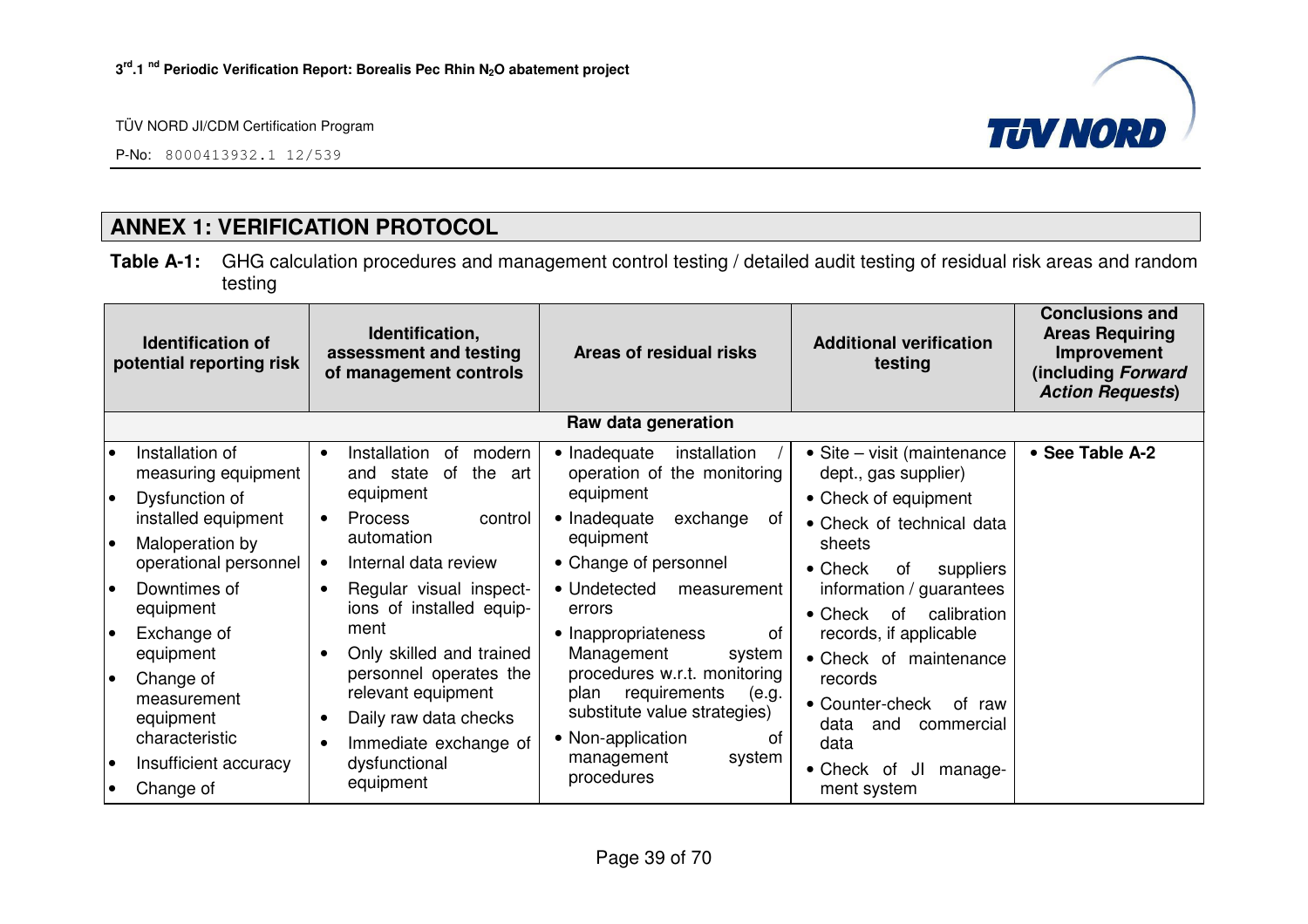

| <b>Identification of</b><br>potential reporting risk         | Identification,<br>assessment and testing<br>of management controls                               | <b>Areas of residual risks</b>                                                        | <b>Additional verification</b><br>testing                                                        | <b>Conclusions and</b><br><b>Areas Requiring</b><br>Improvement<br>(including Forward<br><b>Action Requests)</b> |
|--------------------------------------------------------------|---------------------------------------------------------------------------------------------------|---------------------------------------------------------------------------------------|--------------------------------------------------------------------------------------------------|------------------------------------------------------------------------------------------------------------------|
| technology<br>Accuracy of values<br>supplied by Third        | is<br>Stand-by<br>duty<br>$\bullet$<br>organized<br>Training<br>$\bullet$                         | • Insufficient accuracy<br>QA/QC<br>• Inappropriate<br>measures of Third Parties      | JI<br>$\bullet$ Check<br>of<br>related<br>procedures<br>• Application<br>of<br>JI                |                                                                                                                  |
| Parties                                                      | Internal<br>audit<br>procedures                                                                   |                                                                                       | management<br>system<br>procedures                                                               |                                                                                                                  |
|                                                              | <b>of</b><br>Internal<br>check<br>QA/QC<br><b>of</b><br>measures                                  |                                                                                       | • Check of trainings<br>• Check of responsibilities                                              |                                                                                                                  |
|                                                              | involved Third Parties                                                                            |                                                                                       | QA/QC<br>$\bullet$ Check<br>of<br>documentation / eviden-<br>ces of involved<br>Third<br>Parties |                                                                                                                  |
|                                                              |                                                                                                   | Raw data collection and data aggregation                                              |                                                                                                  |                                                                                                                  |
| Wrong data transfer<br>from raw data to daily<br>and monthly | Cross-check of data<br>$\bullet$<br>Plausibility checks<br>of<br>$\bullet$<br>various parameters. | • Unintended usage of old<br>data that has been revised<br>• Incomplete documentation | $\bullet$ Check<br><b>of</b><br>data<br>aggregation steps<br>• Counter-calculation               | • See Table A-2                                                                                                  |
| aggregated reporting<br>forms                                | Appropriate<br>archiving<br>system                                                                | $\bullet$ Ex-post<br>corrections<br>οf<br>records                                     | • Data integrity checks by<br>means of graphical data                                            |                                                                                                                  |
| <b>IT Systems</b><br>Spread sheet<br>programming             | Clear<br>allocation<br>of<br>responsibilities                                                     | • Ambiguous<br>οf<br>sources<br>information                                           | analysis and calculation<br>of specific performance<br>figures                                   |                                                                                                                  |
| Manual data<br>$\bullet$<br>transmission                     | JI<br>Application<br>of<br>Management<br>system<br>procedures                                     | of<br>• Non-application<br>management<br>system<br>procedures                         | • Check of management<br>system certification                                                    |                                                                                                                  |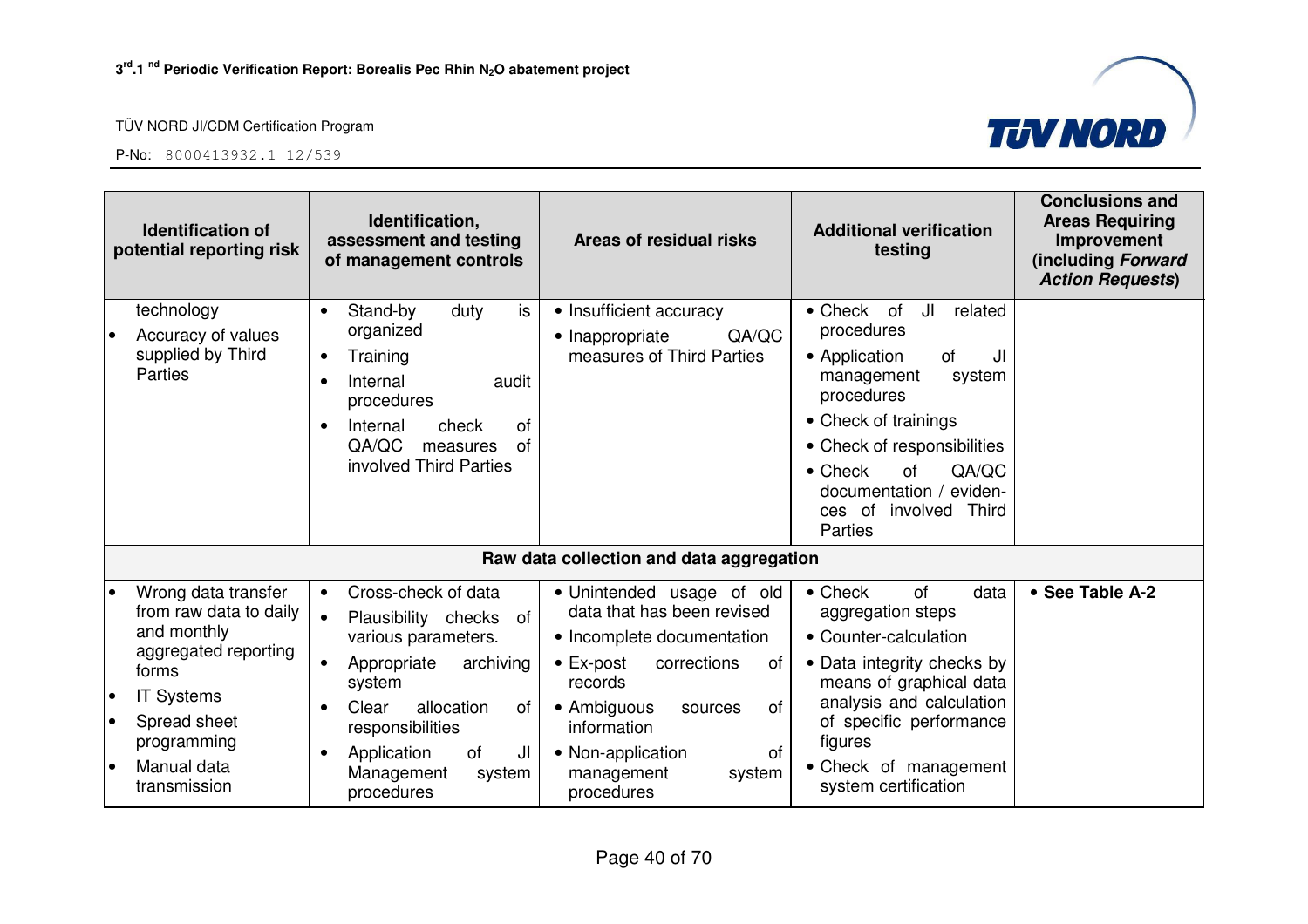

| <b>Identification of</b><br>potential reporting risk                 | Identification,<br>assessment and testing<br>of management controls                                                                                                 | Areas of residual risks                                                                                                                                                                                                                                                                              | <b>Additional verification</b><br>testing                                                                                                           | <b>Conclusions and</b><br><b>Areas Requiring</b><br>Improvement<br>(including Forward<br><b>Action Requests)</b> |
|----------------------------------------------------------------------|---------------------------------------------------------------------------------------------------------------------------------------------------------------------|------------------------------------------------------------------------------------------------------------------------------------------------------------------------------------------------------------------------------------------------------------------------------------------------------|-----------------------------------------------------------------------------------------------------------------------------------------------------|------------------------------------------------------------------------------------------------------------------|
| Data protection<br>$\bullet$<br>Responsibilities<br>٠                | of<br>standard<br>Usage<br>$\bullet$<br>solutions<br>software<br>(Spreadsheets)<br>Limited access to IT<br>systems<br>Data<br>protection<br>$\bullet$<br>procedures | • Manual<br>data<br>transfer<br>mistakes<br>• Unintended<br>change<br>0f<br>spread sheet programming<br>or data base entries<br>• Problems<br>caused<br>by<br>updating/upgrading<br>or<br>change of applied software                                                                                 | • Check of data archiving<br>system<br>• Check of application of<br>Management<br>system<br>procedures                                              |                                                                                                                  |
|                                                                      |                                                                                                                                                                     | Other calculation parameters                                                                                                                                                                                                                                                                         |                                                                                                                                                     |                                                                                                                  |
| Emission factors,<br>$\bullet$<br>oxidation factors,<br>coefficients | The values and<br>data<br>$\bullet$<br>applied<br>sources<br>are<br>defined in the PDD and<br>monitoring plan                                                       | • Unintended<br>intended<br>or<br>Modification<br>of calculation<br>parameters<br>• Wrong application of values<br>• Misinterpretations of<br>the<br>applied methodology and/<br>or the PDD<br>• Missing<br>of<br>update<br>applicable<br>regulatory<br>framework<br><b>IPCC</b><br>(e.g.<br>values) | • Update-check<br><b>of</b><br>regulatory framework<br>• Countercheck<br>of<br>the<br>applied MP in the MR<br>against<br>the<br>approved<br>version | • See Table A-2                                                                                                  |
|                                                                      |                                                                                                                                                                     | <b>Calculation Methods</b>                                                                                                                                                                                                                                                                           |                                                                                                                                                     |                                                                                                                  |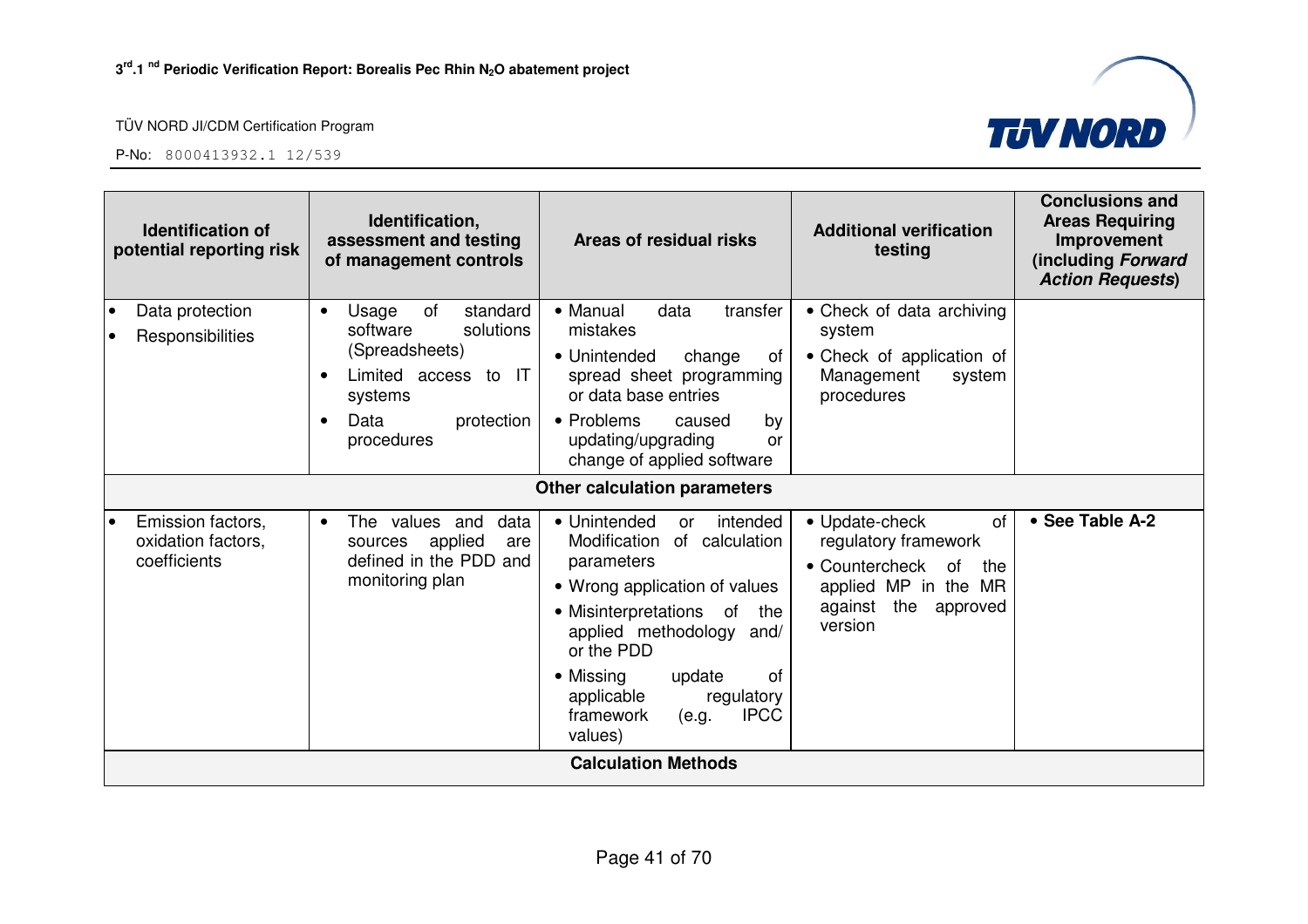

|                                     | <b>Identification of</b><br>potential reporting risk                                                                                              | Identification,<br>assessment and testing<br>of management controls                                                                                                                                                                          | Areas of residual risks                                                                                                      | <b>Additional verification</b><br>testing                                                                                                      | <b>Conclusions and</b><br><b>Areas Requiring</b><br>Improvement<br>(including Forward<br><b>Action Requests)</b> |
|-------------------------------------|---------------------------------------------------------------------------------------------------------------------------------------------------|----------------------------------------------------------------------------------------------------------------------------------------------------------------------------------------------------------------------------------------------|------------------------------------------------------------------------------------------------------------------------------|------------------------------------------------------------------------------------------------------------------------------------------------|------------------------------------------------------------------------------------------------------------------|
| $\bullet$<br>$\bullet$<br>$\bullet$ | Applied formulae<br><b>Miscalculation</b><br>Mistakes in spread-<br>sheet calculation                                                             | calculation<br>Advanced<br>$\bullet$<br>and reporting tools<br>A JI coordinator is in<br>charge of the JI related<br>calculations<br>Usage of<br>tested<br>counterchecked<br>Excel<br>spreadsheets<br>Involvement of external<br>consultants | $\bullet$ The<br>danger<br>of<br>miscal-<br>culation<br>only<br>be<br>can<br>minimized.                                      | • Countercheck<br>the<br>on<br>basis of own calculation.<br>sheet<br>• Spread<br>walk-<br>trough.<br>• Plausibility checks<br>• Check of plots | • See Table A-2                                                                                                  |
|                                     |                                                                                                                                                   |                                                                                                                                                                                                                                              | <b>Monitoring reporting</b>                                                                                                  |                                                                                                                                                |                                                                                                                  |
| le                                  | Data transfer to the<br>author of the<br>monitoring report<br>Data transfer to the<br>monitoring report<br>Unintended use of<br>outdated versions | experienced<br>JI<br>An<br>$\bullet$<br>consultant<br>İS<br>responsible<br>for<br>monitoring reporting.<br>JI QMS procedures are<br>٠<br>defined                                                                                             | • The danger of data transfer<br>mistakes can<br>only<br>be<br>minimized<br>• Inappropriate application of<br>QMS procedures | with<br>• Counter<br>check<br>evidences provided.<br>• Audit<br>0f<br>procedure<br>application                                                 | • See Table A-2                                                                                                  |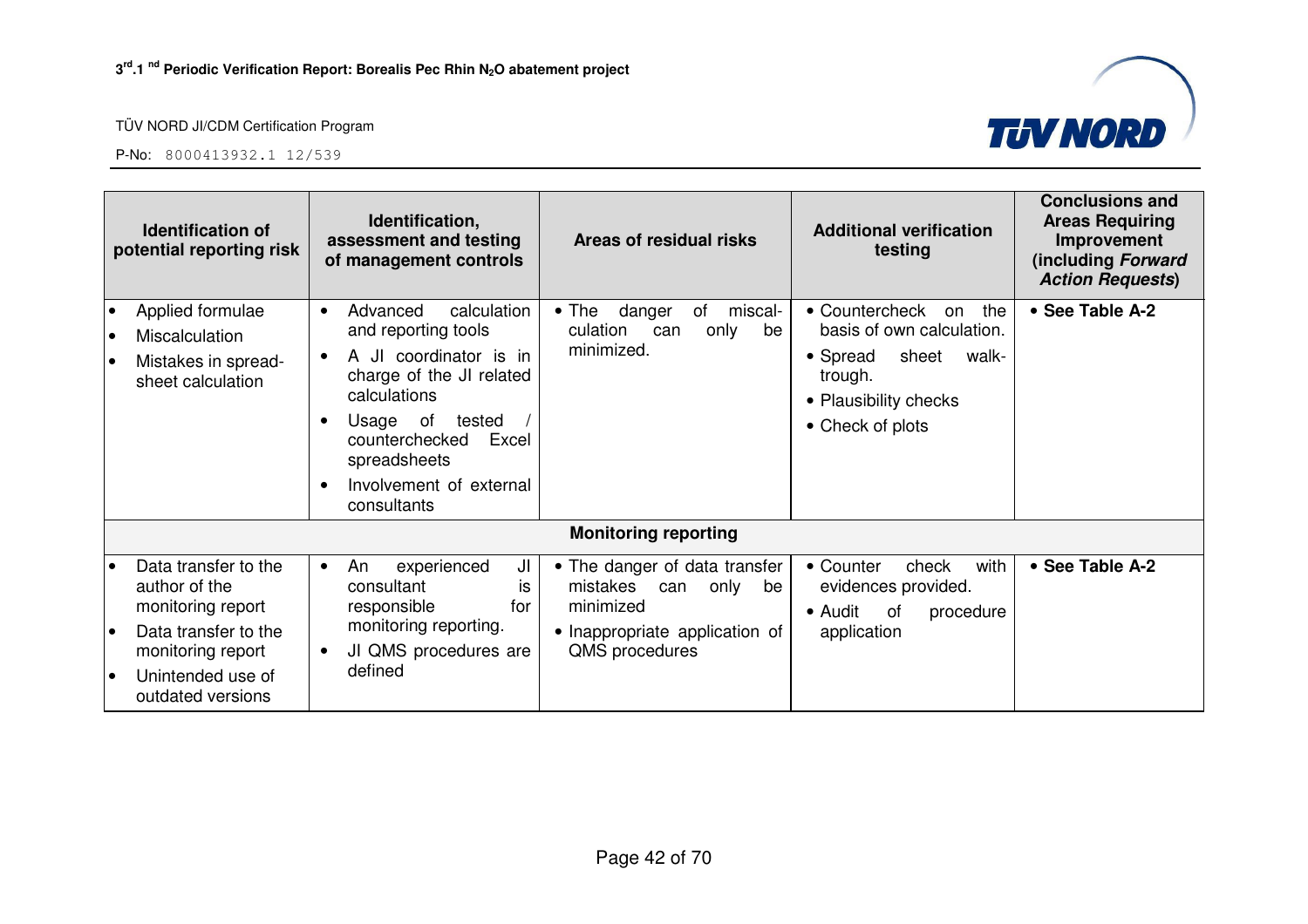P-No: 8000413932.1 12/539



|              | (1.10)                                                                                                                                                                                                                                                                                                       |                                                                                                                                                                                                                                                                                                                                                                                                                                                                                                                                                                                                                                                                                                                                                                                                                                                                                              |                                              |                                                           |                                    |                      |
|--------------|--------------------------------------------------------------------------------------------------------------------------------------------------------------------------------------------------------------------------------------------------------------------------------------------------------------|----------------------------------------------------------------------------------------------------------------------------------------------------------------------------------------------------------------------------------------------------------------------------------------------------------------------------------------------------------------------------------------------------------------------------------------------------------------------------------------------------------------------------------------------------------------------------------------------------------------------------------------------------------------------------------------------------------------------------------------------------------------------------------------------------------------------------------------------------------------------------------------------|----------------------------------------------|-----------------------------------------------------------|------------------------------------|----------------------|
| No.          | DVM $5$ paragraph /<br><b>Checklist Item</b><br>(incl. guidance for the determination<br>team)                                                                                                                                                                                                               | <b>Initial Finding</b><br>(Means and results of assessment)                                                                                                                                                                                                                                                                                                                                                                                                                                                                                                                                                                                                                                                                                                                                                                                                                                  | Ref.                                         | <b>Action</b><br>requested<br>to PPs<br>(CAR, CL,<br>FAR) | <b>Review</b><br>of PP's<br>action | Con-<br>clu-<br>sion |
| $\mathbf{A}$ | <b>Project Approvals by Parties involved</b>                                                                                                                                                                                                                                                                 |                                                                                                                                                                                                                                                                                                                                                                                                                                                                                                                                                                                                                                                                                                                                                                                                                                                                                              |                                              |                                                           |                                    |                      |
| A.1          | DVM § 90<br>Has the DFPs of at least one<br>Party involved, other than the<br>host Party, issued a written<br>project<br>when<br>approval<br>submitting the first verification<br>report to the secretariat for<br>publication in accordance with<br>paragraph 38 of the<br>JI<br>guidelines, at the latest? | Description:<br>The PP provided -additionally to the revised host country<br>LoA- an LoA issued by the National Climate Commission of<br>Belgium. The LoA is issued to Pec Rhin S.A<br>Means of determination: DFP-website,<br>MR,<br>LoA,<br>commercial register<br>Conclusion: Due to a change of shareholders the plant<br>name was changed from Pec Rhin S.A. to Borealis PEC-<br>Rhin SAS. This has been communicated to the French DFP,<br>but since the DFP issued a letter stating a new project name<br>and involved Borealis PEC-Rhin SAS instead of PecRhin<br>S.A. as project participant, communication to the Belgium<br>DFP (Investor) is still necessary.<br>CAR A2:<br>The name of the plant has been changed.<br>1. As stated in the revised French LoA issued on 2012-<br>11-05 the name of the project in the project<br>documentation has not been changed accordingly. | /LOA/<br>/dfp/<br>/proj/<br>/GUIDE/<br>/REG/ | CAR A2                                                    | <b>CARA2</b>                       | <b>OK</b>            |

#### **Table A-2:** (Project specific) Periodic Verification Checklist

 $<sup>5</sup>$  JISC 19 Annex 4</sup>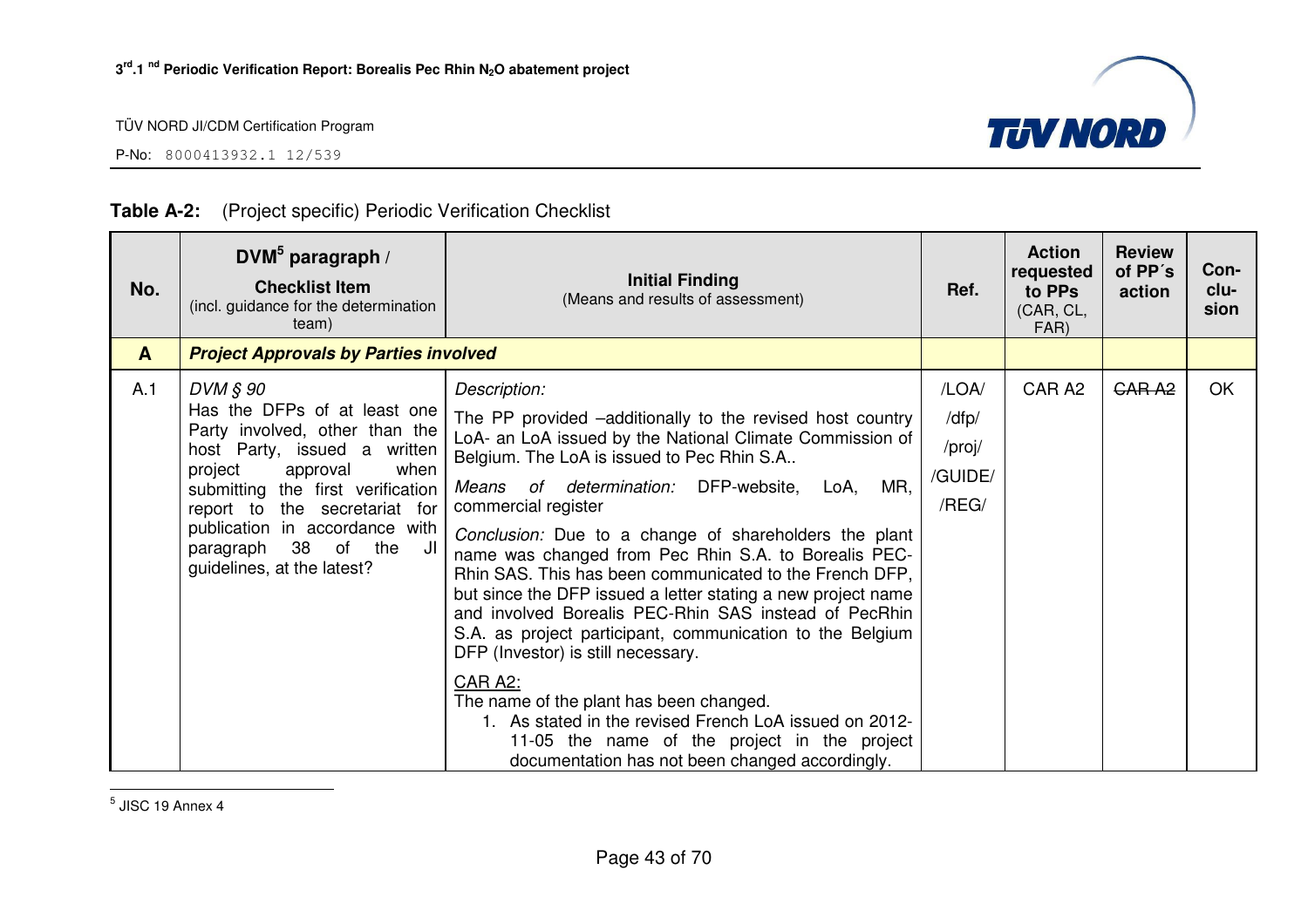| No. | DVM $5$ paragraph /<br><b>Checklist Item</b><br>(incl. guidance for the determination<br>team)  | <b>Initial Finding</b><br>(Means and results of assessment)                                                                                                                                                                                                                                                                                                                                                                                                                                                                                                                                                                              | Ref.                               | <b>Action</b><br>requested<br>to PPs<br>(CAR, CL,<br>FAR) | <b>Review</b><br>of PP's<br>action       | Con-<br>clu-<br>sion |
|-----|-------------------------------------------------------------------------------------------------|------------------------------------------------------------------------------------------------------------------------------------------------------------------------------------------------------------------------------------------------------------------------------------------------------------------------------------------------------------------------------------------------------------------------------------------------------------------------------------------------------------------------------------------------------------------------------------------------------------------------------------------|------------------------------------|-----------------------------------------------------------|------------------------------------------|----------------------|
|     |                                                                                                 | Table 2.1:<br>2. The name of the plant as project participant of the<br>host country has not been updated.<br>3. The name of the plant as project participant of the<br>investor country has not been updated.<br>4. No evidences with the investor country regarding the<br>change of the name of the project participant have<br>been provided so far.                                                                                                                                                                                                                                                                                 |                                    |                                                           |                                          |                      |
| A.2 | $DVM$ $\S$ 91<br>Are all the written project<br>approvals by Parties involved<br>unconditional? | Description: The French LoA has two conditions, which<br>need to be taken into account:<br>Only 90 % of the verified emission reductions of one<br>period shall be claimed by the PP. The ERU quantity<br>stated in this report already takes into account the 10%<br>deduction.<br>The total amount of verified emission reductions until<br>$\bullet$<br>2012-12-31 is limited to 351,440 tonnes (before 10 %<br>reduction)<br>The Belgian LoA is unconditional<br>Means of determination: LoA<br>Conclusion: OK,<br>10 % of the emission reductions are subtracted from the<br>initial result. The ERU quantity stated in this report | /LOA/<br>/dfp/<br>/unfccc/<br>/MR/ | CAR A1                                                    | <b>GARA1</b><br>Pls. see<br>Chapter<br>4 | <b>OK</b>            |

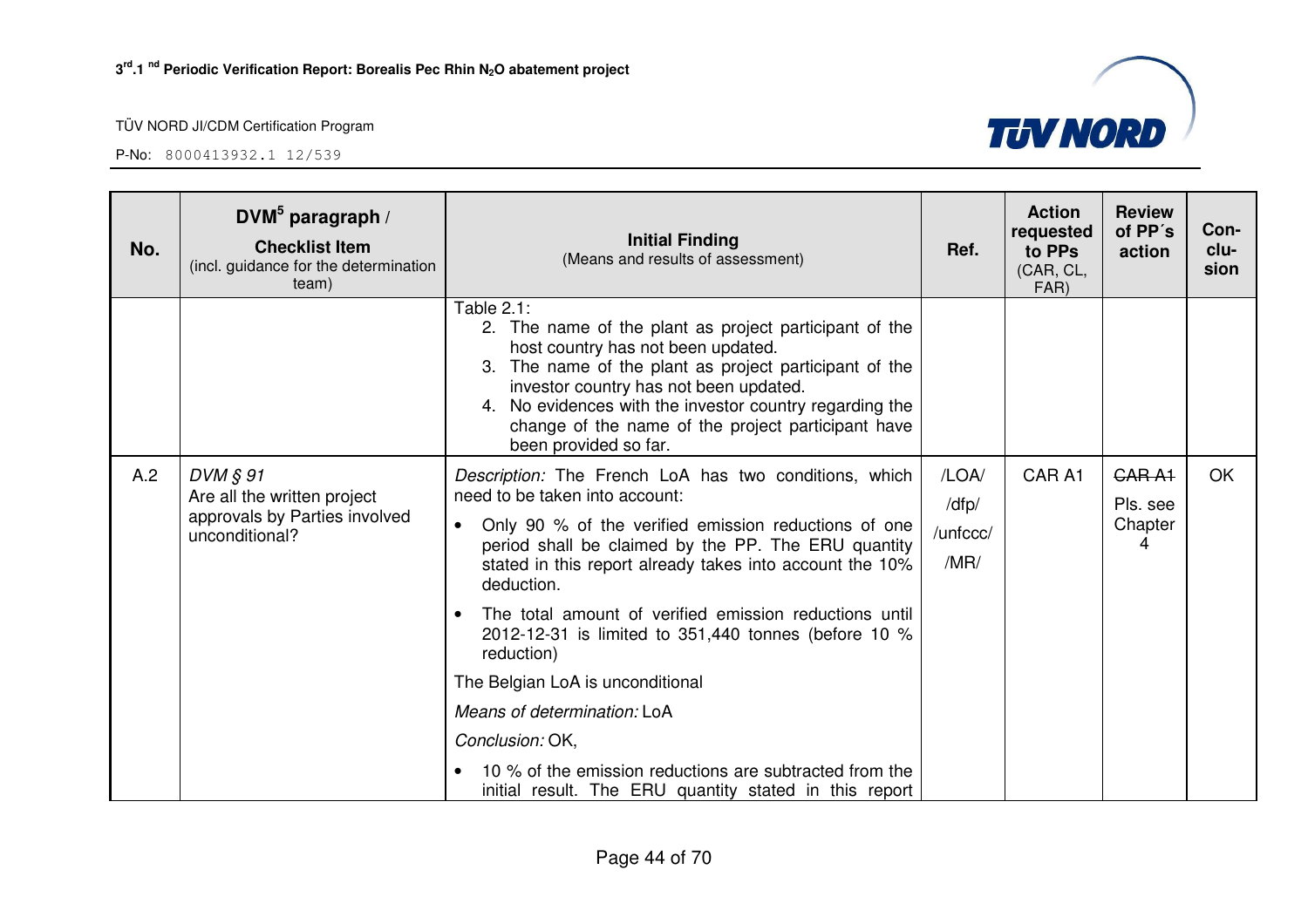

| No. | DVM $5$ paragraph /<br><b>Checklist Item</b><br>(incl. guidance for the determination<br>team) | <b>Initial Finding</b><br>(Means and results of assessment)                                                                          | Ref.           | <b>Action</b><br>requested<br>to PPs<br>(CAR, CL,<br>FAR) | <b>Review</b><br>of PP's<br>action | Con-<br>clu-<br>sion |
|-----|------------------------------------------------------------------------------------------------|--------------------------------------------------------------------------------------------------------------------------------------|----------------|-----------------------------------------------------------|------------------------------------|----------------------|
|     |                                                                                                | already takes into account the 10% deduction.<br>The verifier concludes that the sum of emission                                     |                |                                                           |                                    |                      |
|     |                                                                                                | reduction does not exceed the maximum amount.                                                                                        |                |                                                           |                                    |                      |
|     |                                                                                                | CAR A1 was raised to compare the verified amount of ERUs<br>with the limit defined in the LoA.                                       |                |                                                           |                                    |                      |
| B.  | <b>Project implementation</b>                                                                  |                                                                                                                                      |                |                                                           |                                    |                      |
| B.1 | DVM § 92                                                                                       | <i>Description:</i> The $N_2O$ reduction catalyst was installed in both<br>burners and operational since 15/06/2010 and was toped-up | /PDD/          |                                                           |                                    | OK                   |
|     | Has the project been imple-<br>mented in accordance with the                                   | during the shutdown on 01/05-13/06/2011 and on 2012-09-<br>18. The N <sub>2</sub> O destruction efficiency increased after.          | /DET/          |                                                           |                                    |                      |
|     | <b>PDD</b><br>regarding which<br>the<br>determination has been deemed                          | For the purpose of monitoring the $N_2O$ emissions Borealis                                                                          | /MR/           |                                                           |                                    |                      |
|     | final and is so listed on the                                                                  | PEC Rhin has installed and operates an Automated                                                                                     | /PROC1         |                                                           |                                    |                      |
|     | UNFCCC JI website?                                                                             | Monitoring System according to EU standards (EN14181).<br>QA/QC measures were implemented.                                           | PROC7/         |                                                           |                                    |                      |
|     |                                                                                                | Means of determination: PDD, certificates and 3 <sup>rd</sup> party<br>reports provided by the PP, inspections during on-site visit  | /QAL2C<br>AL/  |                                                           |                                    |                      |
|     |                                                                                                | Conclusion: The project installations (Abatement catalyst,<br>AMS) and procedures were checked by the verification team              | /QAL2IN<br>ST/ |                                                           |                                    |                      |
|     |                                                                                                | and compared with the description given in the registered<br>PDD. The installation of the abatement catalyst and                     |                |                                                           |                                    |                      |
|     |                                                                                                | monitoring system is in line with the PDD.                                                                                           | /PA            |                                                           |                                    |                      |
|     |                                                                                                |                                                                                                                                      | /ORG/          |                                                           |                                    |                      |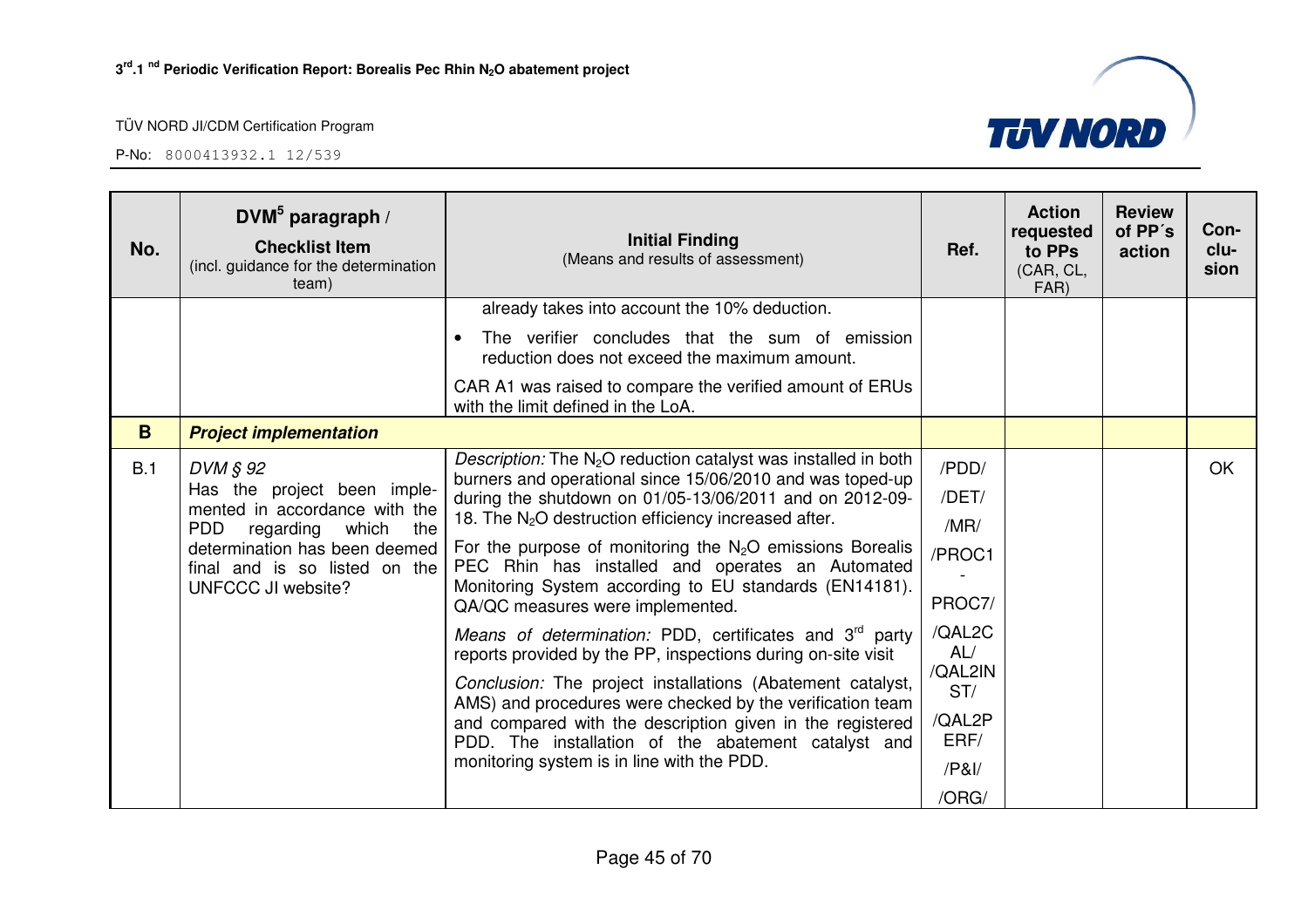| No. | $DWM^5$ paragraph /<br><b>Checklist Item</b><br>(incl. guidance for the determination<br>team)       | <b>Initial Finding</b><br>(Means and results of assessment)                                                                                                                                                                                                                                                                                                                                                                                                                                                                                                                                                                                                                                                                                                                                                                                                                                                                                                                                                                                                                                                                                | Ref.                                               | <b>Action</b><br>requested<br>to PPs<br>(CAR, CL,<br>FAR) | <b>Review</b><br>of PP's<br>action                 | Con-<br>clu-<br>sion |
|-----|------------------------------------------------------------------------------------------------------|--------------------------------------------------------------------------------------------------------------------------------------------------------------------------------------------------------------------------------------------------------------------------------------------------------------------------------------------------------------------------------------------------------------------------------------------------------------------------------------------------------------------------------------------------------------------------------------------------------------------------------------------------------------------------------------------------------------------------------------------------------------------------------------------------------------------------------------------------------------------------------------------------------------------------------------------------------------------------------------------------------------------------------------------------------------------------------------------------------------------------------------------|----------------------------------------------------|-----------------------------------------------------------|----------------------------------------------------|----------------------|
|     |                                                                                                      |                                                                                                                                                                                                                                                                                                                                                                                                                                                                                                                                                                                                                                                                                                                                                                                                                                                                                                                                                                                                                                                                                                                                            | /14181/                                            |                                                           |                                                    |                      |
| B.2 | DVM § 93<br>What is the status of operation<br>during the<br>the project<br>of<br>monitoring period? | Description: The project is running according to the<br>description provided in the PDD. Some unexpected<br>situations appeared which are business as usual failures<br>and correctly noted in the report.<br>Means of determination: Calculation sheets annexed to the<br>monitoring report, on-site visit<br>inspection of<br>and<br>implementations, plant history, PDD<br>Conclusion: The project history was discussed in detail<br>during on site visit and found to be reasonable. During the<br>on-site visit it was evidenced that the abatement system and<br>AMS were in place and running for the entire period. The<br>status of the project has been included in the MR. Minor<br>mistakes were found and following CAR has been raised:<br>CAR B1:<br><b>Monitoring Report</b><br>1. The revised LoA is not mentioned in the MR.<br>2. The monitoring period shall be divided in subperiods<br>to reflect the actual status of data provision.<br>Annex 2:<br>3. The monthly calibration data are not complete<br>The name of the 60 % NAP flow meter is not correct<br>5. The gauze primary change and top up of secondary | /PDD/<br>/XLS/<br>/MR/<br>/PROC1<br>/NCSG/<br>/OT/ | CAR <sub>B1</sub>                                         | CAR <sub>B1</sub><br>Please<br>see<br>chapter<br>4 | <b>OK</b>            |

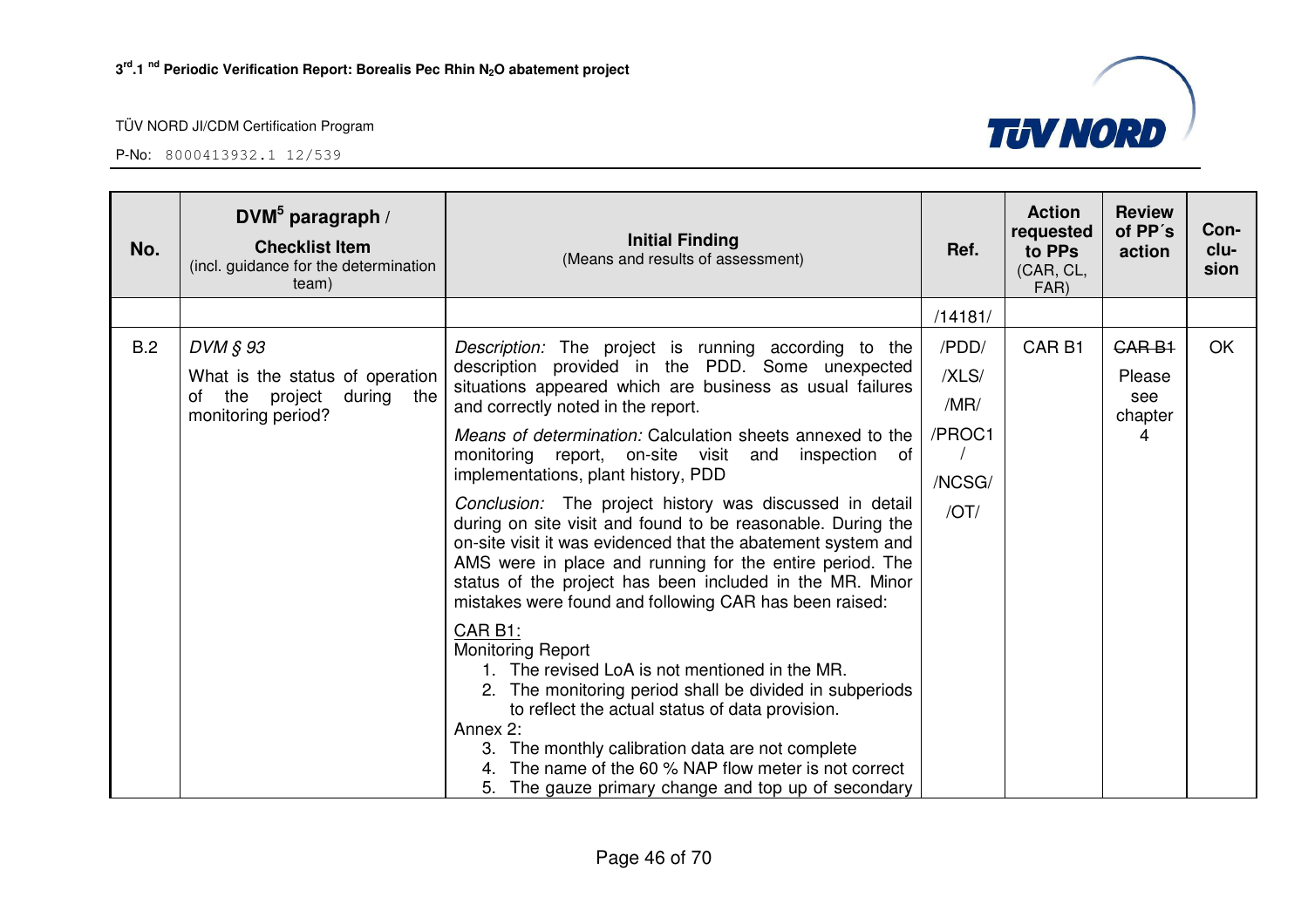

| No.          | DVM $5$ paragraph /<br><b>Checklist Item</b><br>(incl. guidance for the determination<br>team)                                                                                                                                | <b>Initial Finding</b><br>(Means and results of assessment)                                                                                                                                                                                                                                                                                                                                                                                                                                                            | Ref.                                                                                                                 | <b>Action</b><br>requested<br>to PPs<br>(CAR, CL,<br>FAR) | <b>Review</b><br>of PP's<br>action | Con-<br>clu-<br>sion |
|--------------|-------------------------------------------------------------------------------------------------------------------------------------------------------------------------------------------------------------------------------|------------------------------------------------------------------------------------------------------------------------------------------------------------------------------------------------------------------------------------------------------------------------------------------------------------------------------------------------------------------------------------------------------------------------------------------------------------------------------------------------------------------------|----------------------------------------------------------------------------------------------------------------------|-----------------------------------------------------------|------------------------------------|----------------------|
|              |                                                                                                                                                                                                                               | catalyst are not mentioned in the main plant events<br>table<br>Annex 3:<br>6. The organisational chart does not reflect the current<br>situation                                                                                                                                                                                                                                                                                                                                                                      |                                                                                                                      |                                                           |                                    |                      |
| $\mathbf{C}$ | <b>Compliance with monitoring plan</b>                                                                                                                                                                                        |                                                                                                                                                                                                                                                                                                                                                                                                                                                                                                                        |                                                                                                                      |                                                           |                                    |                      |
| C.1          | DVM § 94<br>Did the monitoring occur in<br>accordance with the monitoring<br>PDD<br>plan included in the<br>which<br>the<br>regarding<br>determination has been deemed<br>final and is so listed on the<br>UNFCCC JI website? | Description:<br>Monitored<br>parameters and<br>parameters<br>(according to the methodology and the registered PDD)<br>used for calculation are:<br>$NCSG_n$<br>[mg $N_2O/Nm^3$ ]<br>$\bullet$<br>Meaning:<br>Average $N_2O$ concentration in the tail gas during project<br>Verification Period n.<br>Source:<br>Continuous emissions $N_2O$ analyser (AMS)<br><b>Measurement frequency:</b><br>Hourly value based on continuous monitoring (10<br>second frequency)<br>$VSG_n$<br>$[Nm^3/h]$<br>$\bullet$<br>Meaning: | /PDD/<br>/MR/<br>/14181/<br>/XLS/<br>/CERT/<br>/NAP1/<br>/NAP2/<br>/CALAM<br>S/<br>/CALGA<br>S/<br>/14181/<br>/CDMA/ |                                                           |                                    | OK                   |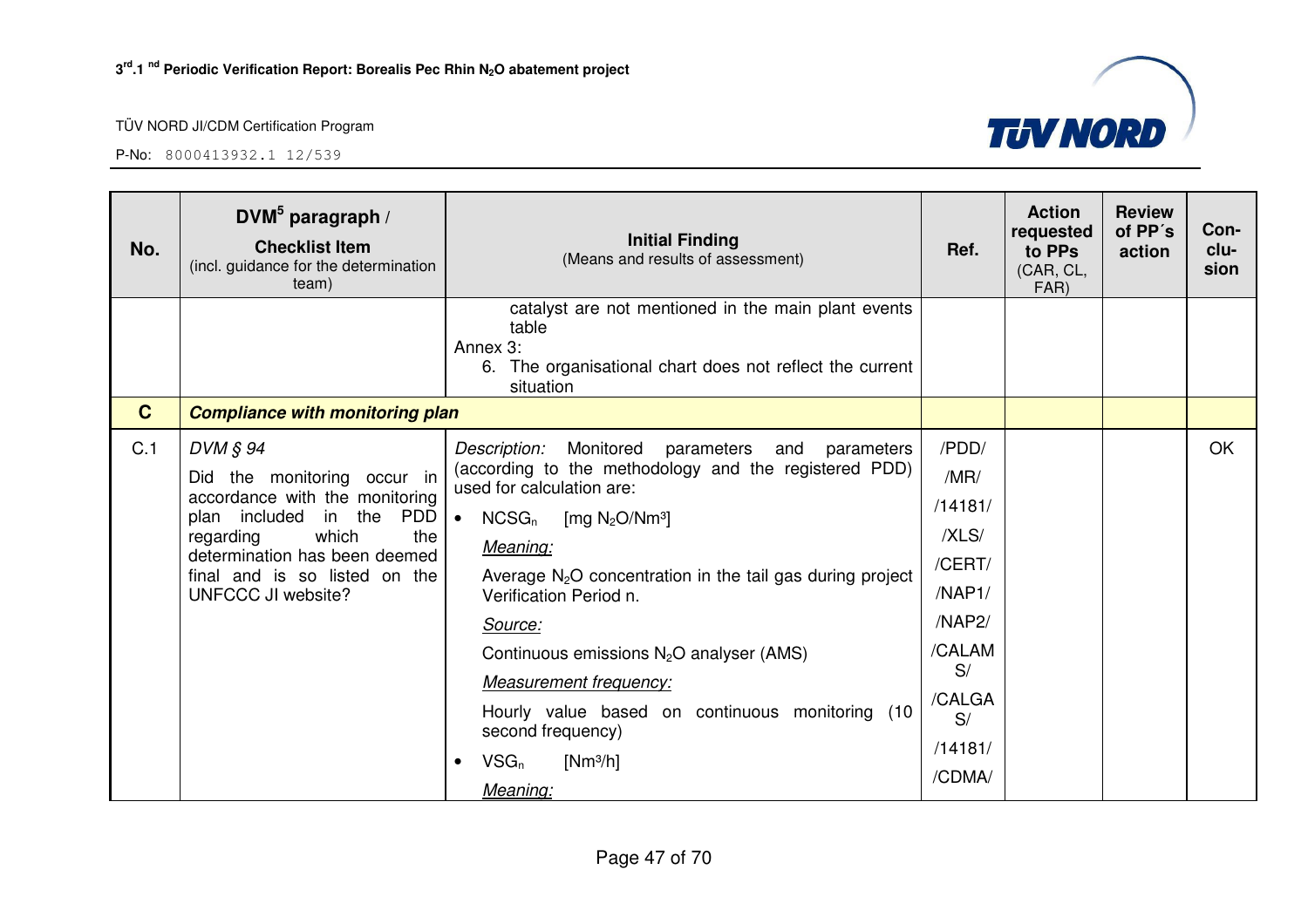

| No. | DVM $5$ paragraph /<br><b>Checklist Item</b><br>(incl. guidance for the determination<br>team) | <b>Initial Finding</b><br>(Means and results of assessment)                                                                                                                                                                                                                                                                                                                                                                                                                                                                                                                                                                                                                                                 | Ref.                      | <b>Action</b><br>requested<br>to PPs<br>(CAR, CL,<br>FAR) | <b>Review</b><br>of PP's<br>action | Con-<br>clu-<br>sion |
|-----|------------------------------------------------------------------------------------------------|-------------------------------------------------------------------------------------------------------------------------------------------------------------------------------------------------------------------------------------------------------------------------------------------------------------------------------------------------------------------------------------------------------------------------------------------------------------------------------------------------------------------------------------------------------------------------------------------------------------------------------------------------------------------------------------------------------------|---------------------------|-----------------------------------------------------------|------------------------------------|----------------------|
|     |                                                                                                | Average Normal-Volume flow rate of the tail gas during<br>project Verification Period n. Normalisation calculation<br>takes place in the plant DCS and used Temperature and<br>pressure values derived by the plant monitoring<br>equipment (see below).<br>Source:<br>Gas volume flow meter (part of plant DCS)<br><b>Measurement frequency:</b><br>Hourly value based on continuous monitoring (10<br>second frequency)<br>PE <sub>n</sub><br>[ $kgN2O$ ]<br>$\bullet$<br>Meaning:<br>N <sub>2</sub> O emissions during project Verification Period n.<br>Source:<br>Calculated from measured data<br><b>Measurement frequency:</b><br>Calculated after each Verification Period<br><b>Applied value:</b> | /NCSG/<br>/OT/<br>/DECLA/ |                                                           |                                    |                      |
|     |                                                                                                | Calculated according to the formula of the methodology:                                                                                                                                                                                                                                                                                                                                                                                                                                                                                                                                                                                                                                                     |                           |                                                           |                                    |                      |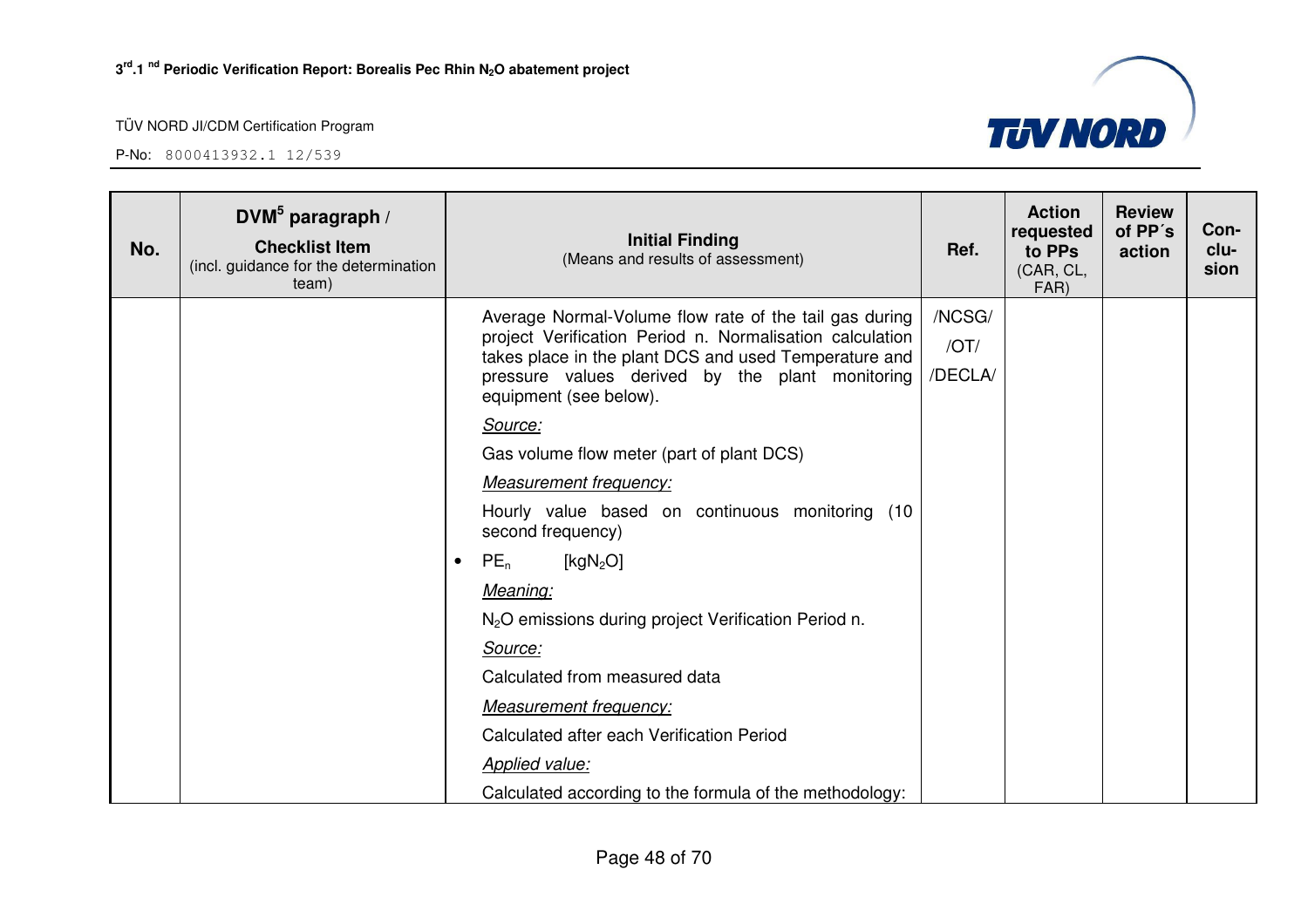

| No. | DVM $5$ paragraph /<br><b>Checklist Item</b><br>(incl. guidance for the determination<br>team) | <b>Initial Finding</b><br>(Means and results of assessment)                                                                                                                                                            | Ref. | <b>Action</b><br>requested<br>to PPs<br>(CAR, CL,<br>FAR) | <b>Review</b><br>of PP's<br>action | Con-<br>clu-<br>sion |
|-----|------------------------------------------------------------------------------------------------|------------------------------------------------------------------------------------------------------------------------------------------------------------------------------------------------------------------------|------|-----------------------------------------------------------|------------------------------------|----------------------|
|     |                                                                                                | $PEn = VSG_n * NCSG_n * OH_n$                                                                                                                                                                                          |      |                                                           |                                    |                      |
|     |                                                                                                | OH <sub>n</sub><br>[hours]                                                                                                                                                                                             |      |                                                           |                                    |                      |
|     |                                                                                                | Meaning:                                                                                                                                                                                                               |      |                                                           |                                    |                      |
|     |                                                                                                | Total operating hours of Verification Period n.                                                                                                                                                                        |      |                                                           |                                    |                      |
|     |                                                                                                | Source:                                                                                                                                                                                                                |      |                                                           |                                    |                      |
|     |                                                                                                | Production Log - taking into account the relevant trip<br>point parameters Temperature [OT] and ammonia to air<br>ratio. Every production hour which falls in the range of<br>the OT-/ and AIFR-range will be counted. |      |                                                           |                                    |                      |
|     |                                                                                                | <b>Measurement frequency:</b>                                                                                                                                                                                          |      |                                                           |                                    |                      |
|     |                                                                                                | Continuous based on measurements taken every 30 s.                                                                                                                                                                     |      |                                                           |                                    |                      |
|     |                                                                                                | $NAP_n$<br>[tHN $O_3$ ]                                                                                                                                                                                                |      |                                                           |                                    |                      |
|     |                                                                                                | Meaning:                                                                                                                                                                                                               |      |                                                           |                                    |                      |
|     |                                                                                                | Metric tonnes of 100% concentrated nitric acid during<br>any Verification Period n.                                                                                                                                    |      |                                                           |                                    |                      |
|     |                                                                                                | Source:                                                                                                                                                                                                                |      |                                                           |                                    |                      |
|     |                                                                                                | Electromagnetic nitric acid flow meters and<br>concentration measurement devices on each product<br>stream 60% and 69% used during beginning of                                                                        |      |                                                           |                                    |                      |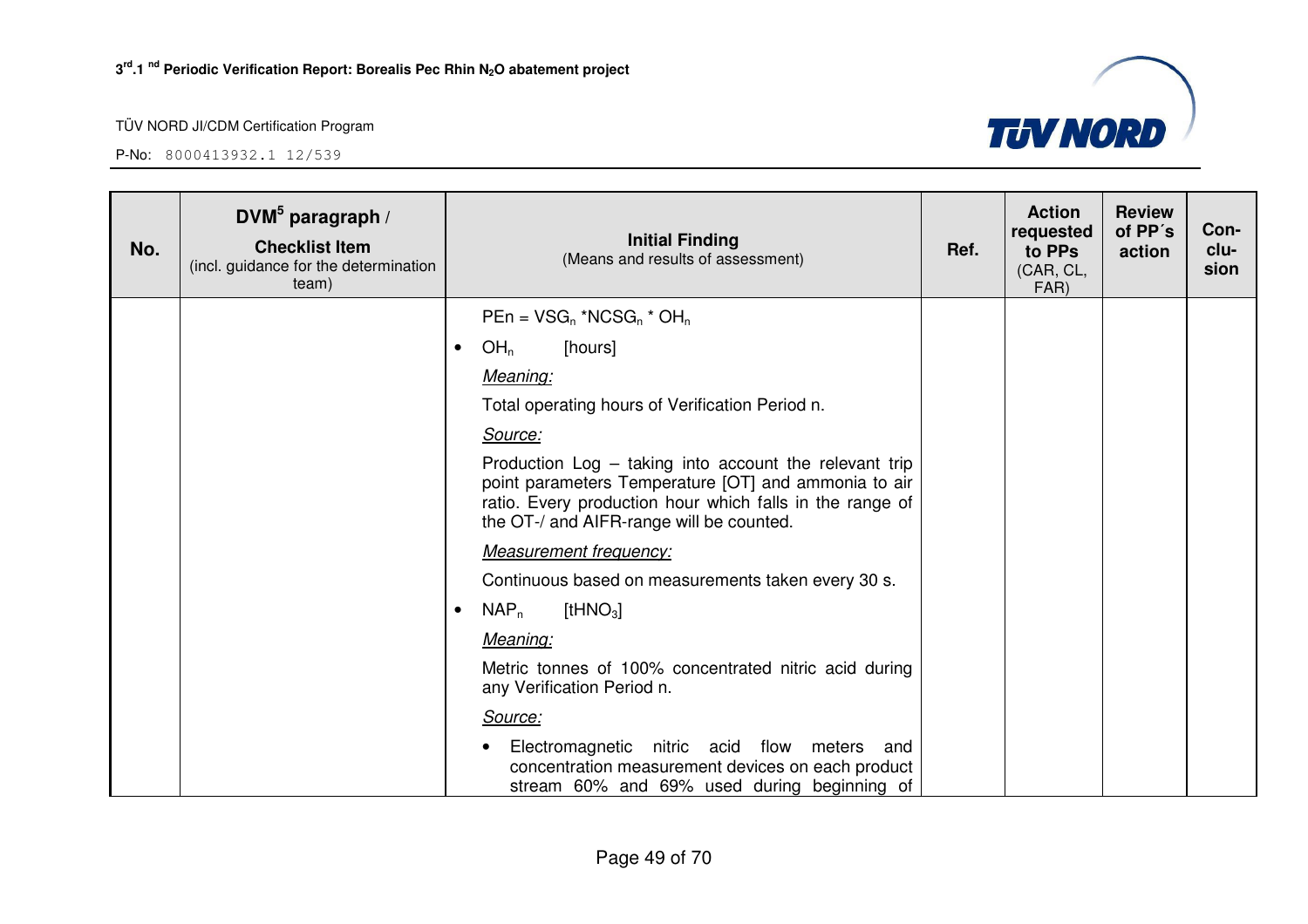

| No. | DVM $5$ paragraph /<br><b>Checklist Item</b><br>(incl. guidance for the determination<br>team) | <b>Initial Finding</b><br>Ref.<br>(Means and results of assessment)                                                                        | <b>Action</b><br>requested<br>to PPs<br>(CAR, CL,<br>FAR) | <b>Review</b><br>of PP's<br>action | Con-<br>clu-<br>sion |
|-----|------------------------------------------------------------------------------------------------|--------------------------------------------------------------------------------------------------------------------------------------------|-----------------------------------------------------------|------------------------------------|----------------------|
|     |                                                                                                | verification period)                                                                                                                       |                                                           |                                    |                      |
|     |                                                                                                | Ultrasonic flow meter installed on 60% production<br>line, measuring volume flow, concentration and<br>temperature. (used from 2011-03-18) |                                                           |                                    |                      |
|     |                                                                                                | Ultrasonic flow meter installed on 69% production<br>line, measuring volume flow, concentration and<br>temperature. (used from 2011-10-19) |                                                           |                                    |                      |
|     |                                                                                                | <b>Measurement frequency:</b>                                                                                                              |                                                           |                                    |                      |
|     |                                                                                                | Continuous based on measurements taken every 30 s.                                                                                         |                                                           |                                    |                      |
|     |                                                                                                | <b>OT</b><br>$\lceil \text{°C} \rceil$<br>$\bullet$                                                                                        |                                                           |                                    |                      |
|     |                                                                                                | Meaning:                                                                                                                                   |                                                           |                                    |                      |
|     |                                                                                                | Oxidation temperature in the ammonia oxidation reactor<br>(AOR). Median value is used for trip observation                                 |                                                           |                                    |                      |
|     |                                                                                                | Source:                                                                                                                                    |                                                           |                                    |                      |
|     |                                                                                                | 3 thermocouples inside the east of both burners of the<br>plant.                                                                           |                                                           |                                    |                      |
|     |                                                                                                | <b>Measurement frequency:</b>                                                                                                              |                                                           |                                    |                      |
|     |                                                                                                | Hourly median value based on continuous monitoring;<br>measurements taken every 30 s.                                                      |                                                           |                                    |                      |
|     |                                                                                                | <b>AFR</b><br>[ $kgNH3/h$ ]<br>$\bullet$                                                                                                   |                                                           |                                    |                      |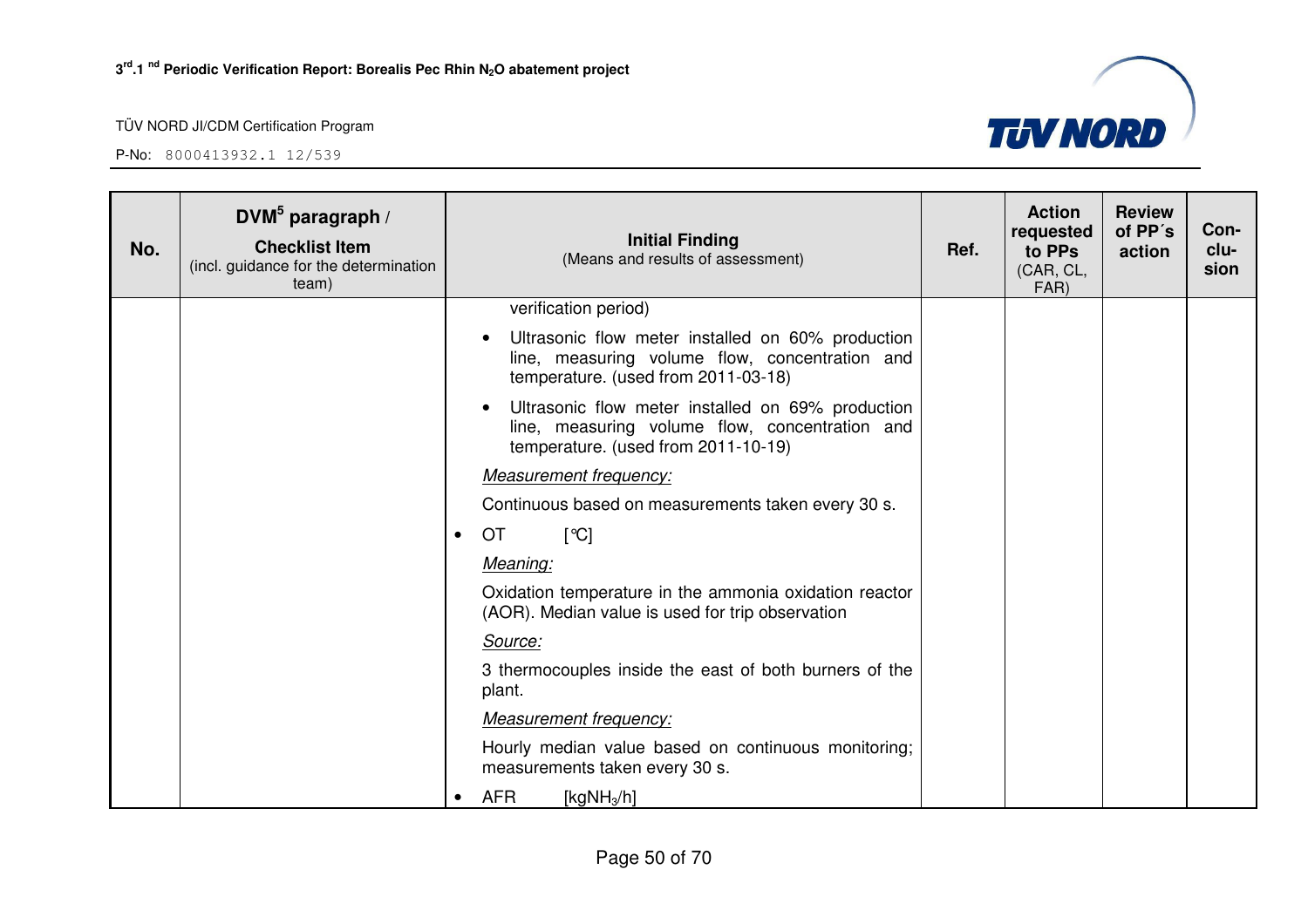

| No. | DVM <sup>5</sup> paragraph /<br><b>Checklist Item</b><br>(incl. guidance for the determination<br>team) |           | <b>Initial Finding</b><br>(Means and results of assessment)                            | Ref. | <b>Action</b><br>requested<br>to PPs<br>(CAR, CL,<br>FAR) | <b>Review</b><br>of PP's<br>action | Con-<br>clu-<br>sion |
|-----|---------------------------------------------------------------------------------------------------------|-----------|----------------------------------------------------------------------------------------|------|-----------------------------------------------------------|------------------------------------|----------------------|
|     |                                                                                                         |           | Meaning:                                                                               |      |                                                           |                                    |                      |
|     |                                                                                                         |           | Ammonia Flow rate to the ammonia oxidation reactor<br>(AOR)                            |      |                                                           |                                    |                      |
|     |                                                                                                         |           | Source:                                                                                |      |                                                           |                                    |                      |
|     |                                                                                                         |           | Ammonia flow measurements                                                              |      |                                                           |                                    |                      |
|     |                                                                                                         |           | <b>Measurement frequency:</b>                                                          |      |                                                           |                                    |                      |
|     |                                                                                                         |           | Hourly average value based on continuous monitoring;<br>measurements taken every 30 s. |      |                                                           |                                    |                      |
|     |                                                                                                         | $\bullet$ | <b>AIFR</b><br>$\lceil\% \rceil$                                                       |      |                                                           |                                    |                      |
|     |                                                                                                         |           | Meaning:                                                                               |      |                                                           |                                    |                      |
|     |                                                                                                         |           | Ammonia to air ratio into the AOR                                                      |      |                                                           |                                    |                      |
|     |                                                                                                         |           | Source:                                                                                |      |                                                           |                                    |                      |
|     |                                                                                                         |           | Ammonia & Air flow meters                                                              |      |                                                           |                                    |                      |
|     |                                                                                                         |           | <b>Measurement frequency:</b>                                                          |      |                                                           |                                    |                      |
|     |                                                                                                         |           | Hourly average value based on continuous monitoring;<br>measurements taken every 30 s. |      |                                                           |                                    |                      |
|     |                                                                                                         | $\bullet$ | <b>TSG</b><br>[°C]                                                                     |      |                                                           |                                    |                      |
|     |                                                                                                         |           | Meaning:                                                                               |      |                                                           |                                    |                      |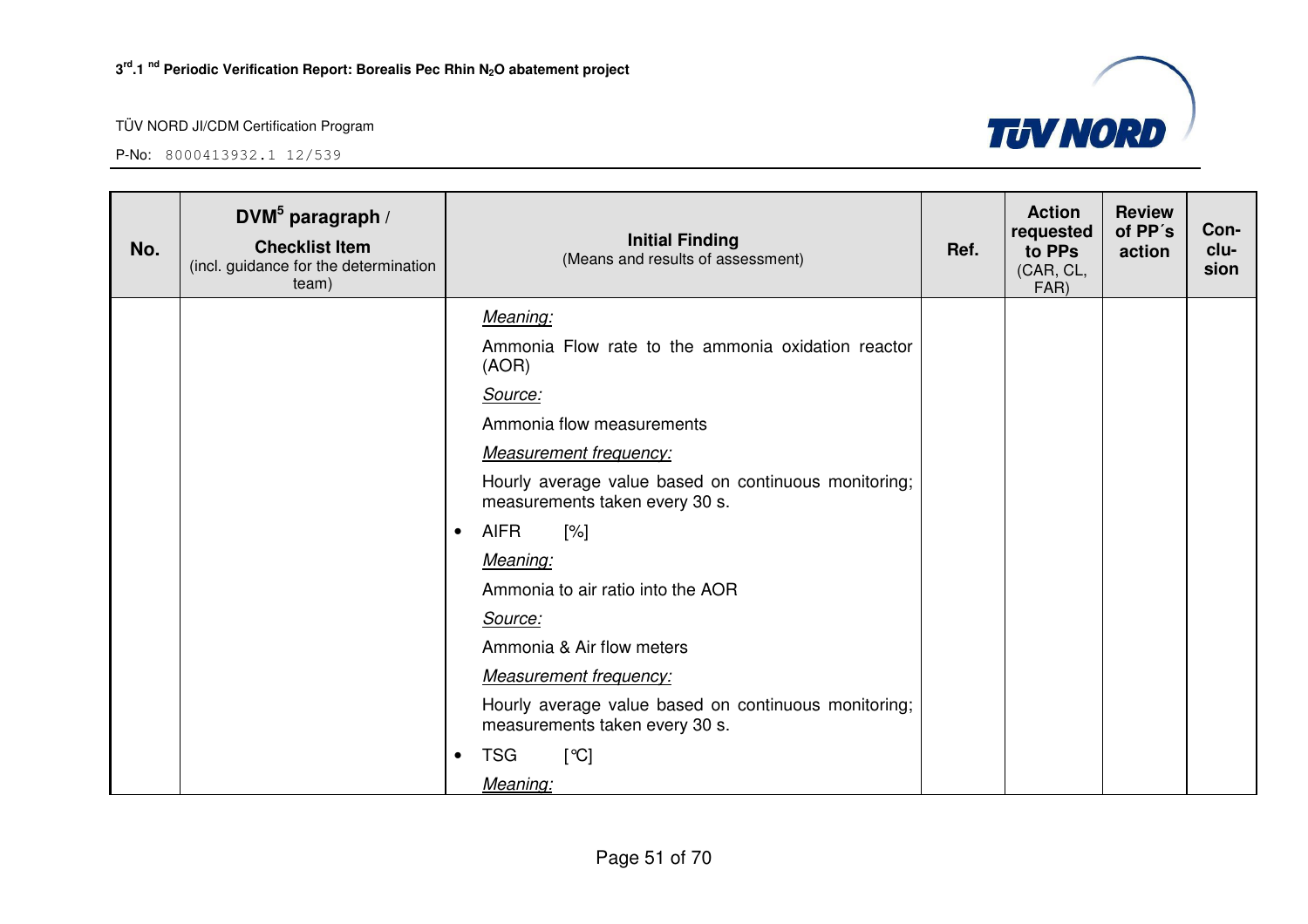

| No. | DVM $5$ paragraph /<br><b>Checklist Item</b><br>(incl. guidance for the determination<br>team) |                                | <b>Initial Finding</b><br>(Means and results of assessment)                                                                                                      | Ref. | <b>Action</b><br>requested<br>to PPs<br>(CAR, CL,<br>FAR) | <b>Review</b><br>of PP's<br>action | Con-<br>clu-<br>sion |
|-----|------------------------------------------------------------------------------------------------|--------------------------------|------------------------------------------------------------------------------------------------------------------------------------------------------------------|------|-----------------------------------------------------------|------------------------------------|----------------------|
|     |                                                                                                |                                | Temperature of tail gas (for normalising of VSG)                                                                                                                 |      |                                                           |                                    |                      |
|     |                                                                                                | Source:                        |                                                                                                                                                                  |      |                                                           |                                    |                      |
|     |                                                                                                | of the plant).                 | Thermocouple (part of the measuring and control system                                                                                                           |      |                                                           |                                    |                      |
|     |                                                                                                | <b>Measurement frequency:</b>  |                                                                                                                                                                  |      |                                                           |                                    |                      |
|     |                                                                                                | measurements taken every 10 s. | Hourly average value based on continuous monitoring;                                                                                                             |      |                                                           |                                    |                      |
|     |                                                                                                | <b>PSG</b><br>[Pa]             |                                                                                                                                                                  |      |                                                           |                                    |                      |
|     |                                                                                                | Meaning:                       |                                                                                                                                                                  |      |                                                           |                                    |                      |
|     |                                                                                                |                                | Pressure of tail gas (necessary for normalising of VSG)                                                                                                          |      |                                                           |                                    |                      |
|     |                                                                                                | Source:                        |                                                                                                                                                                  |      |                                                           |                                    |                      |
|     |                                                                                                |                                | Probe of the plant DCS, measurement of pressure<br>gradient between stack and atmosphere adding a default<br>value of 1013 hPa for generating an absolute value. |      |                                                           |                                    |                      |
|     |                                                                                                | <b>Measurement frequency:</b>  |                                                                                                                                                                  |      |                                                           |                                    |                      |
|     |                                                                                                | measurements taken every 10 s. | Hourly average value based on continuous monitoring;                                                                                                             |      |                                                           |                                    |                      |
|     |                                                                                                | [ $kgN_2O/tHNO_3$ ]<br>$EF_n$  |                                                                                                                                                                  |      |                                                           |                                    |                      |
|     |                                                                                                | Meaning:                       |                                                                                                                                                                  |      |                                                           |                                    |                      |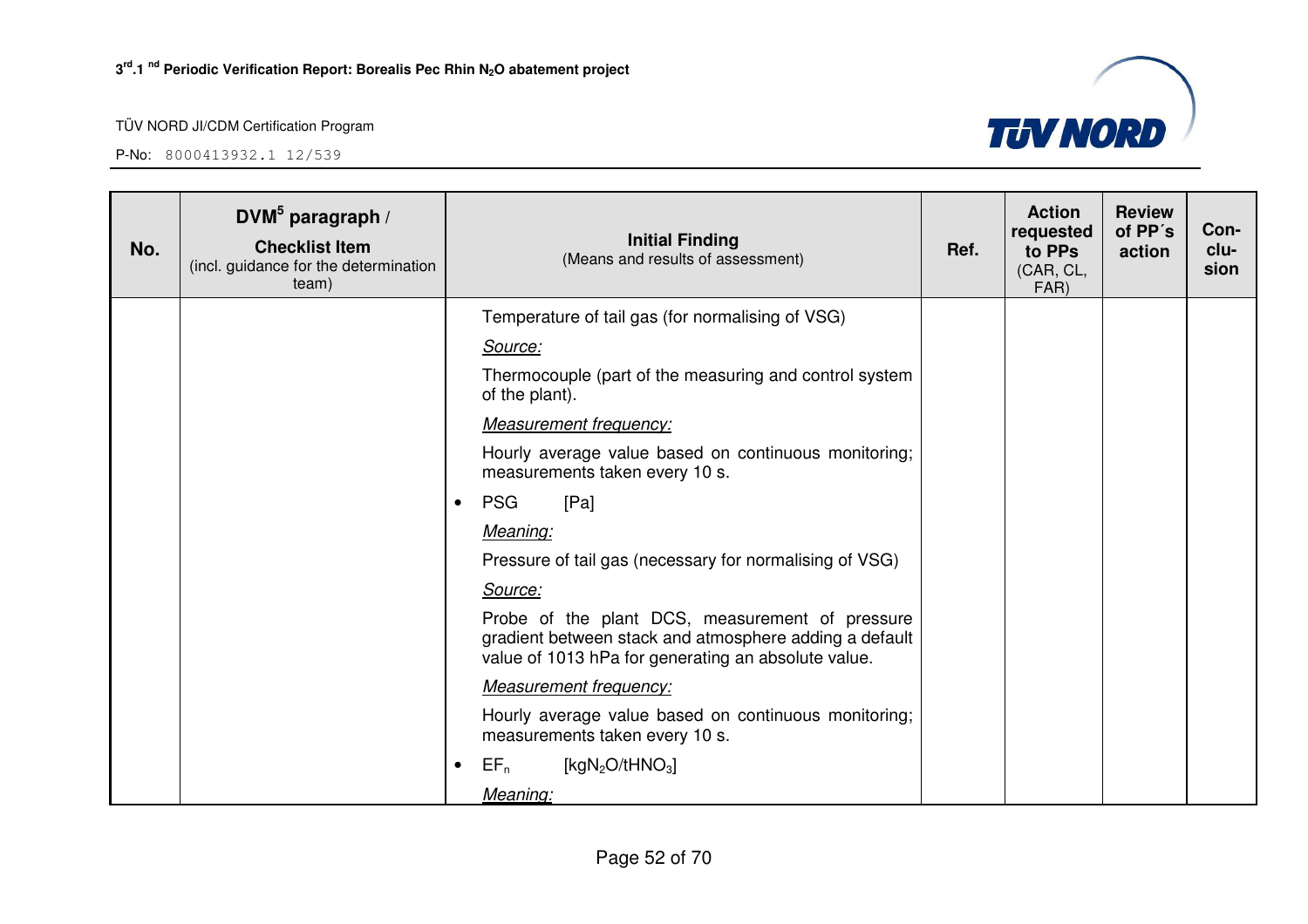

| No. | DVM $5$ paragraph /<br><b>Checklist Item</b><br>(incl. guidance for the determination<br>team) | <b>Initial Finding</b><br>(Means and results of assessment)                                                                                                 | Ref. | <b>Action</b><br>requested<br>to PPs<br>(CAR, CL,<br>FAR) | <b>Review</b><br>of PP's<br>action | Con-<br>clu-<br>sion |
|-----|------------------------------------------------------------------------------------------------|-------------------------------------------------------------------------------------------------------------------------------------------------------------|------|-----------------------------------------------------------|------------------------------------|----------------------|
|     |                                                                                                | Emissions factor calculated for project Verification<br>Period n.                                                                                           |      |                                                           |                                    |                      |
|     |                                                                                                | Source:                                                                                                                                                     |      |                                                           |                                    |                      |
|     |                                                                                                | Calculated from measured data                                                                                                                               |      |                                                           |                                    |                      |
|     |                                                                                                | $EF_{\text{req}}$<br>[ $kgN_2O/tHNO_3$ ]<br>$\bullet$                                                                                                       |      |                                                           |                                    |                      |
|     |                                                                                                | Meaning:                                                                                                                                                    |      |                                                           |                                    |                      |
|     |                                                                                                | Emissions cap for $N_2O$ from nitric acid production set by<br>government/local regulation.                                                                 |      |                                                           |                                    |                      |
|     |                                                                                                | Source:                                                                                                                                                     |      |                                                           |                                    |                      |
|     |                                                                                                | National or local N <sub>2</sub> O emissions legislation (PecRhin<br>'arrêté préféctoral')                                                                  |      |                                                           |                                    |                      |
|     |                                                                                                | If this regulatory limit is lower than the applicable<br>benchmark emissions factor, then $EF_{reg}$ shall replace<br>$EFBM$ in the calculation of ERUs.    |      |                                                           |                                    |                      |
|     |                                                                                                | $EF_{BM}$<br>[ $kgN_2O/tHNO_3$ ]<br>$\bullet$                                                                                                               |      |                                                           |                                    |                      |
|     |                                                                                                | Meaning:                                                                                                                                                    |      |                                                           |                                    |                      |
|     |                                                                                                | Specific reference value (benchmark emissions factor)<br>that will be applied to calculate the emissions reductions<br>from a specific Verification Period. |      |                                                           |                                    |                      |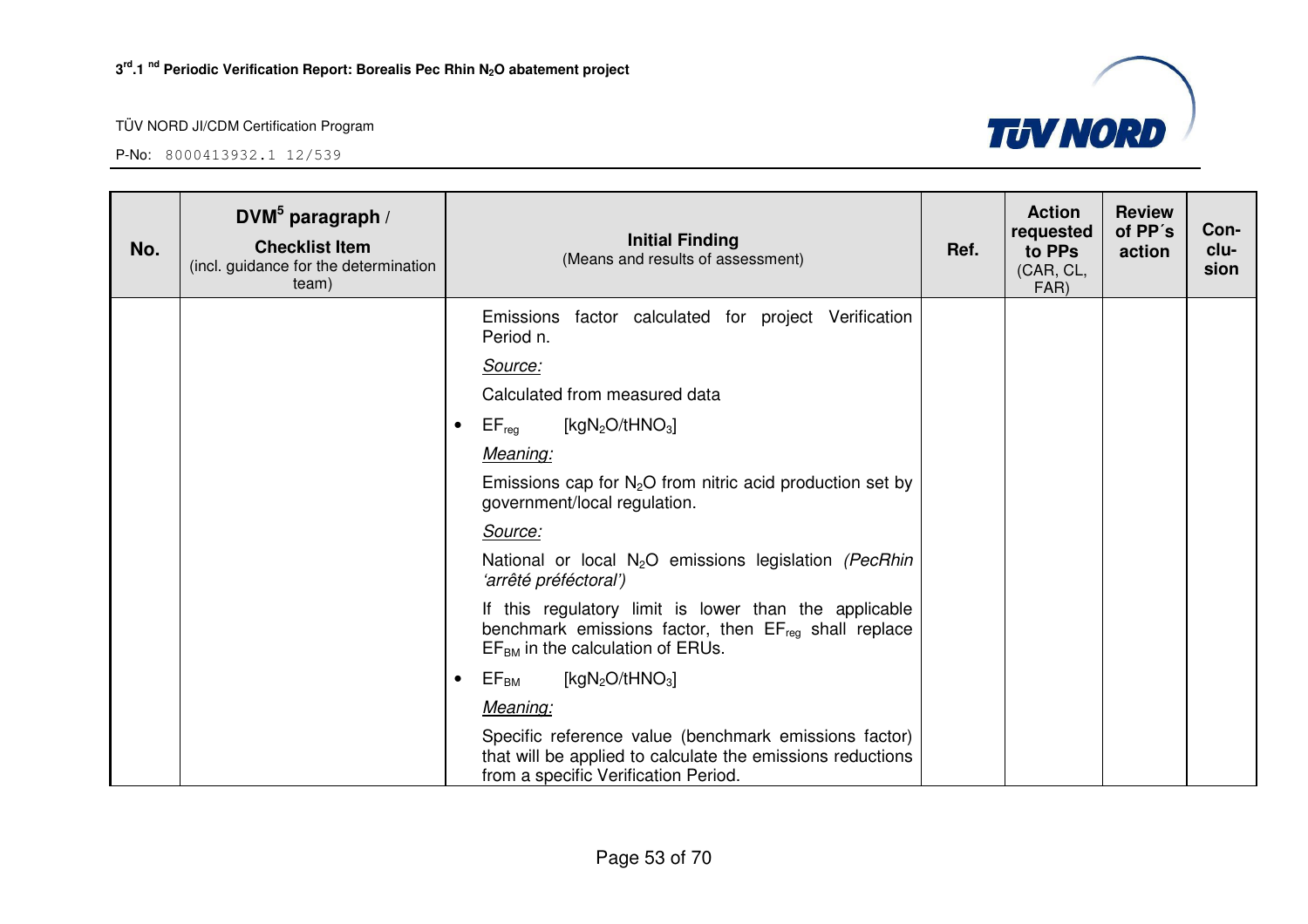

| No. | DVM $5$ paragraph /<br><b>Checklist Item</b><br>(incl. guidance for the determination<br>team) | <b>Initial Finding</b><br>(Means and results of assessment)                                                                                                                                                                                                                     | Ref. | <b>Action</b><br>requested<br>to PPs<br>(CAR, CL,<br>FAR) | <b>Review</b><br>of PP's<br>action | Con-<br>clu-<br>sion |
|-----|------------------------------------------------------------------------------------------------|---------------------------------------------------------------------------------------------------------------------------------------------------------------------------------------------------------------------------------------------------------------------------------|------|-----------------------------------------------------------|------------------------------------|----------------------|
|     |                                                                                                | Source:                                                                                                                                                                                                                                                                         |      |                                                           |                                    |                      |
|     |                                                                                                | Included in the French Methodology                                                                                                                                                                                                                                              |      |                                                           |                                    |                      |
|     |                                                                                                | QA/QC:                                                                                                                                                                                                                                                                          |      |                                                           |                                    |                      |
|     |                                                                                                | The PP refers to the project European standard 14181<br>regarding implementation of monitoring equipment and<br>maintenance procedures and to the European Fertilizers<br>standard for QA/QC.                                                                                   |      |                                                           |                                    |                      |
|     |                                                                                                | Means of determination: PDD, Monitoring report, ERU-<br>calculation, server data, emission declaration to local<br>government, DIN EN 14181, methodology, quality related<br>procedures provided by the plant staff, on-site inspections<br>and interviews with involved staff. |      |                                                           |                                    |                      |
|     |                                                                                                | Conclusion: The verification team confirms that the<br>monitoring of the relevant parameter implemented in the<br>project and the referenced standards are in accordance with<br>the monitoring plan of the final PDD. Checked details are<br>i.e.:                             |      |                                                           |                                    |                      |
|     |                                                                                                | Measurement frequency<br>$\bullet$                                                                                                                                                                                                                                              |      |                                                           |                                    |                      |
|     |                                                                                                | Data source<br>$\bullet$                                                                                                                                                                                                                                                        |      |                                                           |                                    |                      |
|     |                                                                                                | Measurement procedures<br>$\bullet$                                                                                                                                                                                                                                             |      |                                                           |                                    |                      |
|     |                                                                                                | Quality procedures<br>$\bullet$                                                                                                                                                                                                                                                 |      |                                                           |                                    |                      |
|     |                                                                                                | Measuring points<br>$\bullet$                                                                                                                                                                                                                                                   |      |                                                           |                                    |                      |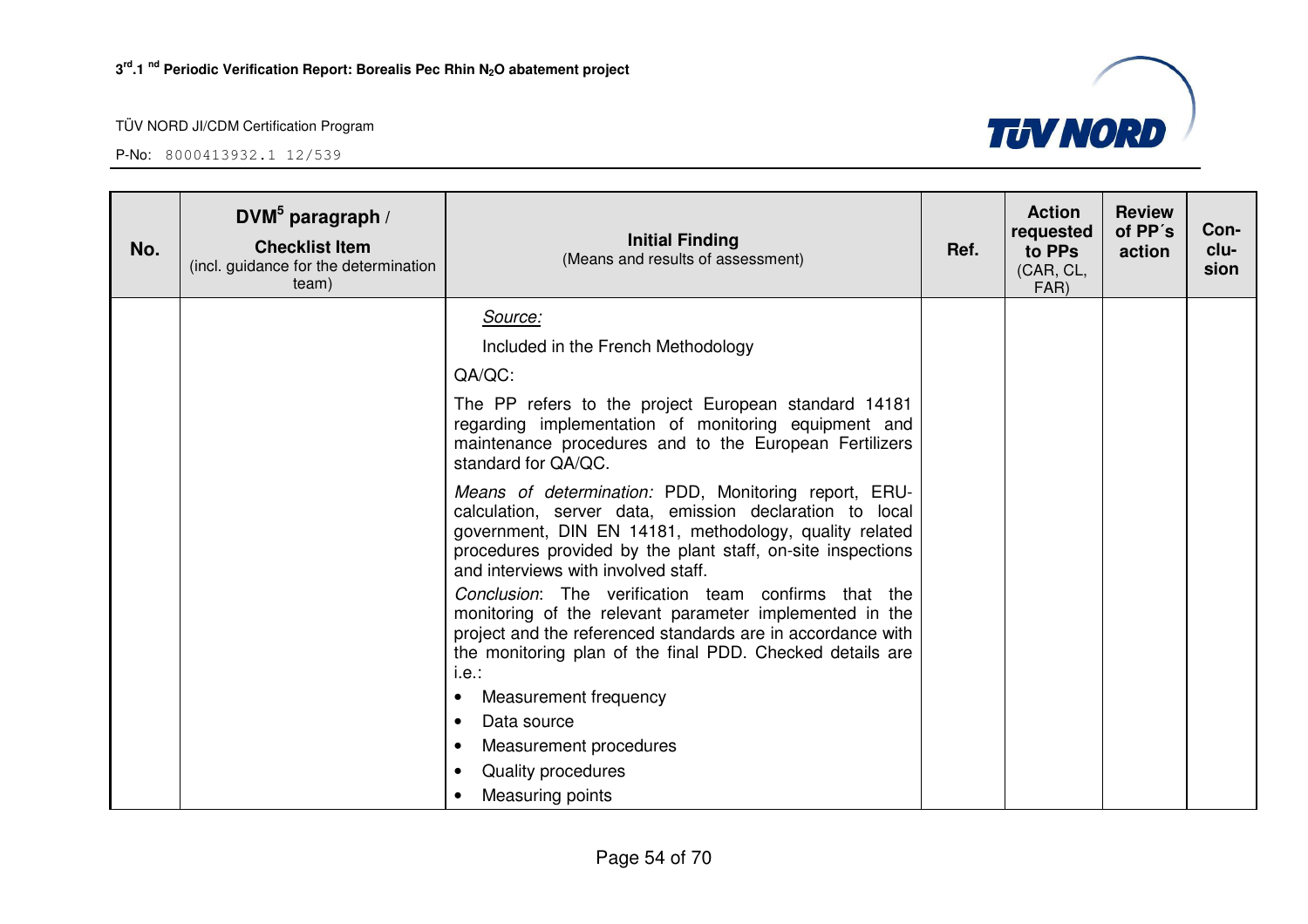

| No.                          | DVM $5$ paragraph /<br><b>Checklist Item</b><br>(incl. guidance for the determination<br>team)                                                                                                                                                                                                                                                | <b>Initial Finding</b><br>(Means and results of assessment)                                                                                                                                                                                                         | Ref.   | <b>Action</b><br>requested<br>to PPs<br>(CAR, CL,<br>FAR) | <b>Review</b><br>of PP's<br>action | Con-<br>clu-<br>sion |
|------------------------------|-----------------------------------------------------------------------------------------------------------------------------------------------------------------------------------------------------------------------------------------------------------------------------------------------------------------------------------------------|---------------------------------------------------------------------------------------------------------------------------------------------------------------------------------------------------------------------------------------------------------------------|--------|-----------------------------------------------------------|------------------------------------|----------------------|
|                              |                                                                                                                                                                                                                                                                                                                                               | Cross checks<br>$\bullet$                                                                                                                                                                                                                                           |        |                                                           |                                    |                      |
|                              |                                                                                                                                                                                                                                                                                                                                               | Data handling, storage and processing                                                                                                                                                                                                                               |        |                                                           |                                    |                      |
| C.2                          | $DVM \S 95a$                                                                                                                                                                                                                                                                                                                                  | Description: The project baseline is set by default values in<br>the methodology $EF_{BM}$ which was issued by the French                                                                                                                                           | /METH/ |                                                           |                                    | OK                   |
| For calculating the emission | DFP. Default values are expressed in benchmark values:                                                                                                                                                                                                                                                                                        | /LOA/                                                                                                                                                                                                                                                               |        |                                                           |                                    |                      |
|                              | reductions or enhancements of<br>net removals, were key factors,<br>e.g. those listed in 23 (b) (i)-(vii)<br>above, influencing the baseline<br>emissions or net removals and<br>the activity level of the project<br>and the emissions or removals<br>as well as risks associated with<br>the project taken into account,<br>as appropriate? | Year:<br>2009 2010 2011 2012<br>2.5 2.5 2.5 1.85<br>Value EF <sub>BM</sub> :<br>1.85 [kg N <sub>2</sub> O/t HNO <sub>3</sub> ]<br>These benchmark values are the key factors, which                                                                                 | AP/    |                                                           |                                    |                      |
|                              |                                                                                                                                                                                                                                                                                                                                               | influence the baseline scenario and reduce the accountable<br>emission reductions from realistic baseline emissions to the<br>above mentioned values.                                                                                                               |        |                                                           |                                    |                      |
|                              |                                                                                                                                                                                                                                                                                                                                               | The results of risk assessment are extensive measures to<br>prevent a bypass of process gases in the catalyst bed since<br>this will lead to a reduction of catalyst efficiency. Decreasing<br>catalyst efficiency was identified as most important project<br>risk |        |                                                           |                                    |                      |
|                              |                                                                                                                                                                                                                                                                                                                                               | Means of determination: French methodology,<br>LoA,<br>interviews Borealis PEC Rhin plant staff                                                                                                                                                                     |        |                                                           |                                    |                      |
|                              |                                                                                                                                                                                                                                                                                                                                               | Conclusion: The benchmark values are correctly considered<br>in the calculation of baseline emissions and take into<br>account the sectoral reform policies and legislation (point 23                                                                               |        |                                                           |                                    |                      |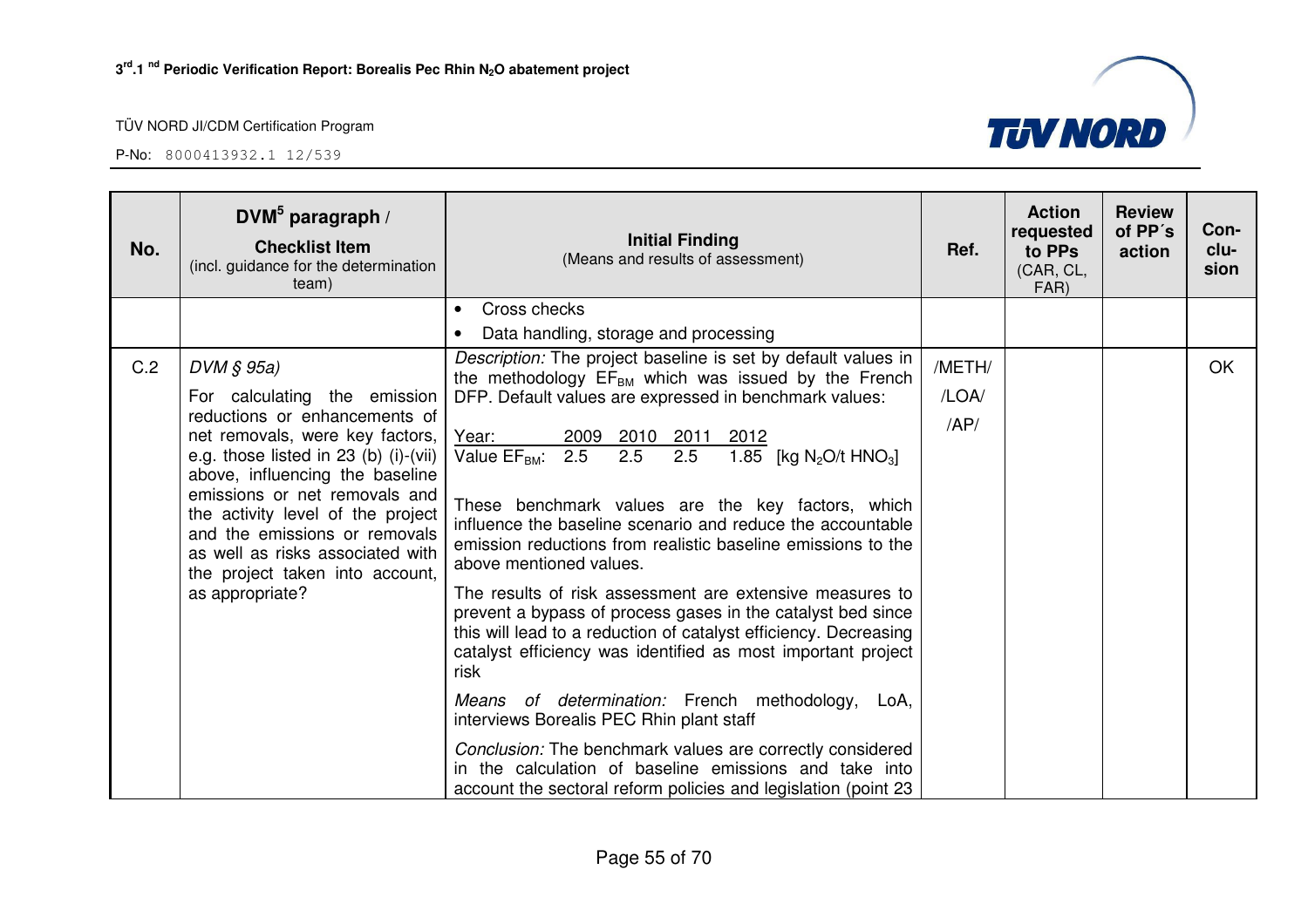

| No. | DVM $5$ paragraph /<br><b>Checklist Item</b><br>(incl. guidance for the determination<br>team) | <b>Initial Finding</b><br>(Means and results of assessment)                                                                             | Ref.  | <b>Action</b><br>requested<br>to PPs<br>(CAR, CL,<br>FAR) | <b>Review</b><br>of PP's<br>action | Con-<br>clu-<br>sion |
|-----|------------------------------------------------------------------------------------------------|-----------------------------------------------------------------------------------------------------------------------------------------|-------|-----------------------------------------------------------|------------------------------------|----------------------|
|     |                                                                                                | (b) (i) of $DVM$ ).                                                                                                                     |       |                                                           |                                    |                      |
|     |                                                                                                | The verification team can confirm, that the result of risk<br>assessment (risks associated with the project) was taken<br>into account. |       |                                                           |                                    |                      |
| C.3 | DVM § 95b)                                                                                     | Description: Parameter and related data sources are:                                                                                    | /PDD/ |                                                           |                                    | <b>OK</b>            |
|     | Are data sources used for<br>calculating emission reductions                                   | $\bullet$<br>$NCSG_n$ [mg $N_2O/Nm^3$ ]                                                                                                 | /MR/  |                                                           |                                    |                      |
|     | or enhancements of net remo-                                                                   | Thermo Scientific Nicolet 6700, Tag No: Al1048-4                                                                                        | /P8I/ |                                                           |                                    |                      |
|     | vals clearly identified, reliable<br>and transparent?                                          | $VSG_n$ [Nm <sup>3</sup> /h]<br>$\bullet$                                                                                               |       |                                                           |                                    |                      |
|     |                                                                                                | VSG measurement by Endress + Hauser Deltabar flow<br>meter, Tag No: FI1012                                                              |       |                                                           |                                    |                      |
|     |                                                                                                | $PE_n$ [kgN <sub>2</sub> O]                                                                                                             |       |                                                           |                                    |                      |
|     |                                                                                                | Calculation from measured data                                                                                                          |       |                                                           |                                    |                      |
|     |                                                                                                | OH <sub>n</sub> [h]<br>$\bullet$                                                                                                        |       |                                                           |                                    |                      |
|     |                                                                                                | Production Log - taking into account the trip point<br>parameter OT (Temperature in the oxidation reactor<br>east)                      |       |                                                           |                                    |                      |
|     |                                                                                                | $NAP_n$ [tHNO <sub>3</sub> ]<br>$\bullet$                                                                                               |       |                                                           |                                    |                      |
|     |                                                                                                | Ultrasonic flow meter FLEXIM 'PIOX' AFR                                                                                                 |       |                                                           |                                    |                      |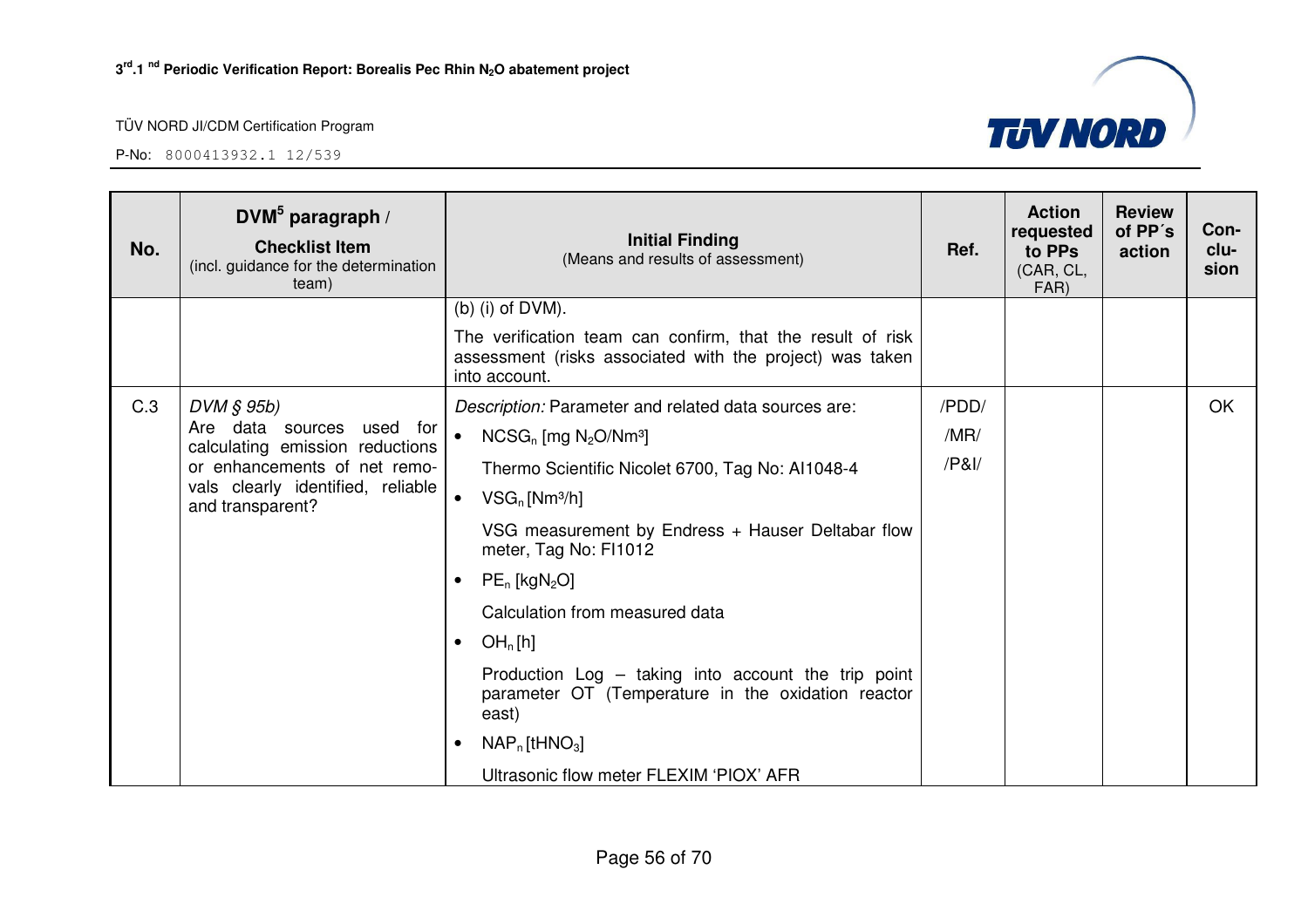

| No. | DVM <sup>5</sup> paragraph /<br><b>Checklist Item</b><br>(incl. guidance for the determination<br>team) | <b>Initial Finding</b><br>(Means and results of assessment)                                               | Ref. | <b>Action</b><br>requested<br>to PPs<br>(CAR, CL,<br>FAR) | <b>Review</b><br>of PP's<br>action | Con-<br>clu-<br>sion |
|-----|---------------------------------------------------------------------------------------------------------|-----------------------------------------------------------------------------------------------------------|------|-----------------------------------------------------------|------------------------------------|----------------------|
|     |                                                                                                         | 60 % HNO <sub>3</sub> : Tag-No. FI1028, AI1028                                                            |      |                                                           |                                    |                      |
|     |                                                                                                         | 69 % HNO <sub>3</sub> : Tag-No. FI1029, AI1029                                                            |      |                                                           |                                    |                      |
|     |                                                                                                         | OT $[°C]$<br>$\bullet$<br>Endress + Hauser Thermal element PT100                                          |      |                                                           |                                    |                      |
|     |                                                                                                         | Ammonia flow meter Endress and Hauser Deltabar [kg<br>$\bullet$<br>$NH3/h$ ]                              |      |                                                           |                                    |                      |
|     |                                                                                                         | AIFR [%]<br>$\bullet$                                                                                     |      |                                                           |                                    |                      |
|     |                                                                                                         | Ammonia and Air flow meters                                                                               |      |                                                           |                                    |                      |
|     |                                                                                                         | TSG [℃]<br>$\bullet$                                                                                      |      |                                                           |                                    |                      |
|     |                                                                                                         | TSG measurement by Endress + Hauser Thermal<br>element PT100                                              |      |                                                           |                                    |                      |
|     |                                                                                                         | PSG [Pa]<br>$\bullet$                                                                                     |      |                                                           |                                    |                      |
|     |                                                                                                         | Endress + Hauser Cerabar S pressure sensor<br>measuring pressure gradient between stack and<br>atmosphere |      |                                                           |                                    |                      |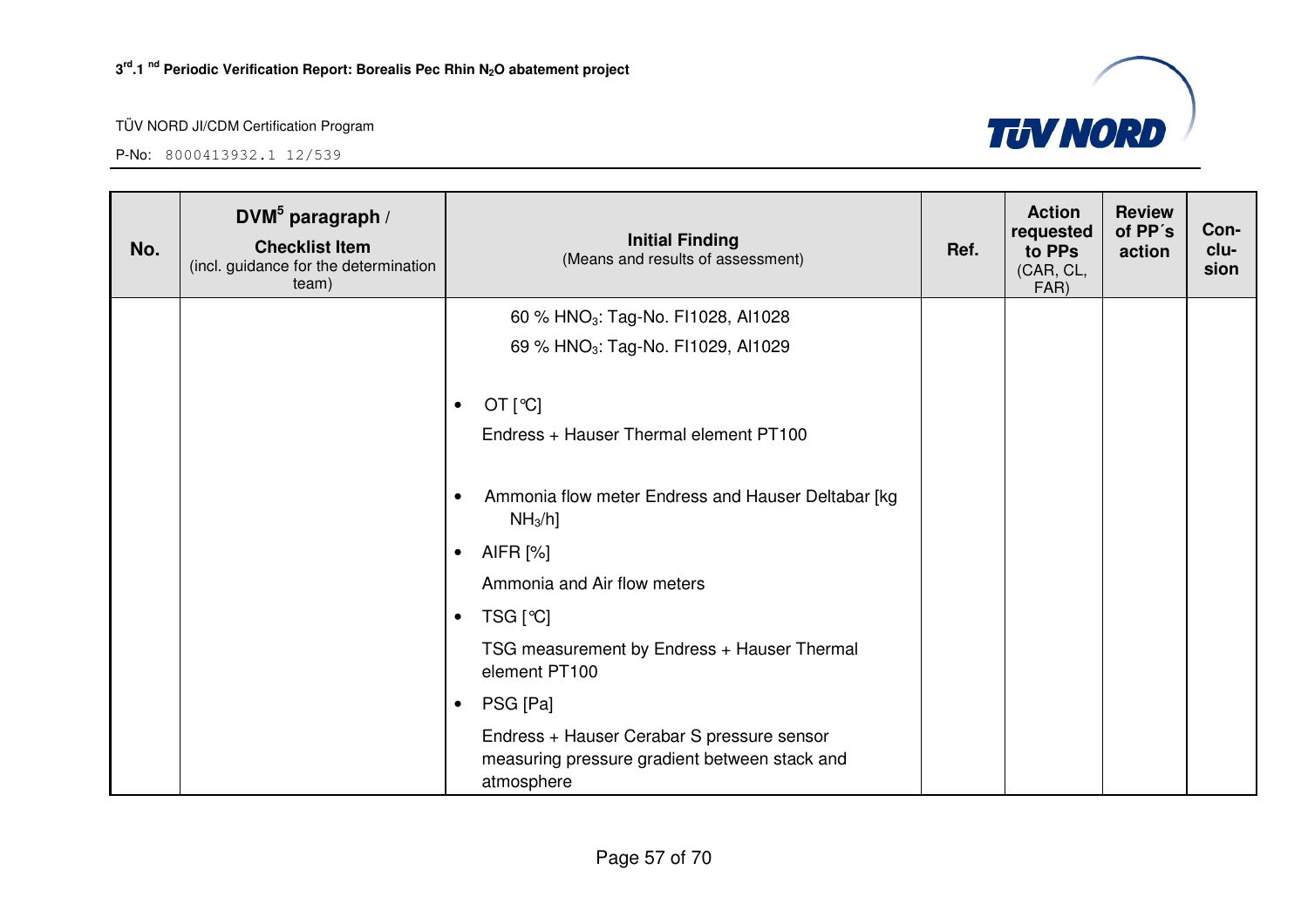

| No. | DVM $5$ paragraph /<br><b>Checklist Item</b><br>(incl. guidance for the determination<br>team) | <b>Initial Finding</b><br>(Means and results of assessment)                                                                                                                             | Ref.  | <b>Action</b><br>requested<br>to PPs<br>(CAR, CL,<br>FAR) | <b>Review</b><br>of PP's<br>action | Con-<br>clu-<br>sion |
|-----|------------------------------------------------------------------------------------------------|-----------------------------------------------------------------------------------------------------------------------------------------------------------------------------------------|-------|-----------------------------------------------------------|------------------------------------|----------------------|
|     |                                                                                                | $EF_n$ [kgN <sub>2</sub> O/tHNO <sub>3</sub> ]<br>$\bullet$                                                                                                                             |       |                                                           |                                    |                      |
|     |                                                                                                | For the verification period n the emission factor is: $EF_n =$<br>$(PE_n / NAP_n)$                                                                                                      |       |                                                           |                                    |                      |
|     |                                                                                                | $EF_{req}$ [kgN <sub>2</sub> O/tHNO <sub>3</sub> ]<br>$\bullet$                                                                                                                         |       |                                                           |                                    |                      |
|     |                                                                                                | The max. $N_2O$ -emissions are set by the local<br>government as: 7.7 kg $N_2O$ /tHNO <sub>3</sub> until 2010-12-31 and<br>3.0 kg $N_2O/tHNO_3$ from 2011-01-01 onwards                 |       |                                                           |                                    |                      |
|     |                                                                                                | $EF_{BM}$ [kgN <sub>2</sub> O/tHNO <sub>3</sub> ]<br>$\bullet$                                                                                                                          |       |                                                           |                                    |                      |
|     |                                                                                                | 1.85 kg in this monitoring period of 2012                                                                                                                                               |       |                                                           |                                    |                      |
|     |                                                                                                | The ERU-calculation was carried out according to the<br>formula described in the methodology:<br>$ERU = ((EF_{BM} - EF_n)/1000 \times NAP \times GWP_{N20}) * 0.9$ (tCO <sub>2</sub> e) |       |                                                           |                                    |                      |
|     |                                                                                                | Means of determination: PDD, methodology, plant permits,<br>monitoring report, on-site visit of plant, PCS and data server                                                              |       |                                                           |                                    |                      |
|     |                                                                                                | Conclusion: The PP could clearly demonstrate that data<br>sources are clearly identified, reliable and transparent<br>according to implemented procedures.                              |       |                                                           |                                    |                      |
| C.4 | $DVM \S 95c$                                                                                   | Description: As described under C.2., the French DFP sets                                                                                                                               | /PDD/ |                                                           |                                    | OK                   |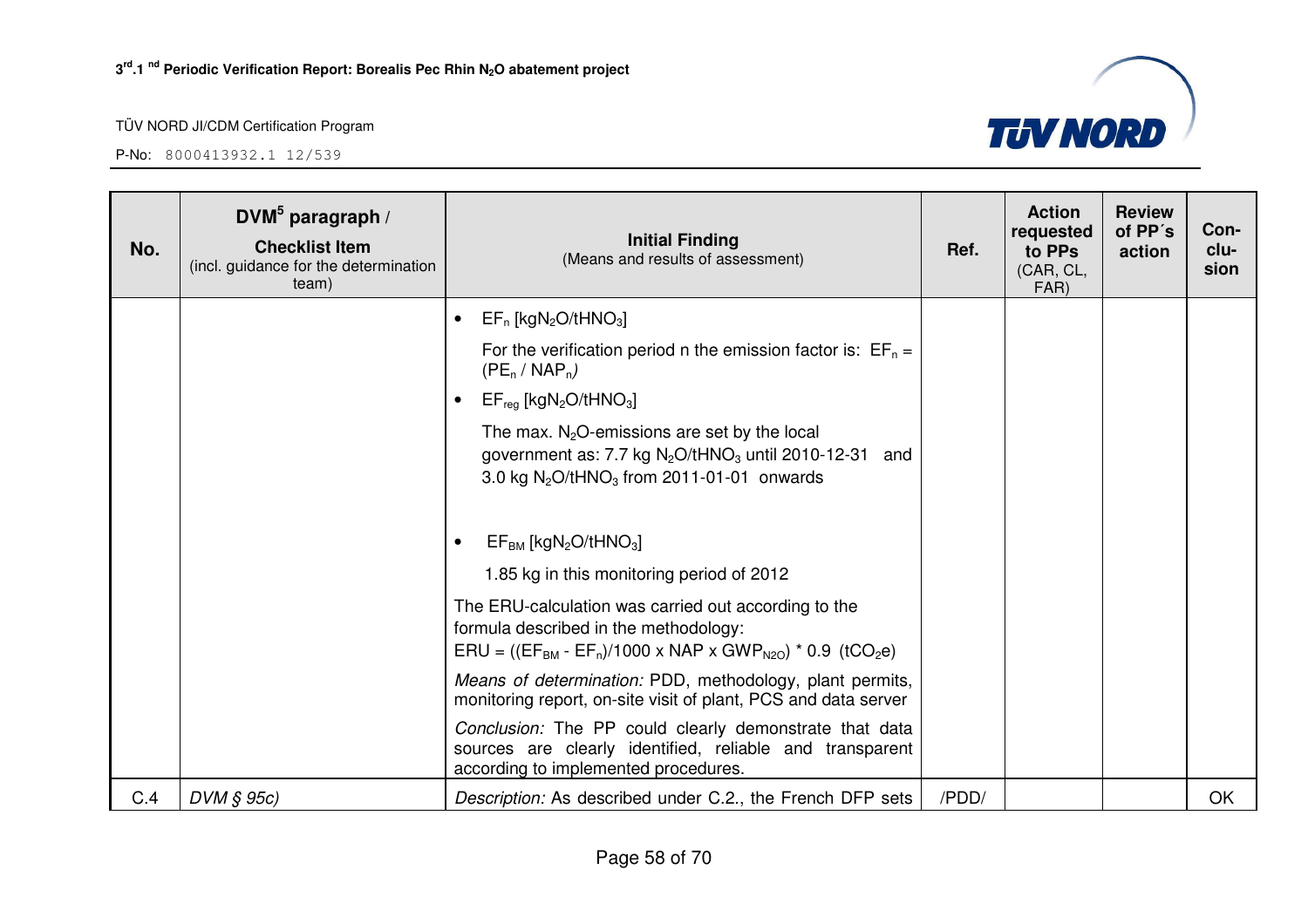

| No. | $DWM^5$ paragraph /<br><b>Checklist Item</b><br>(incl. guidance for the determination<br>team)                                                                                                                                                                                   | <b>Initial Finding</b><br>(Means and results of assessment)                                                                                                                                                                                                                                                                                                                                                                                                                                                                                                                                                                                                                                                                                                                                                       | Ref.                                     | <b>Action</b><br>requested<br>to PPs<br>(CAR, CL,<br>FAR) | <b>Review</b><br>of PP's<br>action | Con-<br>clu-<br>sion |
|-----|----------------------------------------------------------------------------------------------------------------------------------------------------------------------------------------------------------------------------------------------------------------------------------|-------------------------------------------------------------------------------------------------------------------------------------------------------------------------------------------------------------------------------------------------------------------------------------------------------------------------------------------------------------------------------------------------------------------------------------------------------------------------------------------------------------------------------------------------------------------------------------------------------------------------------------------------------------------------------------------------------------------------------------------------------------------------------------------------------------------|------------------------------------------|-----------------------------------------------------------|------------------------------------|----------------------|
|     | Are emission factors, including<br>default emission factors, if used<br>for calculating the emission<br>reductions or enhancements of<br>net removals, selected<br>by<br>carefully balancing accuracy and<br>and<br>reasonableness,<br>appropriately justified of the<br>choice? | emission factors [kg $N_2O/t$ HNO <sub>3</sub> ] as benchmark values.<br>ERUs cannot be claimed if plant emissions are exceeding<br>this value or if $N_2O$ -emissions are below, ERUs shall be<br>calculated against this value.<br>Means of determination: Methodology, Monitoring report<br>Conclusion:<br>The benchmark value of 1.85 kg $N_2O/t$ HNO <sub>3</sub> which is<br>applicable for 2012 as set by the French DFP was applied in<br>the ERU correctly calculation.<br>Remark:<br>A Borealis PEC Rhin plant-specific 'arrêté préféctoral'<br>issued by the DRIRE on 13th August limits $N_2O$ emissions<br>plant to 7.7 kg $N_2O/tHNO_3$ from 2008-08-13 until 2010-12-31<br>and 3.0 kg $N_2O/tHNO_3$ from 2011-01-01 onwards. These<br>limits exceed the $EF_{BM}$ and were not taken into account. | /METH/<br>/MR/<br>/XLS/<br>AP/<br>/meth/ |                                                           |                                    |                      |
| C.5 | DVM § 95d)<br>Is the calculation of emission<br>reductions or enhancements of<br>net removals calculated based<br>on conservative assumptions<br>the<br>plausible<br>and<br>most<br>transparent<br>in a<br>scenarios                                                             | Description: The calculation includes:<br>A deduction in baseline emission scenario from 5.41<br>1.85 kg $N_2O/t$ HNO <sub>3</sub> (benchmark values).<br>A 10% reduction of the verified emission reductions<br>$\bullet$<br>Means of determination: Methodology, PDD<br>Conclusion: The implementation of the benchmark values                                                                                                                                                                                                                                                                                                                                                                                                                                                                                  | /PDD/<br>/METH/<br>/MR/<br>/XLS/         |                                                           |                                    | <b>OK</b>            |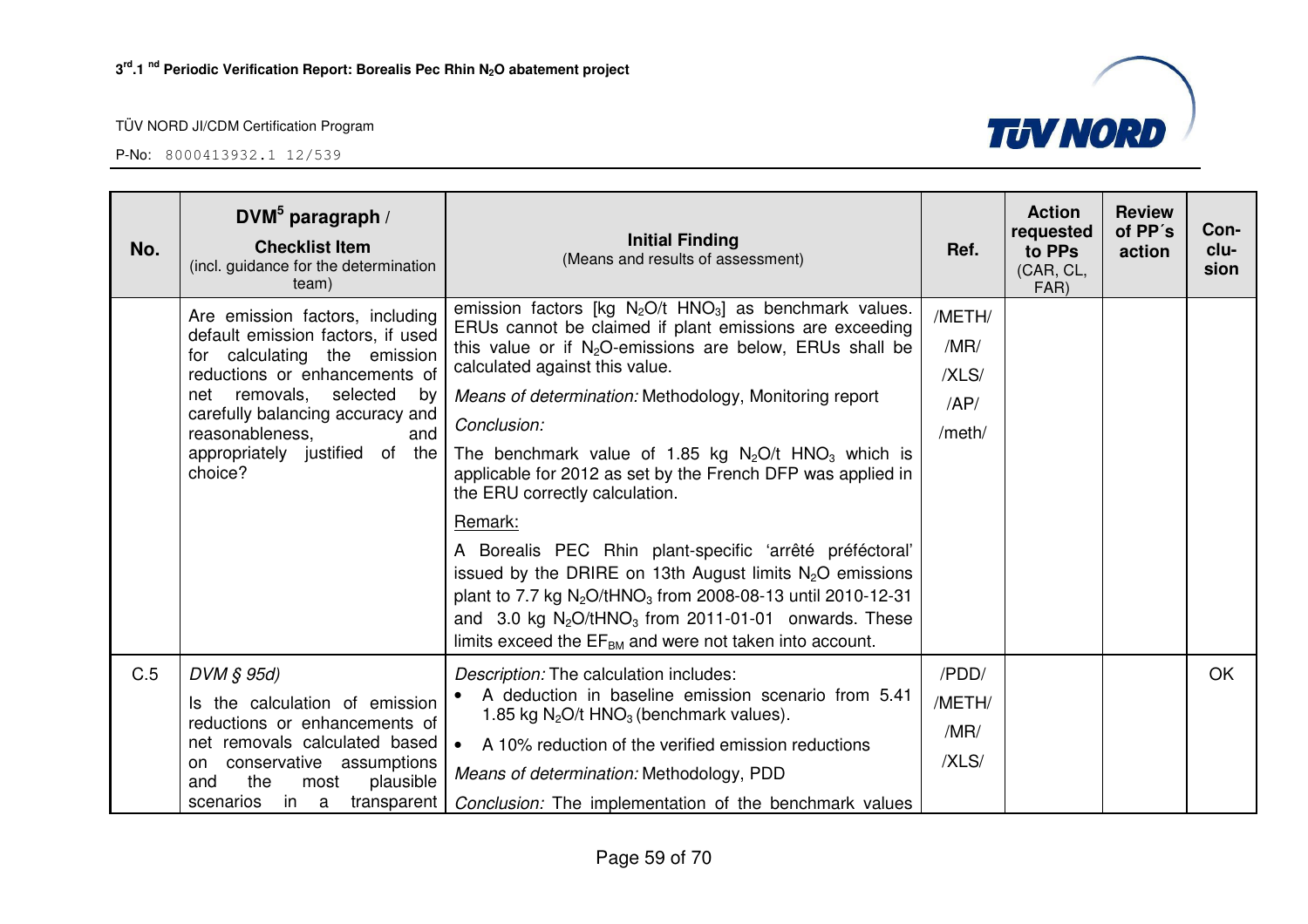

| No. | DVM <sup>5</sup> paragraph /<br><b>Checklist Item</b><br>(incl. guidance for the determination<br>team)                                                                                                                                                                                                                            | <b>Initial Finding</b><br>(Means and results of assessment)                                                                                                                                                                                                                                                                                                                                                     | Ref.  | <b>Action</b><br>requested<br>to PPs<br>(CAR, CL,<br>FAR) | <b>Review</b><br>of PP's<br>action | Con-<br>clu-<br>sion |
|-----|------------------------------------------------------------------------------------------------------------------------------------------------------------------------------------------------------------------------------------------------------------------------------------------------------------------------------------|-----------------------------------------------------------------------------------------------------------------------------------------------------------------------------------------------------------------------------------------------------------------------------------------------------------------------------------------------------------------------------------------------------------------|-------|-----------------------------------------------------------|------------------------------------|----------------------|
|     | manner?                                                                                                                                                                                                                                                                                                                            | and 10% reduction is a conservative approach.                                                                                                                                                                                                                                                                                                                                                                   |       |                                                           |                                    |                      |
|     | Applicable to JI SSC projects only                                                                                                                                                                                                                                                                                                 |                                                                                                                                                                                                                                                                                                                                                                                                                 |       |                                                           |                                    |                      |
| C.6 | DVM § 96<br>Is the relevant threshold to be<br>classified as JI SSC project not<br>exceeded during the monitoring<br>period on an annual average<br>basis?<br>If the threshold is exceeded, is<br>the<br>maximum<br>emission<br>reduction level estimated in the<br>PDD for the JI SSC project or<br>the bundle for the monitoring | Description:<br>Estimation of total emissions reductions over the crediting<br>period (after the 10% deduction) of 2 years and 4 month are:<br>316,296 (tonnes of CO <sub>2</sub> e) according to the PDD.<br>Means of determination: PDD<br>Conclusion: The average ERUs per year obviously exceed<br>the threshold value of 60,000 t $CO_{2e}$ per year; the project is<br>classified as large-scale project. | /PDD/ |                                                           |                                    | OK                   |
|     | period determined?                                                                                                                                                                                                                                                                                                                 |                                                                                                                                                                                                                                                                                                                                                                                                                 |       |                                                           |                                    |                      |
|     | Applicable to bundled JI SSC projects only                                                                                                                                                                                                                                                                                         |                                                                                                                                                                                                                                                                                                                                                                                                                 |       |                                                           |                                    |                      |
| C.7 | $DVM \S 97a)$<br>Has the composition of the<br>bundle not changed from that is<br>stated in F-JI-SSCBUNDLE?                                                                                                                                                                                                                        | Description: N/A<br>Means of determination: N/A<br>Conclusion: N/A                                                                                                                                                                                                                                                                                                                                              |       |                                                           |                                    |                      |
| C.8 | DVM § 97b)<br>determination<br>the<br>was                                                                                                                                                                                                                                                                                          | Description: N/A<br>Means of determination: N/A                                                                                                                                                                                                                                                                                                                                                                 |       |                                                           |                                    |                      |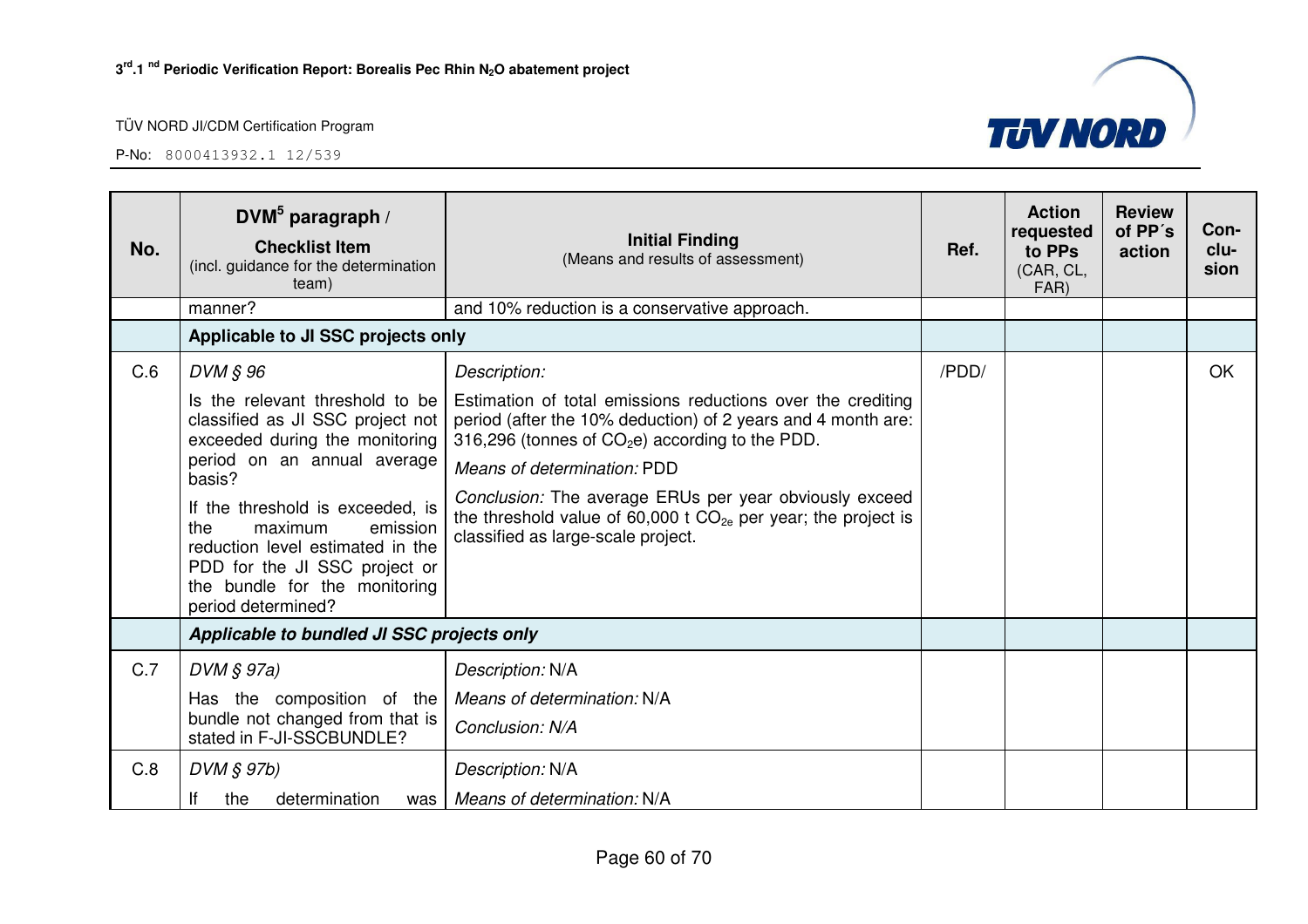

| No. | DVM $5$ paragraph /<br><b>Checklist Item</b><br>(incl. guidance for the determination<br>team)                                     | <b>Initial Finding</b><br>(Means and results of assessment) | Ref. | <b>Action</b><br>requested<br>to PPs<br>(CAR, CL,<br>FAR) | <b>Review</b><br>of PP's<br>action | Con-<br>clu-<br>sion |
|-----|------------------------------------------------------------------------------------------------------------------------------------|-------------------------------------------------------------|------|-----------------------------------------------------------|------------------------------------|----------------------|
|     | conducted on the basis of an<br>overall monitoring plan, have the<br>project participants submitted a<br>common monitoring report? | Conclusion: N/A                                             |      |                                                           |                                    |                      |
| C.9 | DVM § 98                                                                                                                           | Description: N/A                                            |      |                                                           |                                    |                      |
|     | If the monitoring is based on a                                                                                                    | Means of determination: N/A                                 |      |                                                           |                                    |                      |
|     | monitoring plan that provides for<br>overlapping monitoring periods,                                                               | Conclusion: N/A                                             |      |                                                           |                                    |                      |
|     | Are the monitoring periods per<br>component of the project clearly<br>specified<br>in the monitoring<br>report?                    |                                                             |      |                                                           |                                    |                      |
|     | Do the monitoring periods not<br>overlap with those for which<br>verifications<br>already<br>were<br>deemed final in the past?     |                                                             |      |                                                           |                                    |                      |
| D   | <b>Revision of monitoring plan</b>                                                                                                 |                                                             |      |                                                           |                                    |                      |
|     | Applicable only if monitoring plan is revised by project participants                                                              |                                                             |      |                                                           |                                    |                      |
| D.1 | $DVM \S 99a)$                                                                                                                      | Description: N/A                                            |      |                                                           |                                    |                      |
|     | Did<br>the<br>participants<br>project                                                                                              | Means of determination: N/A                                 |      |                                                           |                                    |                      |
|     | provide<br>appropriate<br>an                                                                                                       | Conclusion: N/A                                             |      |                                                           |                                    |                      |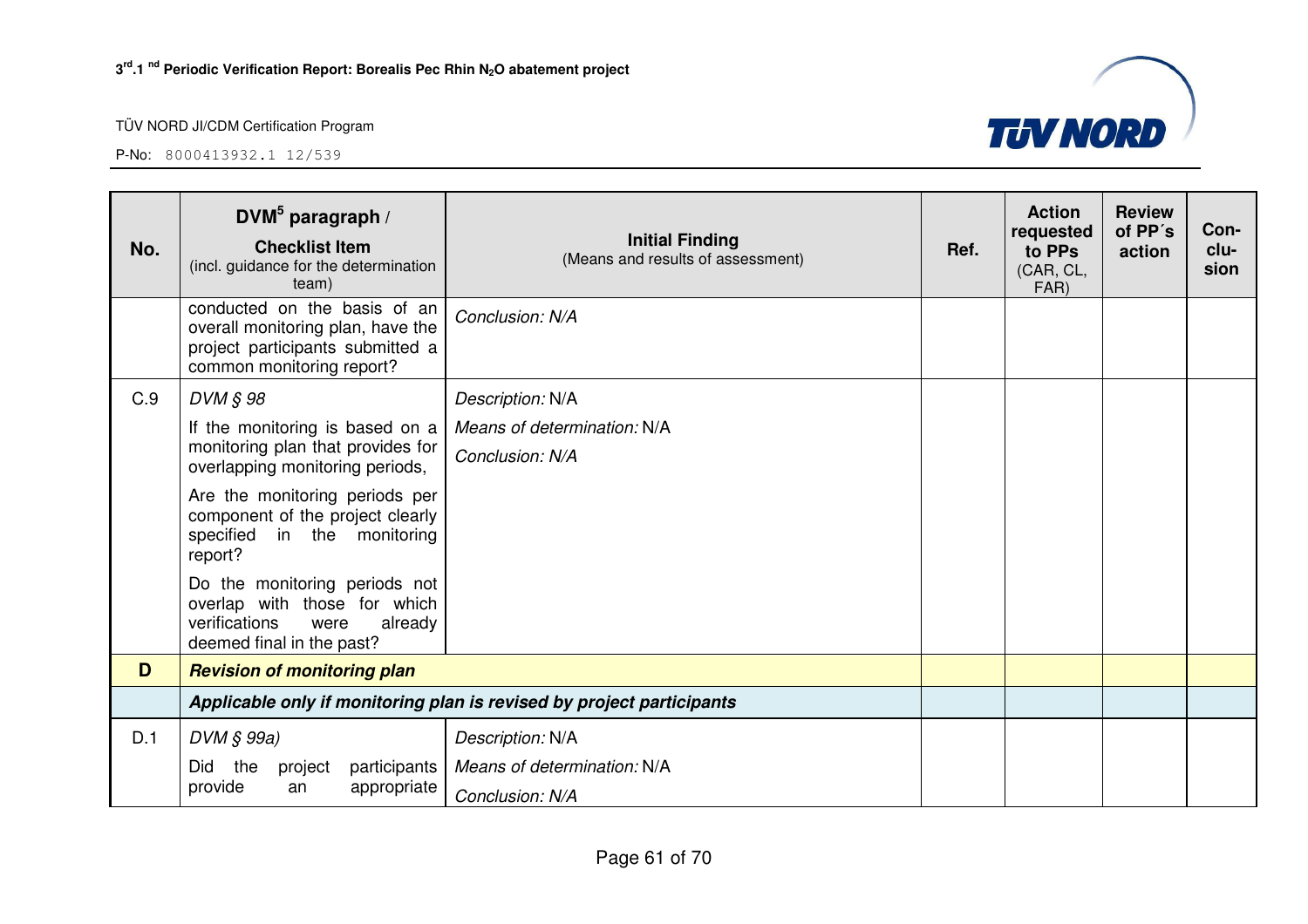

| No. | DVM $5$ paragraph /<br><b>Checklist Item</b><br>(incl. guidance for the determination<br>team)                                                                                                                                                                                                                   | <b>Initial Finding</b><br>(Means and results of assessment)                                                                                                                                                                                                                                                                                                                                                                                                                                    | Ref.                                                         | <b>Action</b><br>requested<br>to PPs<br>(CAR, CL,<br>FAR) | <b>Review</b><br>of PP's<br>action             | Con-<br>clu-<br>sion |
|-----|------------------------------------------------------------------------------------------------------------------------------------------------------------------------------------------------------------------------------------------------------------------------------------------------------------------|------------------------------------------------------------------------------------------------------------------------------------------------------------------------------------------------------------------------------------------------------------------------------------------------------------------------------------------------------------------------------------------------------------------------------------------------------------------------------------------------|--------------------------------------------------------------|-----------------------------------------------------------|------------------------------------------------|----------------------|
|     | justification<br>for the proposed<br>revision?                                                                                                                                                                                                                                                                   |                                                                                                                                                                                                                                                                                                                                                                                                                                                                                                |                                                              |                                                           |                                                |                      |
| D.2 | DVM § 99b)<br>Does the proposed revision<br>improve the accuracy and/or<br>information<br>of<br>applicability<br>collected compared<br>to<br>the<br>original monitoring plan without<br>changing conformity with the<br>relevant rules and regulations<br>establishment<br>of<br>the<br>for<br>monitoring plans? | Description: N/A<br>Means of determination: N/A<br>Conclusion: N/A                                                                                                                                                                                                                                                                                                                                                                                                                             |                                                              |                                                           |                                                |                      |
| E   | Data management                                                                                                                                                                                                                                                                                                  |                                                                                                                                                                                                                                                                                                                                                                                                                                                                                                |                                                              |                                                           |                                                |                      |
| E.1 | DVM § 101a)<br>Is the implementation of data<br>collection<br>procedures<br>in<br>accordance with the monitoring<br>plan, including the quality control<br>and<br>quality<br>assurance<br>procedures?                                                                                                            | Description: Data collection procedures, quality control and<br>quality assurance are implemented as follows:<br>$\bullet$<br>Measured values were generated by local measurement<br>and monitoring devices, stored in plant's existing data<br>collection and storage system.<br>Normalisation of stack gas volume flow VSG is carried<br>$\bullet$<br>out in the plant DCS<br>Default i.e. plant trip point-values were determinated<br>before start of the project and included in the PDD. | /PDD/<br>/METH/<br>/MR/<br>/QAL2IN<br>ST/<br>/AST/<br>/CONS/ | CAR <sub>C1</sub>                                         | <b>CAR C1</b><br>Please<br>see<br>chapter<br>4 | <b>OK</b>            |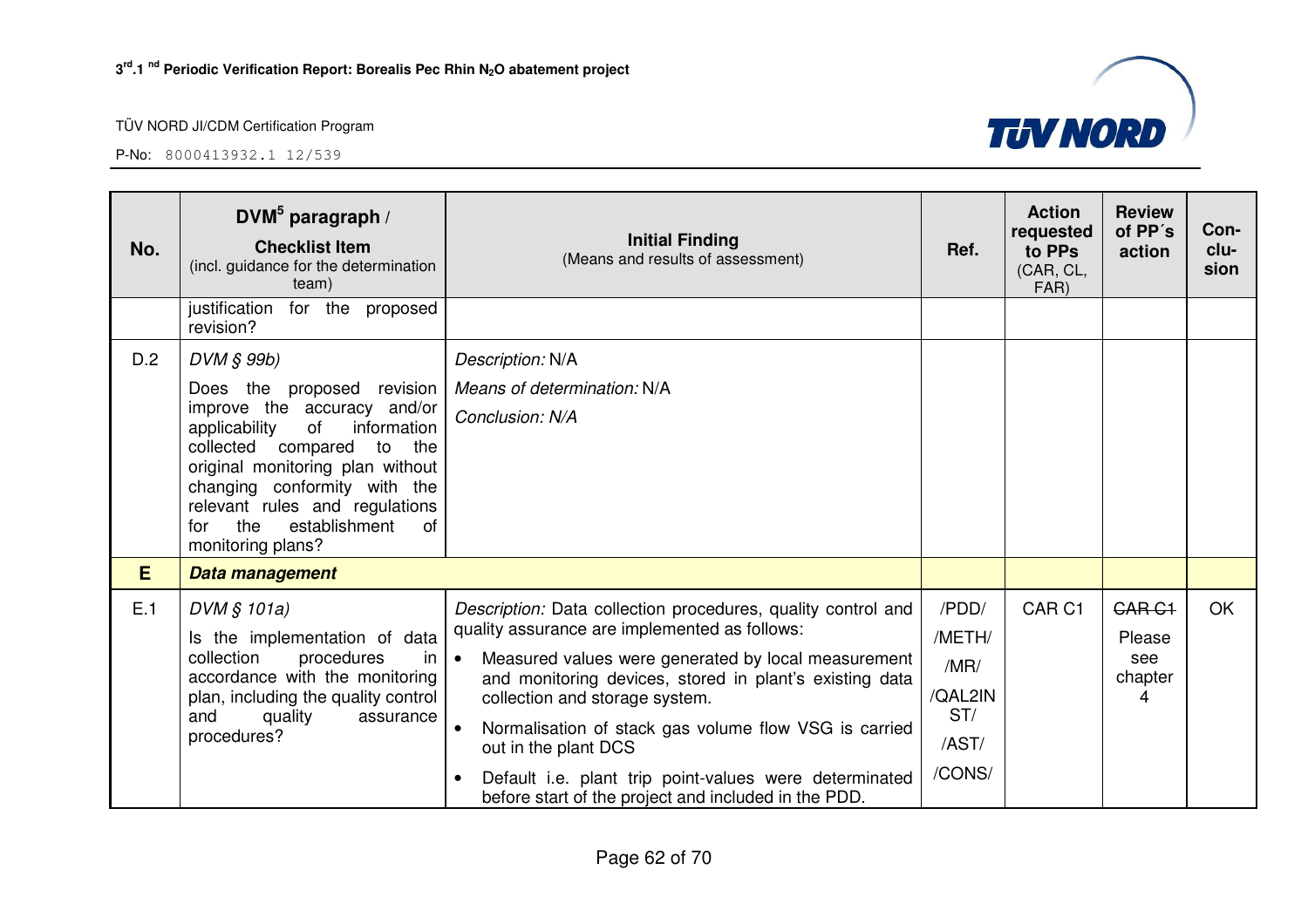

| No. | $DWM^5$ paragraph /<br><b>Checklist Item</b><br>(incl. guidance for the determination<br>team) | <b>Initial Finding</b><br>(Means and results of assessment)                                                                                                                                                                                                                                      | Ref. | <b>Action</b><br>requested<br>to PPs<br>(CAR, CL,<br>FAR) | <b>Review</b><br>of PP's<br>action | Con-<br>clu-<br>sion |
|-----|------------------------------------------------------------------------------------------------|--------------------------------------------------------------------------------------------------------------------------------------------------------------------------------------------------------------------------------------------------------------------------------------------------|------|-----------------------------------------------------------|------------------------------------|----------------------|
|     |                                                                                                | During data processing, measured values<br>were<br>evaluated according to statistical methods                                                                                                                                                                                                    |      |                                                           |                                    |                      |
|     |                                                                                                | Application of instrument correction factors:<br>$\bullet$                                                                                                                                                                                                                                       |      |                                                           |                                    |                      |
|     |                                                                                                | The PP chooses a monitoring standard that requires the<br>establishment of a calibration curve (EN14181). The<br>correction factors derived from this calibration curve<br>during the QAL2 audit must be applied onto both VSG<br>and NCSG calculations. Correction factors are:                 |      |                                                           |                                    |                      |
|     |                                                                                                | $\circ$ 0.98 for stack gas flow meter VSG                                                                                                                                                                                                                                                        |      |                                                           |                                    |                      |
|     |                                                                                                | 1.04 for measurement of NCSG                                                                                                                                                                                                                                                                     |      |                                                           |                                    |                      |
|     |                                                                                                | Plausibility check:                                                                                                                                                                                                                                                                              |      |                                                           |                                    |                      |
|     |                                                                                                | The meth requires a plausibility check of all<br>recorded/monitored data before processing which was<br>conducted by the PP. Plausibility criteria is: Negative<br>values shall be eliminated.                                                                                                   |      |                                                           |                                    |                      |
|     |                                                                                                | Downtimes of the AMS:                                                                                                                                                                                                                                                                            |      |                                                           |                                    |                      |
|     |                                                                                                | Acc. to the methodology, downtimes of the AMS are<br>handled as following: The hourly average is calculated<br>based on the remaining values for the rest of the hour in<br>question. If these remaining values account for less than<br>50% of the hourly data for one or more parameters, then |      |                                                           |                                    |                      |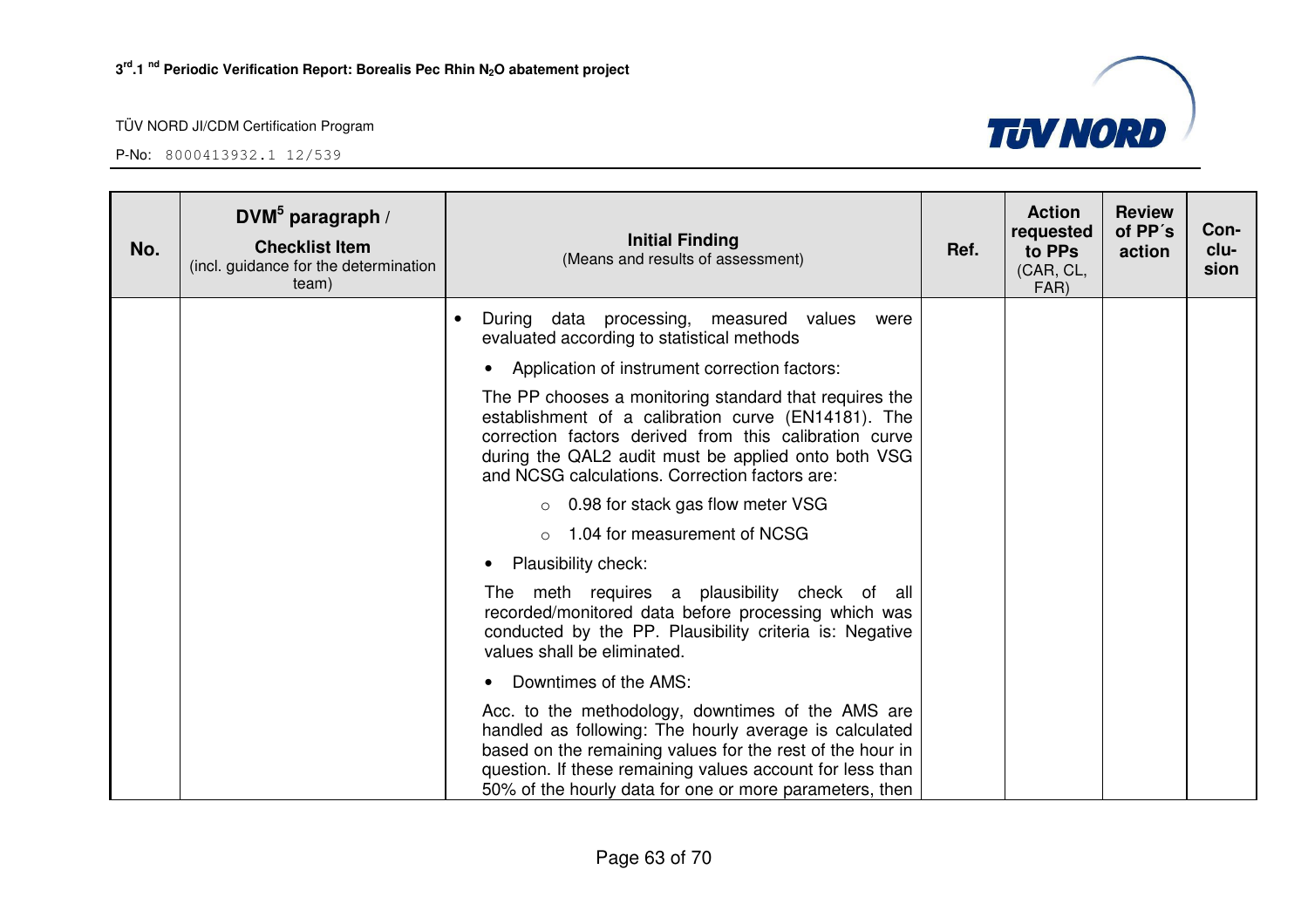

| No. | $DWM^5$ paragraph /<br><b>Checklist Item</b><br>(incl. guidance for the determination<br>team) | <b>Initial Finding</b><br>(Means and results of assessment)                                                                                                                                                                                                                                                                  | Ref. | <b>Action</b><br>requested<br>to PPs<br>(CAR, CL,<br>FAR) | <b>Review</b><br>of PP's<br>action | Con-<br>clu-<br>sion |
|-----|------------------------------------------------------------------------------------------------|------------------------------------------------------------------------------------------------------------------------------------------------------------------------------------------------------------------------------------------------------------------------------------------------------------------------------|------|-----------------------------------------------------------|------------------------------------|----------------------|
|     |                                                                                                | this hour is eliminated from the calculation and a<br>substitute value is used instead.                                                                                                                                                                                                                                      |      |                                                           |                                    |                      |
|     |                                                                                                | Missing data/Substitute value<br>$\bullet$                                                                                                                                                                                                                                                                                   |      |                                                           |                                    |                      |
|     |                                                                                                | In the case where it is impossible to obtain one hour of<br>valid data for one or more elements of the emissions<br>calculation due to downtime or malfunction of the AMS<br>a substitute value for each hour of missing data is<br>calculated as follows:                                                                   |      |                                                           |                                    |                      |
|     |                                                                                                | $C^*$ subst = $C + \sigma_C$                                                                                                                                                                                                                                                                                                 |      |                                                           |                                    |                      |
|     |                                                                                                | where:                                                                                                                                                                                                                                                                                                                       |      |                                                           |                                    |                      |
|     |                                                                                                | C: arithmetic average of the concentration of the relevant<br>parameter                                                                                                                                                                                                                                                      |      |                                                           |                                    |                      |
|     |                                                                                                | $\sigma_{\rm C}$ : best estimate standard deviation of the concentration<br>of the relevant parameter.                                                                                                                                                                                                                       |      |                                                           |                                    |                      |
|     |                                                                                                | Permitted overall uncertainty:<br>٠                                                                                                                                                                                                                                                                                          |      |                                                           |                                    |                      |
|     |                                                                                                | The methodology requires that the permitted overall<br>uncertainty of the average hourly annual emissions must<br>be less than 7.5% if technically possible. The<br>determinated (combined) uncertainty for $N_2O$ mass flow<br>measurement as per QAL2 report is 4.43% which is<br>below the permitted overall uncertainty. |      |                                                           |                                    |                      |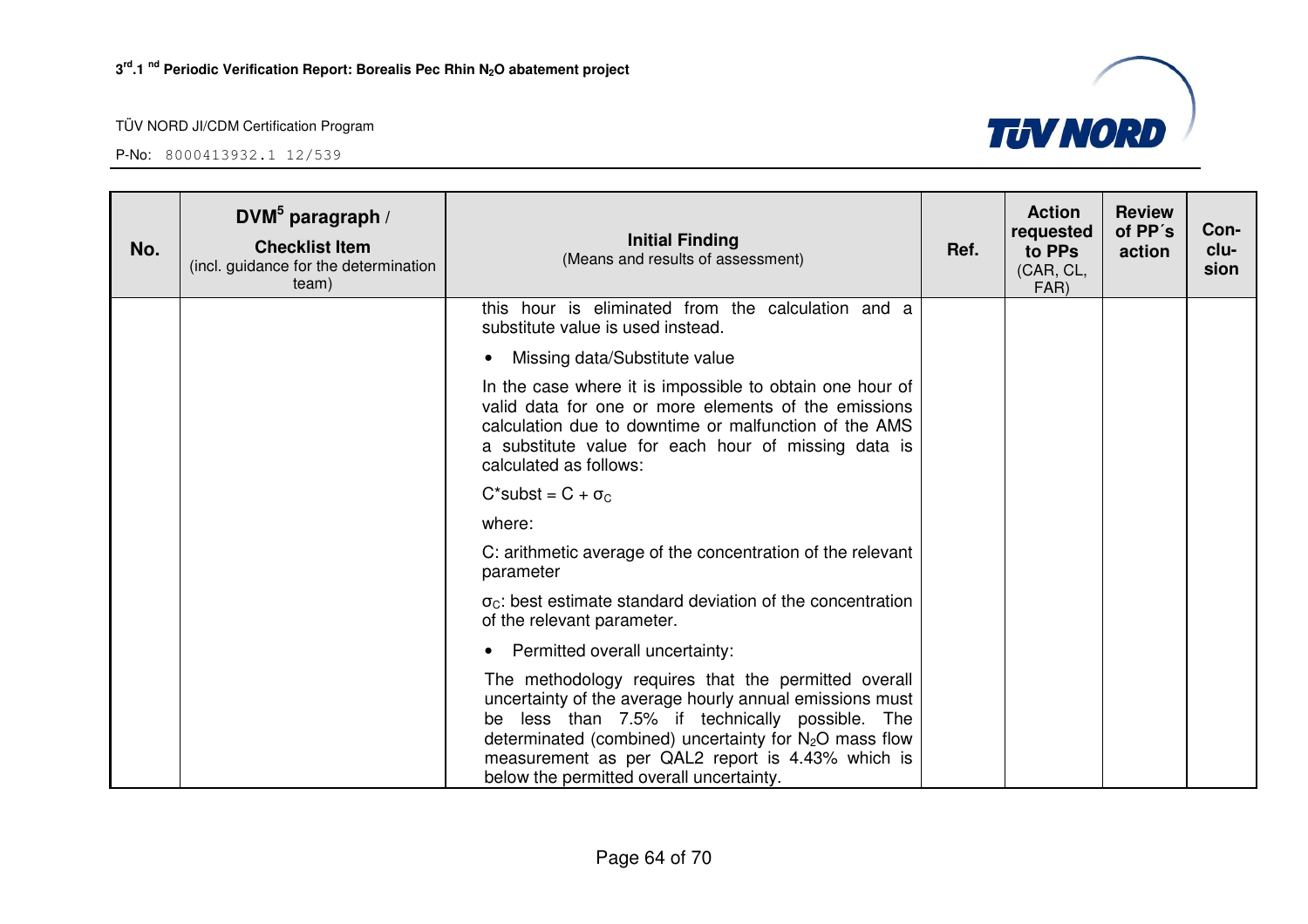

| No. | DVM $5$ paragraph /<br><b>Checklist Item</b><br>(incl. guidance for the determination<br>team) | <b>Initial Finding</b><br>(Means and results of assessment)                                                                                                                                                           | Ref. | <b>Action</b><br>requested<br>to PPs<br>(CAR, CL,<br>FAR) | <b>Review</b><br>of PP's<br>action | Con-<br>clu-<br>sion |
|-----|------------------------------------------------------------------------------------------------|-----------------------------------------------------------------------------------------------------------------------------------------------------------------------------------------------------------------------|------|-----------------------------------------------------------|------------------------------------|----------------------|
|     |                                                                                                | Means of determination: Methodology, Monitoring report,<br>on-site visit of plant, control room with PCS, Equipment hoot<br>for analyser and server room, QAL2 report, data<br>consolidation sheets of project folder |      |                                                           |                                    |                      |
|     |                                                                                                | Conclusion: All procedures related to fulfil the requirements<br>οf                                                                                                                                                   |      |                                                           |                                    |                      |
|     |                                                                                                | quality management of the plant                                                                                                                                                                                       |      |                                                           |                                    |                      |
|     |                                                                                                | quality assurance standard of the AMS                                                                                                                                                                                 |      |                                                           |                                    |                      |
|     |                                                                                                | data processing as required per methodology                                                                                                                                                                           |      |                                                           |                                    |                      |
|     |                                                                                                | were implemented. It has been confirmed that the data<br>collection procedures are as per the description in the<br>determined monitoring plan. Nevertheless finding CAR C1<br>was raised:                            |      |                                                           |                                    |                      |
|     |                                                                                                | CAR C1:<br>Excel sheet:                                                                                                                                                                                               |      |                                                           |                                    |                      |
|     |                                                                                                | 1. The substitution value in times the AMS was out of<br>operation has not been calculated as per methodology.                                                                                                        |      |                                                           |                                    |                      |
|     |                                                                                                | The gauze primary change and top up of secondary<br>catalyst are not mentioned in the plant events table.                                                                                                             |      |                                                           |                                    |                      |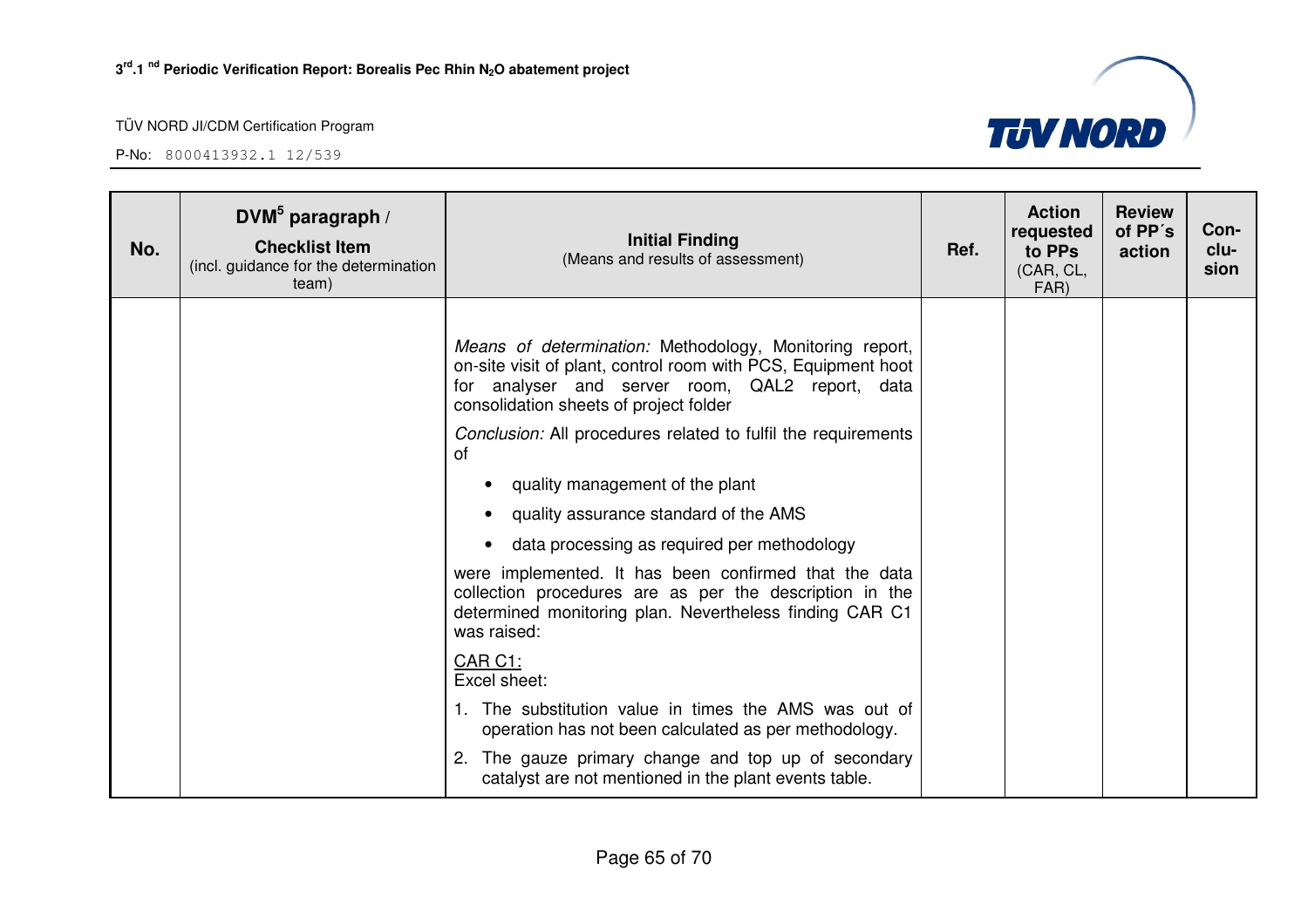

| No. | DVM $5$ paragraph /<br><b>Checklist Item</b><br>(incl. guidance for the determination<br>team)                         | <b>Initial Finding</b><br>(Means and results of assessment)                                                                                                                                                                                                                                                                                                                                                                                                                                                                                                                                                                                                                                                                                                                                                                                                                                                                                                                                                                                                                                                                                                                         | Ref.                                                                                                                                                                | <b>Action</b><br>requested<br>to PPs<br>(CAR, CL,<br>FAR) | <b>Review</b><br>of PP's<br>action                   | Con-<br>clu-<br>sion |
|-----|------------------------------------------------------------------------------------------------------------------------|-------------------------------------------------------------------------------------------------------------------------------------------------------------------------------------------------------------------------------------------------------------------------------------------------------------------------------------------------------------------------------------------------------------------------------------------------------------------------------------------------------------------------------------------------------------------------------------------------------------------------------------------------------------------------------------------------------------------------------------------------------------------------------------------------------------------------------------------------------------------------------------------------------------------------------------------------------------------------------------------------------------------------------------------------------------------------------------------------------------------------------------------------------------------------------------|---------------------------------------------------------------------------------------------------------------------------------------------------------------------|-----------------------------------------------------------|------------------------------------------------------|----------------------|
| E.2 | DVM § 101b)<br>Is the function of the monitoring<br>including<br>its<br>equipment,<br>calibration status, is in order? | <i>Description:</i> The AMS maintenance is included in the quality<br>procedures which are established for proper operation of the<br>plant. The plant operator conducted the AMS supplier<br>Thermo Fisher Scientific for annual maintenance work on<br>the AMS. The PP therefore provides sufficient information<br>regarding contractual/responsibility issues and scope of<br>work.<br>Additional measures are related to the European Norm<br>EN14181 (2004) "Stationary source emissions - Quality<br>assurance of automated measuring systems". Müller BBM<br>was conducted to carry out these measures.<br>Three quality assurance levels of EN 14181:<br>• QAL 1: ongoing operation and maintenance<br>Remark: Acc. to the methodology, the QAL1 test is not<br>mandatory if the AMS passes QAL2. This was proved<br>by the PP.<br>QAL 2: commissioning and validation of an AMS<br>An accredited laboratory, in this case Müller BBM, (acc.<br>ISO 17025) carries out specific testing procedures to<br>verify that the AMS installation meets the accuracy<br>requirements laid down by EN 14181. The performance<br>of the complete installation was compared against a | $\sqrt{\mathsf{QAL2}}$<br>INST/<br>/QAL2<br>CAL/<br>/QALPE<br>RF/<br>/CDMA/<br>/NAP1/<br>NAP <sub>2</sub> /<br>/PROC2<br>PROC7/<br>/FICHE/<br>/AST/<br>/THERM<br>O/ |                                                           | <b>CAR C1</b><br>$CL-G3$<br>Pls. see<br>Chapter<br>4 | <b>OK</b>            |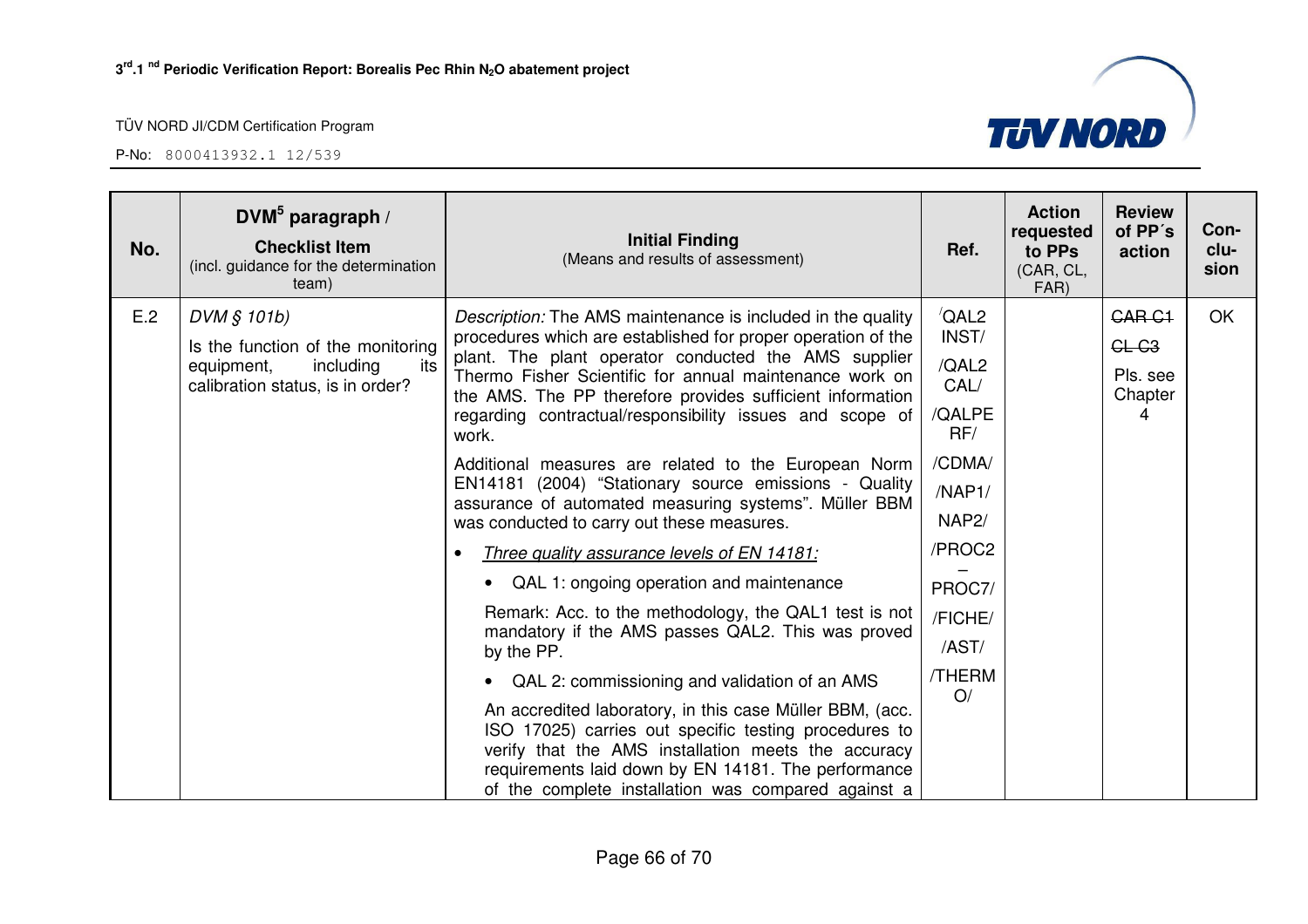

| No. | DVM $5$ paragraph /<br><b>Checklist Item</b><br>(incl. guidance for the determination<br>team) | <b>Initial Finding</b><br>(Means and results of assessment)                                                                                                                                                                                                                             | Ref. | <b>Action</b><br>requested<br>to PPs<br>(CAR, CL,<br>FAR) | <b>Review</b><br>of PP's<br>action | Con-<br>clu-<br>sion |
|-----|------------------------------------------------------------------------------------------------|-----------------------------------------------------------------------------------------------------------------------------------------------------------------------------------------------------------------------------------------------------------------------------------------|------|-----------------------------------------------------------|------------------------------------|----------------------|
|     |                                                                                                | series of measurements made with approved Standard<br>Reference Methods.                                                                                                                                                                                                                |      |                                                           |                                    |                      |
|     |                                                                                                | QAL 2 was carried out in September 2010.                                                                                                                                                                                                                                                |      |                                                           |                                    |                      |
|     |                                                                                                | • QAL 3: ongoing operation and maintenance                                                                                                                                                                                                                                              |      |                                                           |                                    |                      |
|     |                                                                                                | The PP implemented a quality assurance system to<br>prove the ongoing compliance of the AMS with the<br>norm. The maintenance activities are monitored and<br>controlled as part of an overall quality assurance<br>programme.                                                          |      |                                                           |                                    |                      |
|     |                                                                                                | • AST: Annual Surveillance Test                                                                                                                                                                                                                                                         |      |                                                           |                                    |                      |
|     |                                                                                                | The PP verifies the continuing validity of the calibration<br>function on yearly basis. The requirements and<br>responsibilities for carrying out the AST tests are the<br>same as for QAL 2. QAL2 was carried out in 2010 and<br>AST in 2011 (27-28/09/2011) and 2012 (13-14/09/2012). |      |                                                           |                                    |                      |
|     |                                                                                                | Other monitoring installations, equipment and devices:                                                                                                                                                                                                                                  |      |                                                           |                                    |                      |
|     |                                                                                                | Operation maintenance and calibration intervals are carried<br>out by qualified and trained staff from the instrument<br>department according to own and vendor's specification.<br>Activities are controlled and documented as part of the<br>implemented quality assurance programme. |      |                                                           |                                    |                      |
|     |                                                                                                | Means of determination: Methodology, EN14181, interview                                                                                                                                                                                                                                 |      |                                                           |                                    |                      |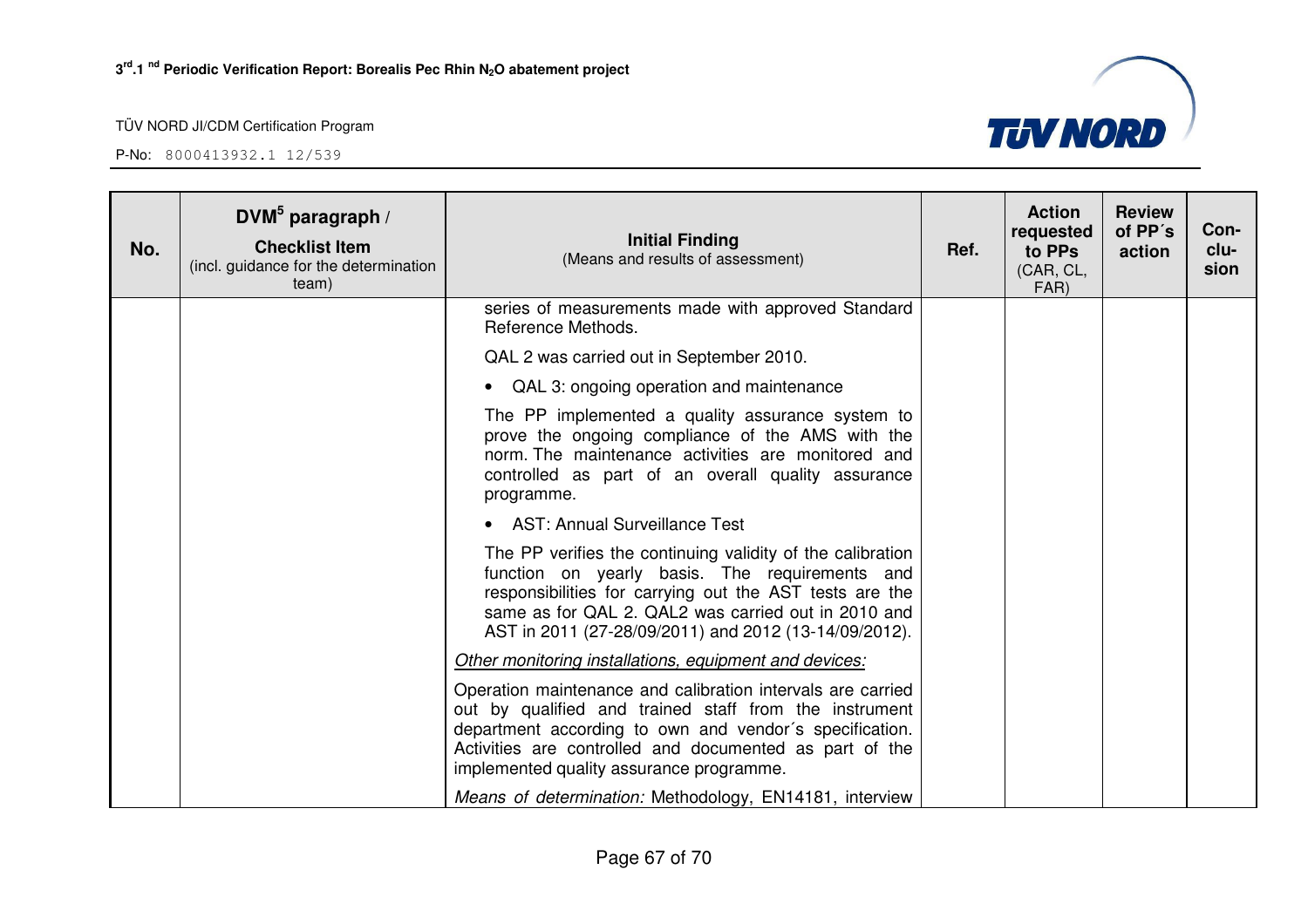

| No. | DVM $5$ paragraph /<br><b>Checklist Item</b><br>(incl. guidance for the determination<br>team)                                | <b>Initial Finding</b><br>(Means and results of assessment)                                                                                                                                                                                                                                      | Ref.  | <b>Action</b><br>requested<br>to PPs<br>(CAR, CL,<br>FAR) | <b>Review</b><br>of PP's<br>action | Con-<br>clu-<br>sion |
|-----|-------------------------------------------------------------------------------------------------------------------------------|--------------------------------------------------------------------------------------------------------------------------------------------------------------------------------------------------------------------------------------------------------------------------------------------------|-------|-----------------------------------------------------------|------------------------------------|----------------------|
|     |                                                                                                                               | with monitoring manager of the plant, check of relevant<br>documents and records.<br>Conclusion: The function of the monitoring equipment is<br>guaranteed by regular inspections and calibration. The<br>procedures are embedded in the internal and external<br>QA/QC procedures.              |       |                                                           |                                    |                      |
| E.3 | DVM § 101c)<br>Are the evidence and records<br>the<br>for<br>monitoring<br>used<br>traceable<br>maintained<br>in a<br>manner? | Description: All monitoring data are collected from the MMD<br>as 4-20 mA signal and forwarded to the plant DCS. A data<br>extract of hourly mean values of different measuring points<br>used for regular plant monitoring and from the AMS is<br>reported to the assessment team (at N.serve). | /XLS/ |                                                           |                                    | <b>OK</b>            |
|     |                                                                                                                               | Means of determination: Excel-datasheet for ER-calculation,<br>data logger at plant with raw data collection provided by the<br>plant operator during on-site visit (spot-check of single days)                                                                                                  |       |                                                           |                                    |                      |
|     |                                                                                                                               | Conclusion: No issues were found with this regard. But<br>since there are data to be verified after the on-site visit on<br>2012-11-20, the verification team communicated to the PP<br>which data are necessary to verify the remaining 2 months.                                               |       |                                                           |                                    |                      |
|     |                                                                                                                               | <b>CAR E2:</b><br>For the remaining period (11/12 and 12/12) following docs<br>shall be provided:<br>1. Projet domestique event sheet.                                                                                                                                                           |       |                                                           |                                    |                      |
|     |                                                                                                                               |                                                                                                                                                                                                                                                                                                  |       |                                                           |                                    |                      |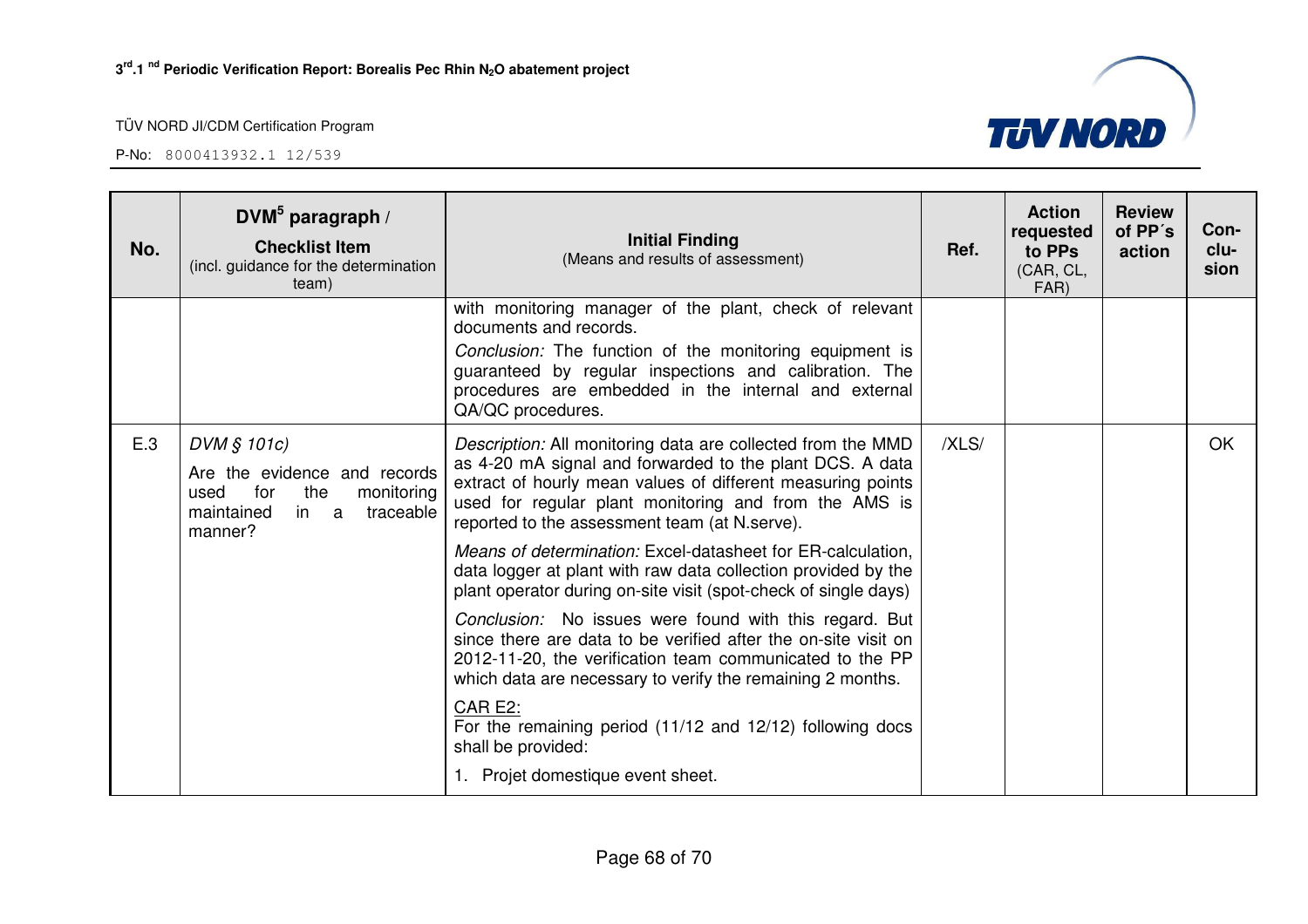

| No. | DVM $5$ paragraph /<br><b>Checklist Item</b><br>(incl. guidance for the determination<br>team)                                        | <b>Initial Finding</b><br>(Means and results of assessment)                                                                                                                                                                                                                                                                                                                                                                                                                                                                                                                                                                                                                                                 | Ref.                            | <b>Action</b><br>requested<br>to PPs<br>(CAR, CL,<br>FAR) | <b>Review</b><br>of PP's<br>action | Con-<br>clu-<br>sion |
|-----|---------------------------------------------------------------------------------------------------------------------------------------|-------------------------------------------------------------------------------------------------------------------------------------------------------------------------------------------------------------------------------------------------------------------------------------------------------------------------------------------------------------------------------------------------------------------------------------------------------------------------------------------------------------------------------------------------------------------------------------------------------------------------------------------------------------------------------------------------------------|---------------------------------|-----------------------------------------------------------|------------------------------------|----------------------|
|     |                                                                                                                                       | Monthly report to the government regarding emissions of<br>2.<br>$NOx$ and $N2O$ and Nitric Acid output.<br>Raw data set.<br>3.<br>4. A1048 XLS-sheet including monthly calibration of AMS.                                                                                                                                                                                                                                                                                                                                                                                                                                                                                                                 |                                 |                                                           |                                    |                      |
| E.4 | DVM § 101d)<br>collection<br>the data<br>and<br>Is<br>management system for the<br>project in accordance with the<br>monitoring plan? | Description: All process data relevant to the project activity<br>are properly generated in the MMD, transferred by DCS to<br>the PCS and stored on the plant server. Hourly mean values<br>were automatically calculated. Operating hours of the plant<br>and AMS where generated from the production log taking<br>into account the operation of the plant within the trip points<br>limits.<br>Trip limits:<br>740 ℃<br>Minimum oxidation temperature:<br>920 °C<br>Maximum oxidation temperature:<br>Maximum ammonia to air ratio:<br>11.8%<br>Means of determination: Records of the PCS compared with<br>raw data sheet in the ERU calculation and compared<br>monitoring plan of PDD.<br>Conclusion: | /TAG/<br>/PDD/<br>/MR/<br>/XLS/ |                                                           |                                    | OK                   |